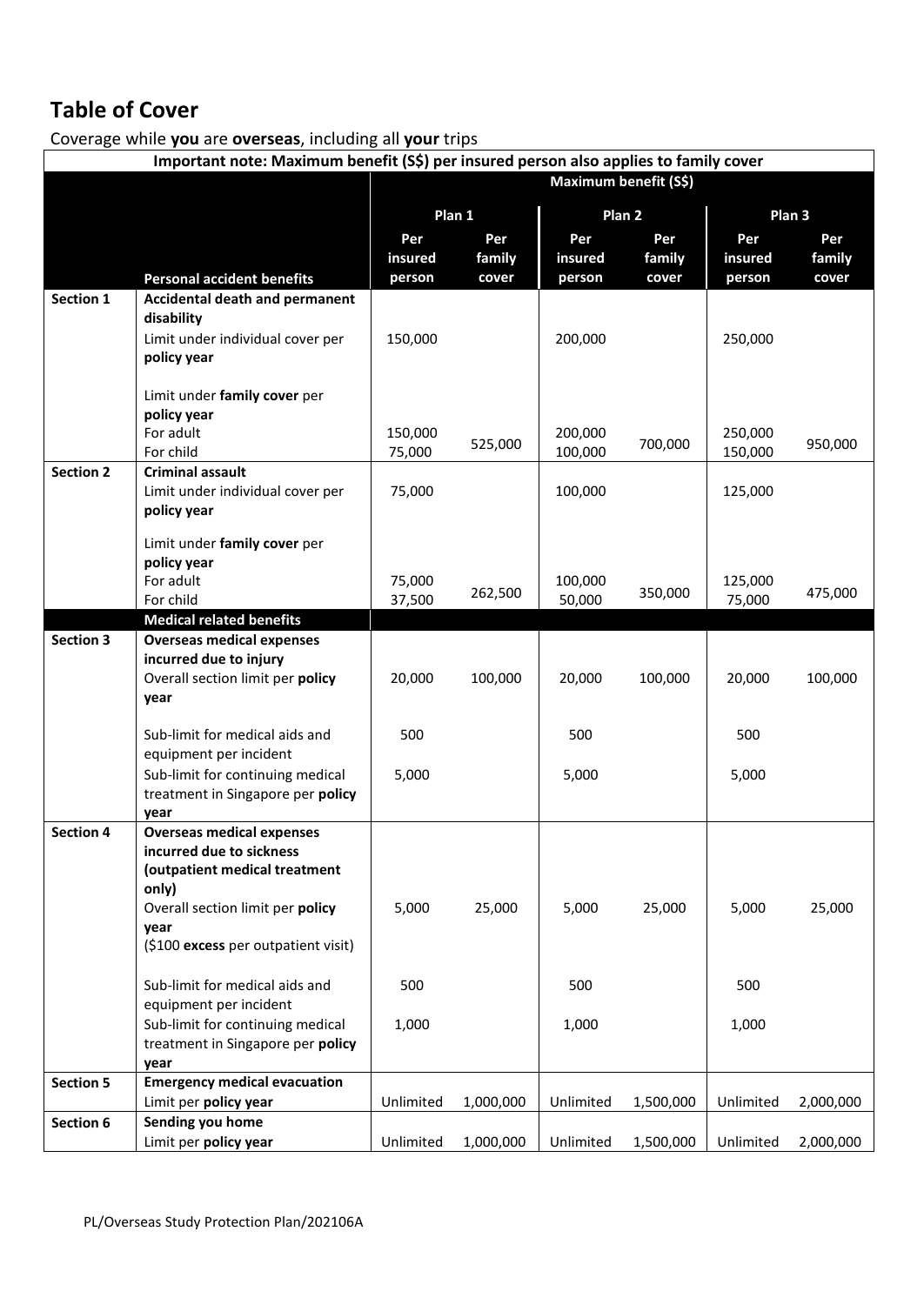#### Coverage while **you** are **overseas**, including all **your** trips

| Important note: Maximum benefit (S\$) per insured person also applies to family cover |                                                                            |         |         |         |                       |           |                   |
|---------------------------------------------------------------------------------------|----------------------------------------------------------------------------|---------|---------|---------|-----------------------|-----------|-------------------|
|                                                                                       |                                                                            |         |         |         | Maximum benefit (S\$) |           |                   |
|                                                                                       |                                                                            |         | Plan 1  |         | Plan <sub>2</sub>     |           | Plan <sub>3</sub> |
|                                                                                       |                                                                            | Per     | Per     | Per     | Per                   | Per       | Per               |
|                                                                                       |                                                                            | insured | family  | insured | family                | insured   | family            |
|                                                                                       | <b>Medical related benefits</b>                                            | person  | cover   | person  | cover                 | person    | cover             |
| <b>Section 7</b>                                                                      | <b>Hospital visitation</b>                                                 |         |         |         |                       |           |                   |
|                                                                                       | Overall section limit per incident                                         | 5,000   | 25,000  | 7,500   | 37,500                | 10,000    | 50,000            |
|                                                                                       | Sub-limit for hotel                                                        | 500     | 500     | 500     | 500                   | 500       | 500               |
|                                                                                       | accommodation expenses per                                                 |         |         |         |                       |           |                   |
|                                                                                       | room per day                                                               |         |         |         |                       |           |                   |
| <b>Section 8</b>                                                                      | <b>Compassionate visit</b>                                                 |         |         |         |                       |           |                   |
|                                                                                       | Overall section limit per incident                                         | 5,000   | 25,000  | 7,500   | 37,500                | 10,000    | 50,000            |
|                                                                                       |                                                                            |         |         |         |                       |           |                   |
|                                                                                       | Sub-limit for hotel<br>accommodation expenses per                          | 500     | 500     | 500     | 500                   | 500       | 500               |
|                                                                                       | room per day                                                               |         |         |         |                       |           |                   |
| <b>Section 9</b>                                                                      | <b>Emergency phone charges</b>                                             |         |         |         |                       |           |                   |
|                                                                                       | Limit per incident                                                         | 100     | 500     | 200     | 1,000                 | 300       | 1,500             |
|                                                                                       |                                                                            |         |         |         |                       |           |                   |
| Section 10                                                                            | <b>Education fees &amp; ATM assault cover</b><br><b>Sponsor protection</b> |         |         |         |                       |           |                   |
|                                                                                       | Limit per lifetime                                                         | 15,000  | 15,000  | 30,000  | 30,000                | 50,000    | 50,000            |
| Section 11                                                                            | <b>Study interruptions</b>                                                 |         |         |         |                       |           |                   |
|                                                                                       | Limit per lifetime                                                         | 10,000  | 10,000  | 15,000  | 15,000                | 20,000    | 20,000            |
| <b>Section 12</b>                                                                     | <b>ATM assault</b>                                                         |         |         |         |                       |           |                   |
|                                                                                       | Limit per incident                                                         | 250     | 1,250   | 500     | 2,500                 | 750       | 3,750             |
|                                                                                       | Personal liability & Kidnap and hostage cover                              |         |         |         |                       |           |                   |
| Section 13                                                                            | <b>Personal liability</b>                                                  |         |         |         |                       |           |                   |
|                                                                                       | Limit per policy year                                                      | 300,000 | 300,000 | 500,000 | 500,000               | 1,000,000 | 1,000,000         |
|                                                                                       |                                                                            |         |         |         |                       |           |                   |
| Section 14                                                                            | <b>Kidnap and hostage</b>                                                  |         |         |         |                       |           |                   |
|                                                                                       | Overall section limit per incident                                         | 3,000   | 15,000  | 5,000   | 25,000                | 10,000    | 50,000            |
|                                                                                       | For every 24 hours                                                         | 100     |         | 100     |                       | 100       |                   |
|                                                                                       | <b>Travel inconvenience benefits</b>                                       |         |         |         |                       |           |                   |
| Section 15                                                                            | <b>Travel delay</b>                                                        |         |         |         |                       |           |                   |
|                                                                                       | Overall section limit per incident                                         | 1,000   | 5,000   | 1,500   | 7,500                 | 2,000     | 10,000            |
|                                                                                       |                                                                            |         |         |         |                       |           |                   |
|                                                                                       | For every 6 hours of delay                                                 | 50      |         | 50      |                       | 50        |                   |
| Section 16                                                                            | <b>Baggage delay</b>                                                       | 1,000   |         |         |                       |           | 10,000            |
|                                                                                       | Overall section limit per incident                                         |         | 5,000   | 1,500   | 7,500                 | 2,000     |                   |
|                                                                                       | For every 6 hours of delay                                                 | 50      |         | 50      |                       | 50        |                   |
| Section 17                                                                            | Loss or damage of checked-in                                               |         |         |         |                       |           |                   |
|                                                                                       | baggage with a public transport                                            |         |         |         |                       |           |                   |
|                                                                                       | provider                                                                   |         |         |         |                       |           |                   |
|                                                                                       | Overall section limit per incident                                         | 1,000   | 5,000   | 2,000   | 10,000                | 3,000     | 15,000            |
|                                                                                       | Sub-limit for each item, set or pair                                       | 500     |         | 500     |                       | 500       |                   |
|                                                                                       |                                                                            |         |         |         |                       |           |                   |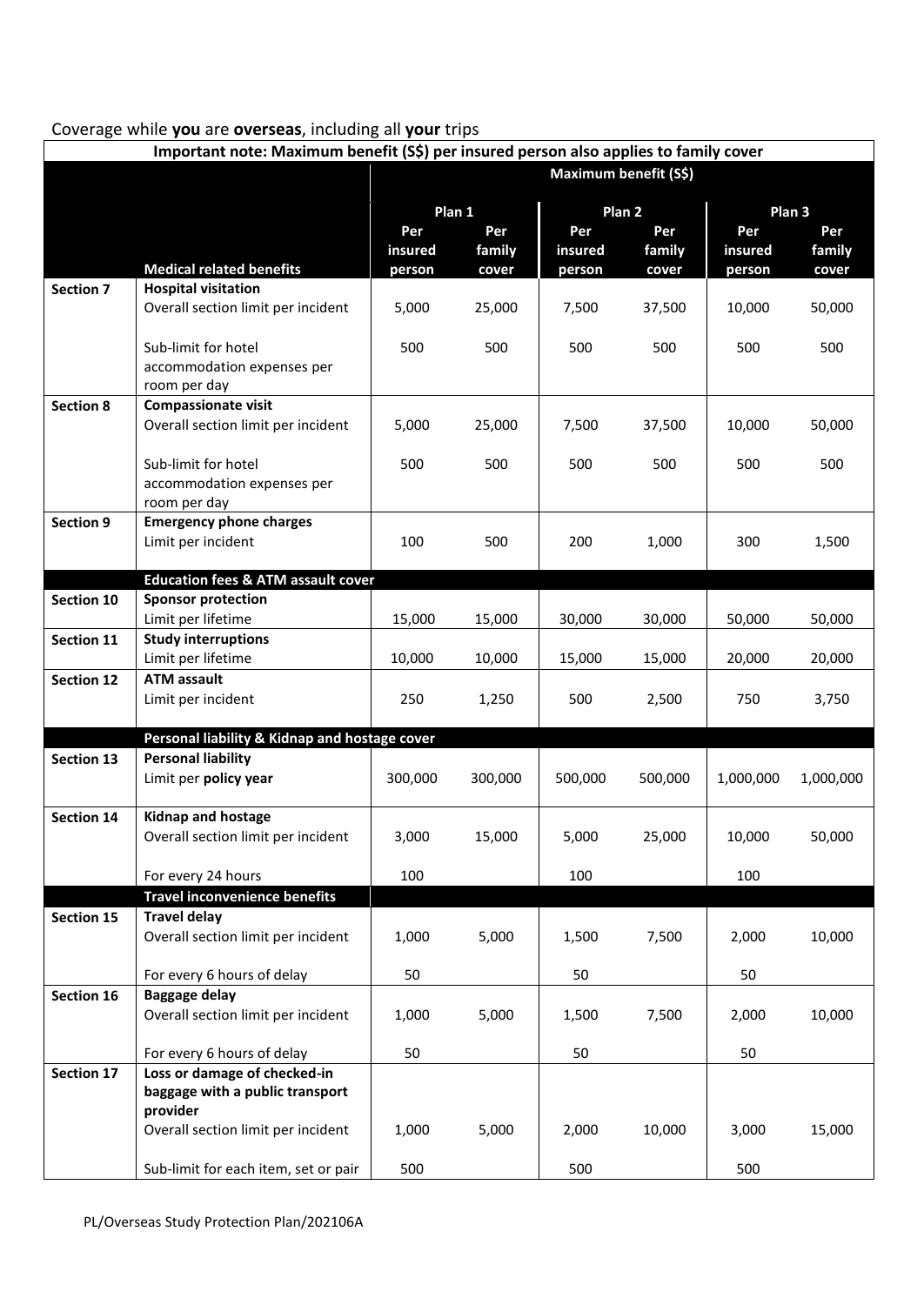#### Coverage while **you** are **overseas**, including all **your** trips

| Important note: Maximum benefit (S\$) per insured person also applies to family cover |                                                                                                            |                     |        |                     |        |                     |        |
|---------------------------------------------------------------------------------------|------------------------------------------------------------------------------------------------------------|---------------------|--------|---------------------|--------|---------------------|--------|
|                                                                                       | <b>Maximum benefit (S\$)</b>                                                                               |                     |        |                     |        |                     |        |
|                                                                                       | Plan 1                                                                                                     |                     |        |                     | Plan 2 | Plan <sub>3</sub>   |        |
|                                                                                       | <b>Overseas home and personal</b>                                                                          | Per                 | Per    | Per                 | Per    | Per                 | Per    |
|                                                                                       | home contents protection                                                                                   | insured             | family | insured             | family | insured             | family |
|                                                                                       | benefits                                                                                                   | person              | cover  | person              | cover  | person              | cover  |
| <b>Section 18</b>                                                                     | Loss or damage of overseas<br>personal home contents due to<br>natural disaster, fire or theft             |                     |        |                     |        |                     |        |
|                                                                                       | Overall section limit per policy                                                                           | 3,000               | 15,000 | 4,000               | 20,000 | 5,000               | 25,000 |
|                                                                                       | year                                                                                                       |                     |        |                     |        |                     |        |
|                                                                                       | Sub-limit for <b>laptop</b><br>Sub-limit for mobile phone<br>Sub-limit for each other item, set<br>or pair | 1,000<br>300<br>500 |        | 1,000<br>300<br>500 |        | 1,000<br>300<br>500 |        |
|                                                                                       | Sub-limit for hotel<br>accommodation expenses per<br>room per day                                          | 500                 | 500    | 500                 | 500    | 500                 | 500    |
| <b>Section 19</b>                                                                     | Alternative accommodation                                                                                  |                     |        |                     |        |                     |        |
|                                                                                       | Overall section limit per incident                                                                         | 1,000               | 2,000  | 2,000               | 4,000  | 3,000               | 6,000  |
|                                                                                       | Sub-limit for hotel<br>accommodation expenses per<br>room per day                                          | 500                 | 500    | 500                 | 500    | 500                 | 500    |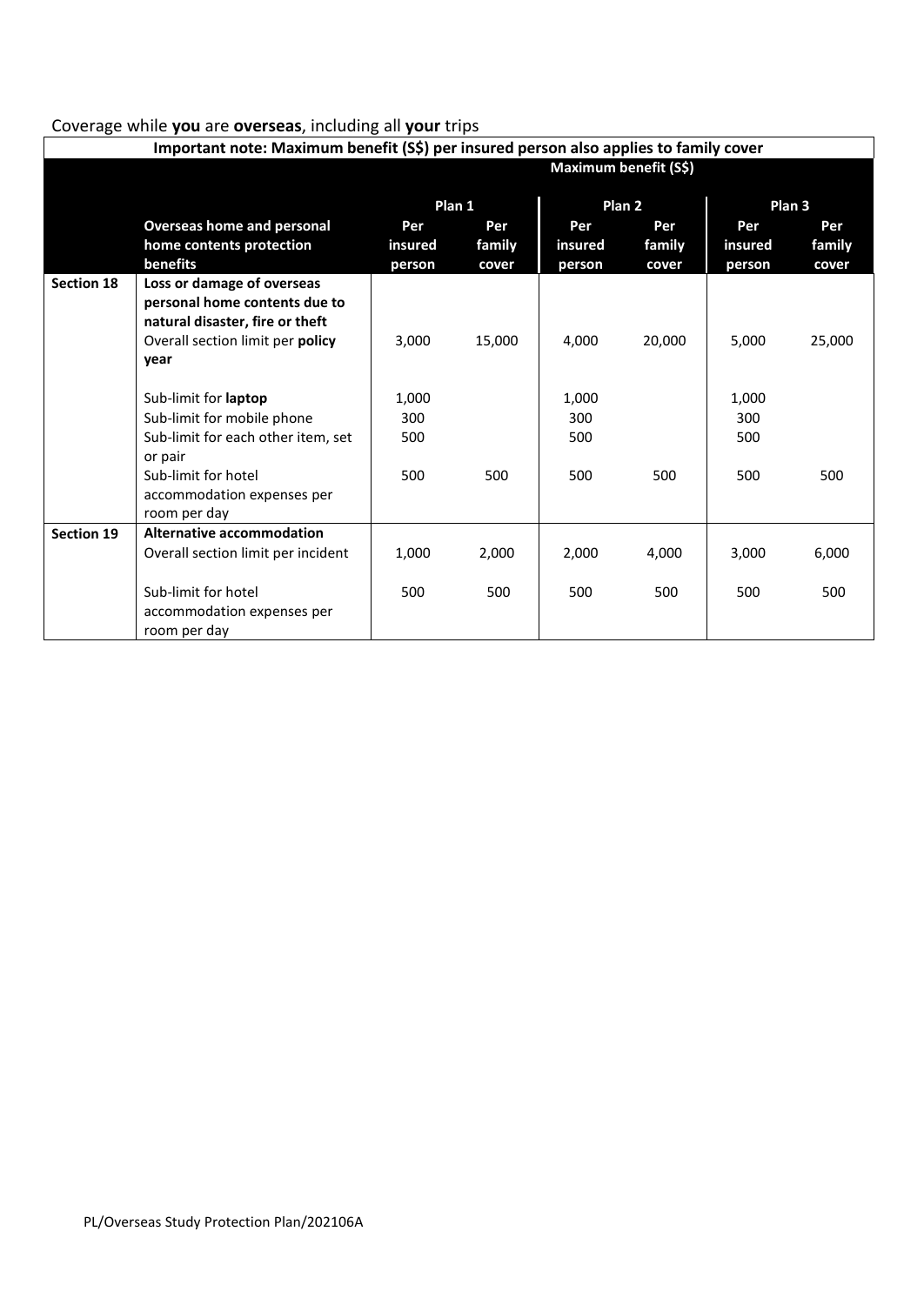|                    | Important note: Maximum benefit (S\$) per insured person also applies to family cover |         |                   |                 |         |         |                   |
|--------------------|---------------------------------------------------------------------------------------|---------|-------------------|-----------------|---------|---------|-------------------|
|                    | Maximum benefit (S\$)                                                                 |         |                   |                 |         |         |                   |
|                    |                                                                                       |         | <b>ME Starter</b> | <b>ME Value</b> |         |         | <b>ME Supreme</b> |
|                    |                                                                                       | Per     | Per               | Per             | Per     | Per     | Per               |
|                    | <b>Overseas Medical Expenses rider</b>                                                | insured | family            | insured         | family  | insured | family            |
|                    | (optional)                                                                            | person  | cover             | person          | cover   | person  | cover             |
| <b>Section 20a</b> | <b>Overseas medical expenses</b>                                                      |         |                   |                 |         |         |                   |
|                    | incurred due to sickness and                                                          |         |                   |                 |         |         |                   |
|                    | injury                                                                                |         |                   |                 |         |         |                   |
|                    | Overall section limit per policy                                                      | 50,000  | 250,000           | 100,000         | 500,000 | 200,000 | 1,000,000         |
|                    | year                                                                                  |         |                   |                 |         |         |                   |
|                    | (\$100 excess per outpatient visit                                                    |         |                   |                 |         |         |                   |
|                    | due to sickness)                                                                      |         |                   |                 |         |         |                   |
|                    | Sub-limit for medical aids and                                                        | 500     |                   | 500             |         | 500     |                   |
|                    | equipment per incident                                                                |         |                   |                 |         |         |                   |
|                    | Sub-limit for outpatient medical                                                      | 5,000   |                   | 5,000           |         | 5,000   |                   |
|                    | treatment incurred due to                                                             |         |                   |                 |         |         |                   |
|                    | sickness per policy year                                                              |         |                   |                 |         |         |                   |
|                    | Sub-limit for continuing medical                                                      | 5,000   |                   | 5,000           |         | 5,000   |                   |
|                    | treatment in Singapore per policy                                                     |         |                   |                 |         |         |                   |
|                    | year                                                                                  |         |                   |                 |         |         |                   |
|                    |                                                                                       |         |                   |                 |         |         |                   |
| <b>Section 20b</b> | Medical expenses overseas due                                                         |         |                   |                 |         |         |                   |
|                    | to COVID-19                                                                           |         |                   |                 |         |         |                   |
|                    | Overall section limit per event                                                       | 50,000  | 250,000           | 100,000         | 500,000 | 200,000 | 1,000,000         |
| <b>Section 20c</b> | <b>Emergency medical evacuation</b>                                                   |         |                   |                 |         |         |                   |
|                    | and sending you home due to                                                           |         |                   |                 |         |         |                   |
|                    | COVID-19                                                                              |         |                   |                 |         |         |                   |
|                    | Overall section limit per event                                                       | 100,000 | 300,000           | 100,000         | 300,000 | 100,000 | 300,000           |

#### Optional coverage (including COVID-19 cover) while **you** are **overseas**, including all **your** trips **Important note: Maximum benefit (S\$) per insured person also applies to family cover**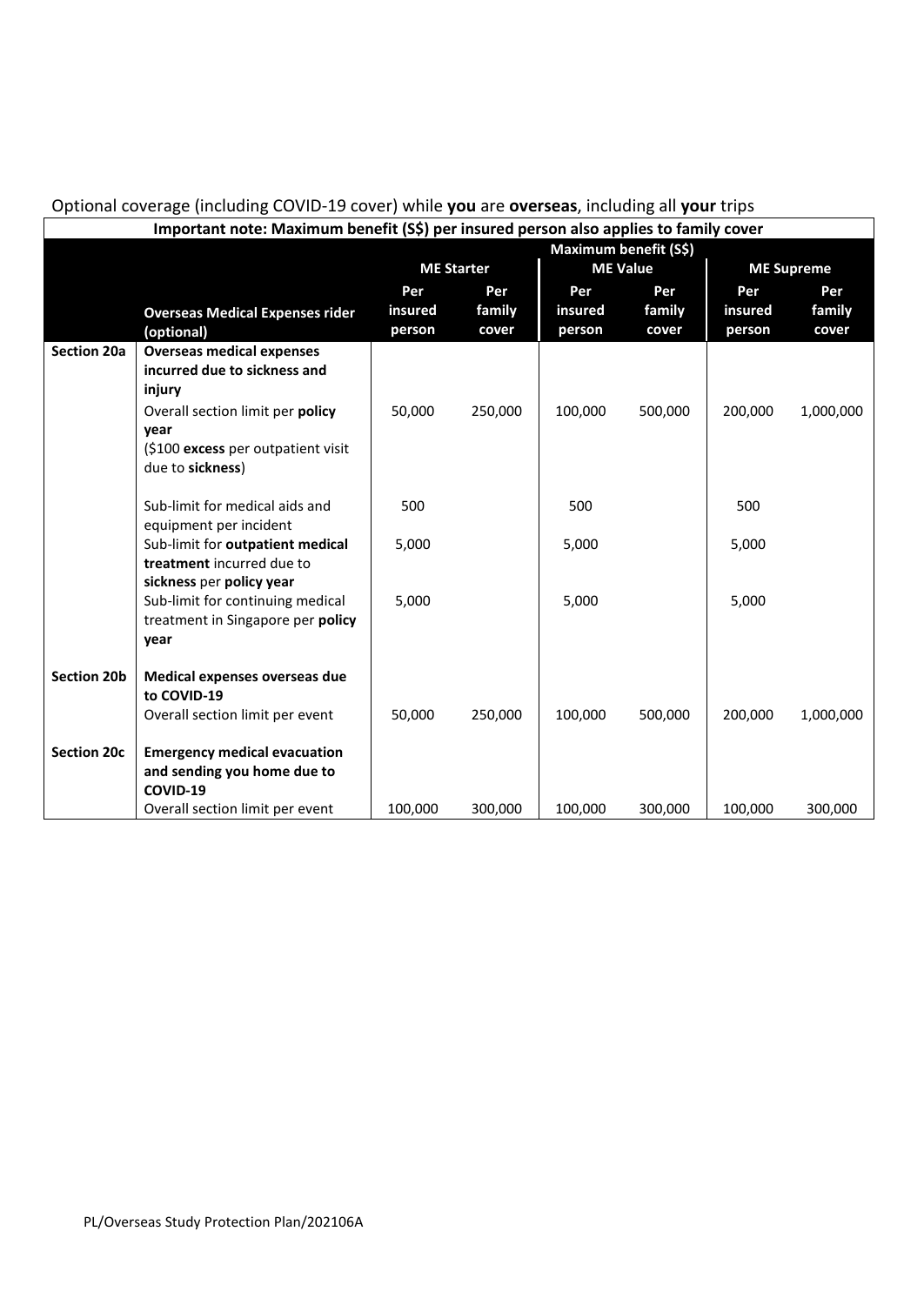# Optional coverage for **your leisure trips**

| Important note: Maximum benefit (S\$) per insured person also applies to family cover |                                      |                             |        |         |                              |         |                             |  |
|---------------------------------------------------------------------------------------|--------------------------------------|-----------------------------|--------|---------|------------------------------|---------|-----------------------------|--|
|                                                                                       |                                      |                             |        |         | <b>Maximum benefit (S\$)</b> |         |                             |  |
|                                                                                       |                                      | <b>Trip Protect Starter</b> |        |         | <b>Trip Protect Value</b>    |         | <b>Trip Protect Supreme</b> |  |
|                                                                                       |                                      | Per                         | Per    | Per     | Per                          | Per     | Per                         |  |
|                                                                                       | <b>Trip Protect rider (optional)</b> | insured                     | family | insured | family                       | insured | family                      |  |
|                                                                                       | Protecting your leisure trips        | person                      | cover  | person  | cover                        | person  | cover                       |  |
| Section 21a                                                                           | Theft or damage of personal          |                             |        |         |                              |         |                             |  |
|                                                                                       | belongings                           |                             |        |         |                              |         |                             |  |
|                                                                                       | Overall section limit per leisure    | 1,000                       | 5,000  | 2,000   | 10,000                       | 3,000   | 15,000                      |  |
|                                                                                       | trip                                 |                             |        |         |                              |         |                             |  |
|                                                                                       |                                      |                             |        |         |                              |         |                             |  |
|                                                                                       | Sub-limit for laptop                 | 1,000                       |        | 1,000   |                              | 1,000   |                             |  |
|                                                                                       | Sub-limit for mobile phone           | 300                         |        | 300     |                              | 300     |                             |  |
|                                                                                       | Sub-limit for each other item, set   | 500                         |        | 500     |                              | 500     |                             |  |
|                                                                                       | or pair                              |                             |        |         |                              |         |                             |  |
| Section 21b                                                                           | <b>Losing travel documents</b>       |                             |        |         |                              |         |                             |  |
|                                                                                       | Overall section limit per leisure    | 500                         | 2,500  | 750     | 3,750                        | 1,000   | 5,000                       |  |
|                                                                                       | trip                                 |                             |        |         |                              |         |                             |  |
|                                                                                       | Sub-limit for hotel                  | 500                         | 500    | 500     | 500                          | 500     | 500                         |  |
|                                                                                       | accommodation expenses per           |                             |        |         |                              |         |                             |  |
|                                                                                       | room per day                         |                             |        |         |                              |         |                             |  |
|                                                                                       |                                      |                             |        |         |                              |         |                             |  |
| <b>Section 21c</b>                                                                    | <b>Rental vehicle excess</b>         |                             |        |         |                              |         |                             |  |
|                                                                                       | Limit per leisure trip               | 3,000                       | 3,000  | 4,000   | 4,000                        | 5,000   | 5,000                       |  |
|                                                                                       |                                      |                             |        |         |                              |         |                             |  |
| Section 21d                                                                           | <b>Cancelling your trip</b>          |                             |        |         |                              |         |                             |  |
|                                                                                       | Limit per leisure trip               | 1,000                       | 5,000  | 2,000   | 10,000                       | 3,000   | 15,000                      |  |
|                                                                                       |                                      |                             |        |         |                              |         |                             |  |
| Section 21e                                                                           | <b>Trip disruption</b>               |                             |        |         |                              |         |                             |  |
|                                                                                       | Overall section limit per leisure    | 1,000                       | 5,000  | 2,000   | 10,000                       | 3,000   | 15,000                      |  |
|                                                                                       | trip                                 |                             |        |         |                              |         |                             |  |
|                                                                                       |                                      |                             |        |         |                              |         |                             |  |
|                                                                                       | Sub-limit for hotel                  | 500                         | 500    | 500     | 500                          | 500     | 500                         |  |
|                                                                                       | accommodation expenses per           |                             |        |         |                              |         |                             |  |
|                                                                                       | room per day                         |                             |        |         |                              |         |                             |  |
|                                                                                       |                                      |                             |        |         |                              |         |                             |  |
| Section 21f                                                                           | <b>Unused entertainment ticket</b>   |                             |        |         |                              |         |                             |  |
|                                                                                       | Limit per leisure trip               | 100                         | 500    | 200     | 1,000                        | 500     | 2,500                       |  |
|                                                                                       |                                      |                             |        |         |                              |         |                             |  |
| Section 21g                                                                           | <b>Missed connections</b>            |                             |        |         |                              |         |                             |  |
|                                                                                       | Limit per leisure trip               | 100                         | 500    | 200     | 1,000                        | 500     | 2,500                       |  |
|                                                                                       |                                      |                             |        |         |                              |         |                             |  |
| Section 21h                                                                           | Overbooked public transport          |                             |        |         |                              |         |                             |  |
|                                                                                       | Limit per leisure trip               | 100                         | 500    | 200     | 1,000                        | 500     | 2,500                       |  |
|                                                                                       |                                      |                             |        |         |                              |         |                             |  |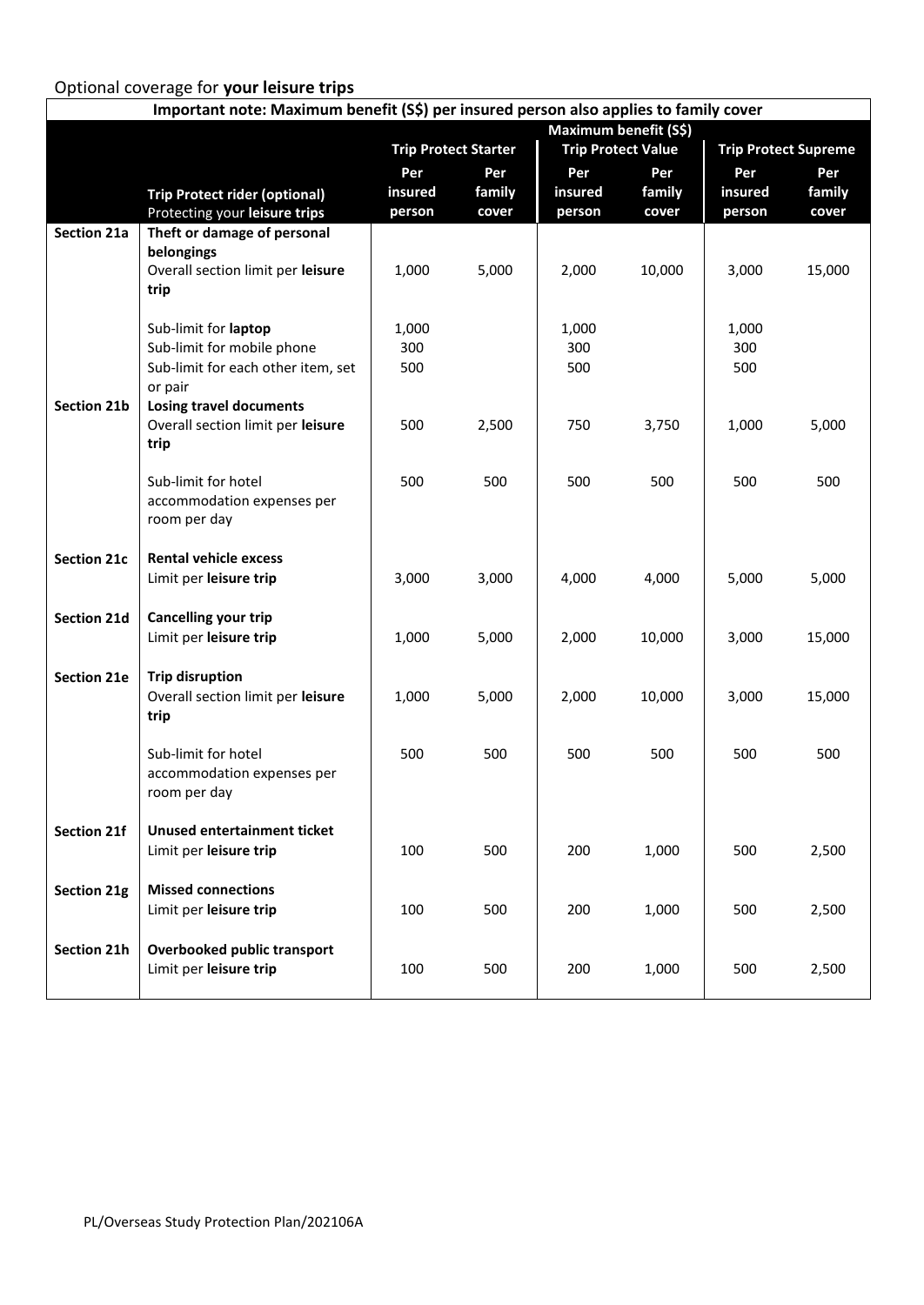# **Policy Conditions Overseas Study Protection Plan**

#### **Your policy**

This is **your** overseas study protection plan insurance **policy** and it contains details of benefits, conditions and exclusions relating to **you**, the **insured person**. This **policy** will form the basis on which **we** will settle all claims. It is only valid if the **policyholder** has paid the appropriate premium in full and **we** have given the **policyholder** a **schedule**.

Any statement, information or declaration the **policyholder** has given on **your** behalf or **you** have given; including any declaration made over the phone, email or the internet at the time of making the application, will form the basis of the contract.

The **schedule**, **table of cover** and any further **endorsements** are all part of this **policy**.

Please keep this document in case **you** need to refer to it.

**Who is eligible?**

This **policy** is only available to **insured person** who are:

- 1 Between 8 and 65 years of **age**; unless **you** are a child insured under a **family cover**, then **you** must be more than 30 days but less than 25 years of **age** and unemployed throughout the **period of insurance**; and
- 2 Either:
	- **a** Registered as a full-time or part-time student with an **educational institution** holding a valid student identification card issued by the **educational institution** and holding a Singapore National Registration Identification Card (NRIC) or valid Singapore student pass and residing **overseas** for purpose of study or **student internship**; or
	- **b** The legal spouse or child(ren) of the student insured under this **policy** and residing **overseas** with the student insured and holds a valid Singapore identification document such as a Singapore National Registration Identification

Card (NRIC), employment pass, work permit, long-term visit pass; and

3 Studying or taking part in a **student internship** outside Singapore and outside **your home country**.

#### **Things to remember**

- The **policyholder** or **you** must reveal all facts the **policyholder** or **you** know or ought to know which may affect the insurance cover the **policyholder** or **you** are applying for. If not, this **policy** may not be valid.
- **We** do not cover claims arising from **pre-existing medical conditions** or **known events**.



**Accident** or **accidental** means a sudden and unexpected event which happens during the **period of insurance**  which must be the only cause of **injury** or damage to or loss of property, whichever applies.

**Act of terrorism** means an act (which may include using force or violence) by any person or group, committed for political, religious, ideological or similar purposes, with the aim of influencing any government or to put the public, or any section of the public, in fear. Robberies or other criminal acts mainly committed for personal gain and acts arising mainly as a result of personal relationships will not be considered as an **act of terrorism**. **Act of terrorism** also includes any act which is confirmed by the relevant government as an **act of terrorism**. Using nuclear, chemical or biological substances or weapons will also be considered an **act of terrorism**.

**Age** means **your** current age at the start of this **policy**.

**Assistance company** means the company **we** have appointed to provide **you** with various emergency assistance services when **you** are **overseas** or on a **leisure trip**.

**Business goods** means any merchandise or trade item **you** hold or carry to sell. This includes trade or business exhibits and samples that are not meant for sale or resale.

**Chinese medicine practitioner** means a legally licensed herbalist, acupuncturist, bone-setter who is registered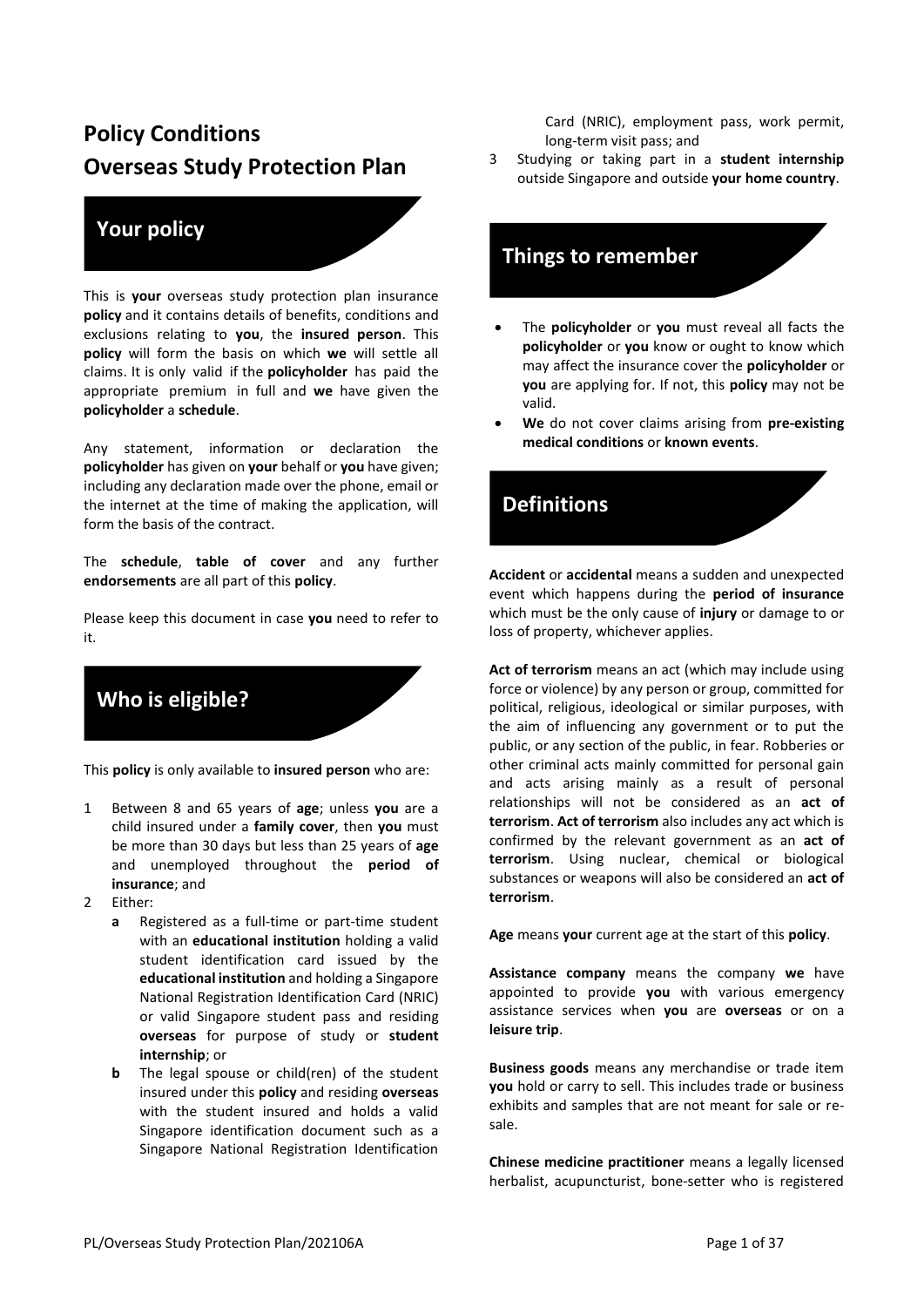and can practise within the scope of their licence under the laws of the country. This cannot be **you**, **your** family, partner, business partner, employer, employee or agent.

**Chiropractor** means a legally licensed practitioner in chiropractic medicine who is registered and can practise within the scope of their licence under the laws of the country. This cannot be **you**, **your** family, partner, business partner, employer, employee or agent.

**Criminal assault** means a threat, attempt or actual physical attack on **you** for which the attacker is punishable by law. This can include actual or attempted robbery from **you** or any unprovoked physical attacks on **you**. **Criminal assault** is considered an **accident** under this **policy**.

**Dental treatment** means treatment necessary to restore sound and natural teeth which is made necessary due to an **accident**.

**Educational institution** means any school, vocational institute, polytechnic, college, university or institute of higher learning which is licensed to provide educational services by trained or qualified teachers and where **you** are registered as a student.

**Endorsement** means an authorised amendment to this **policy**.

**Excess** means the amount which **you** must pay when a claim is made.

**Family cover** means covering a maximum of 2 adults with:

- **a** the **insured person** registering as the student; and
- **b** his/her legally married spouse;

and any number of their children more than 30 days but less than 25 years of **age** named in the **schedule.**

The child(ren) must:

- **a** be the biological or legally adopted child of the adult described in paragraph a and b above; and
- **b** not be employed (full time or part time) during the term of the **policy.**

**Family member** or **family members** means **your** parents, brothers and sisters, husband or wife, children, parentsin-law, brothers-in-law, sisters-in-law, grandparents, grandparents-in-law, daughters-in-law, sons-in-law or grandchildren.

**General practitioner** means any person registered and legally qualified by a medical degree in western medicine and authorised by the medical licensing authority of that country to provide general medical care. This should cover a variety of medical problems in patients of all ages. This often includes referring patients to an appropriate **specialist**. This person should not be **you**, **your** family, partner, business partner, employer, employee or agent.

**Home country** means any country of which **you** or the **insured person** under the **family cover** is a citizen of.

**Hospital** means an establishment which is registered under the relevant national laws and regulations to care for and treat sick and injured people as bed-paying patients and which:

- **a** has organised facilities for diagnosis, treatment and major surgery; and
- **b** provides nursing services by registered nurses 24 hours a day; and
- **c** is under the supervision of one or more **medical practitioners**; and
- **d** is not mainly a clinic, a secure place to care for alcoholics or drug addicts, a nursing or rest or convalescent home or a home for the elderly or a similar establishment.

**Hospitalised** or **hospitalisation** means staying at least 24 hours in a row in a **hospital** as a bed patient on the advice of, and under the regular care and attendance of, a **medical practitioner** and for which the **hospital** made a room and board charge.

**Hostage** means being held as security by another person by force or against **your** will. This does not apply to children being held hostage by their own parents.

**Injury** means damage or harm caused to the body by an external force suffered during the **period of insurance**  and which is caused only by an **accident**.

**Insured person** means the individual (or individuals) named in the **schedule** as the person (or people) who is insured under this **policy**.

**Jewellery** or **valuables** means items made of or containing precious metals and semi-precious or precious stones including but not limited to rings, cufflinks, bracelets, pendants, necklaces, bangles, earrings, brooches and pens.

**Kidnap** means being abducted by force or deception against **your** will for the purpose of getting a ransom. This does not apply to children kidnapped by their own parents.

**Known event** means riot, strike, civil commotion, **natural disasters** or situations which threaten **your** health or disrupt **your** study, **student internship** or **leisure trip** that were made known to **you** by the transport or accommodation provider, publicised or reported by the media or through travel advice issued by an authority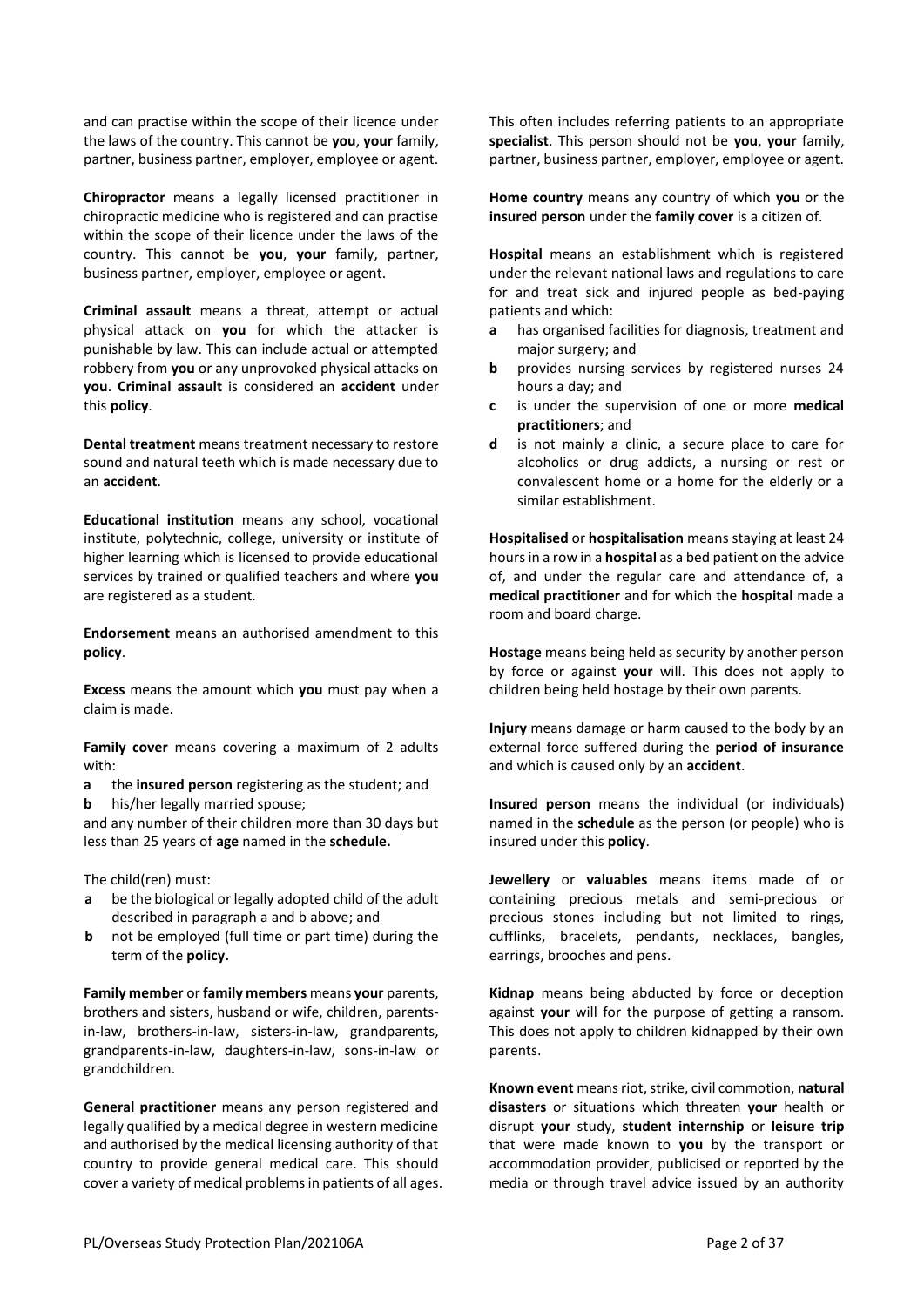(local or foreign) before the **policy** or any optional benefit was taken up or before **you** make any changes to **your policy** or before **you** made the booking for **your**  study, **student internship** or **leisure trip** (whichever is applicable).

**Laptop** means a laptop computer or a tablet computer including accessories that comes as standard equipment with it.

**Legal guardian** means the legal guardian as appointed by the court of Singapore or by deed.

**Leisure trip** means a journey taken during the **period of insurance**:

- **a** to another country from **your overseas residence**, Singapore or **your home country** (international travel); or
- **b** to a local destination that is at least 90 kilometres away from **your overseas residence** (domestic travel).

Cover for a **leisure trip** starts when **you** leave **your overseas residence**, Singapore or **your home country**, and ends:

- **a** when **you** arrive at **your overseas residence**, Singapore or **your home country**; or
- **b** 90 consecutive days from the start of **your leisure trip**; or
- **c** at the expiry of the **period of insurance**. whichever is the earliest.

Notwithstanding the above, cover under section 21d – Cancelling your trip starts when **you** have booked and paid for **your leisure trip** and according to the terms stated in section 21d.

For avoidance of doubt, **leisure trip** excludes cover for:

- **a** temporary relocations (e.g. for studies, internships, student exchange etc.); and
- **b** travel to places which are part of **your** regular commute**;** and
- **c** travel when **you** are in Singapore or **your home country**.

**Losing** means permanent and total loss of use, or loss by having part of the body (as listed in the scale of compensation table under section 1) cut or torn off, as confirmed by **our medical practitioner**.

**Losing hearing** means medically certified permanent and total loss of hearing as confirmed by **our medical practitioner**.

**Losing sight** means medically certified total and permanent loss of use of an eye which means **you** are absolutely blind in that eye and which is beyond cure either by surgical or other treatment. This must be confirmed by **our medical practitioner**.

**Losing speech** means medically certified permanent and total loss of the ability to speak and which is beyond cure either by surgical or other treatment as confirmed by **our medical practitioner**.

**Losing a limb** means permanent and total loss of, or loss of use of, a hand at or above the wrist or a foot at or above the ankle. This must be confirmed by **our medical practitioner**.

**Medical practitioner** means any person registered and legally qualified as a doctor by a medical degree in western medicine and authorised by the medical licensing authority of that country to provide medical or surgical services within the scope of their licence and training. The **medical practitioner** cannot be **you**, **your**  family, partner, business partner, employer, employee or agent.

**Natural disaster** means any event or force of nature such as earthquake, tsunami, volcanic eruption, flood, typhoon or hurricane that has catastrophic consequences in terms of financial, environmental or human losses. Bad weather conditions that cause little or no effect on financial, environmental or human loss will not be considered as **natural disaster**.

**Outpatient medical treatment** means outpatient medical treatment which is necessary to treat an **injury** or **sickness**, that is recommended by a **medical practitioner** or a **specialist** and **you** do not need to stay in **hospital**. **Outpatient medical treatment** does not include day surgery.

**Overseas** means any country other than Singapore.

**Overseas residence** means the permanent place where **you** live **overseas** while studying or while on a **student internship**. This refers to the unit or apartment of the main building where **you** live and excludes any shared areas which are not provided just for **your** use, or not connected with the main building.

**Period of insurance** means the period of cover as shown in the **schedule**.

**Permanently disabled** or **permanent disability** means **you** are suffering from one of the items of disability listed in the scale of compensation table in this **policy**, and which was caused only by an **accident**, as long as:

- **a** the disability lasts for 12 months in a row from the date of the **accident**; and
- **b our medical practitioner** confirms that it is not going to improve after 12 months.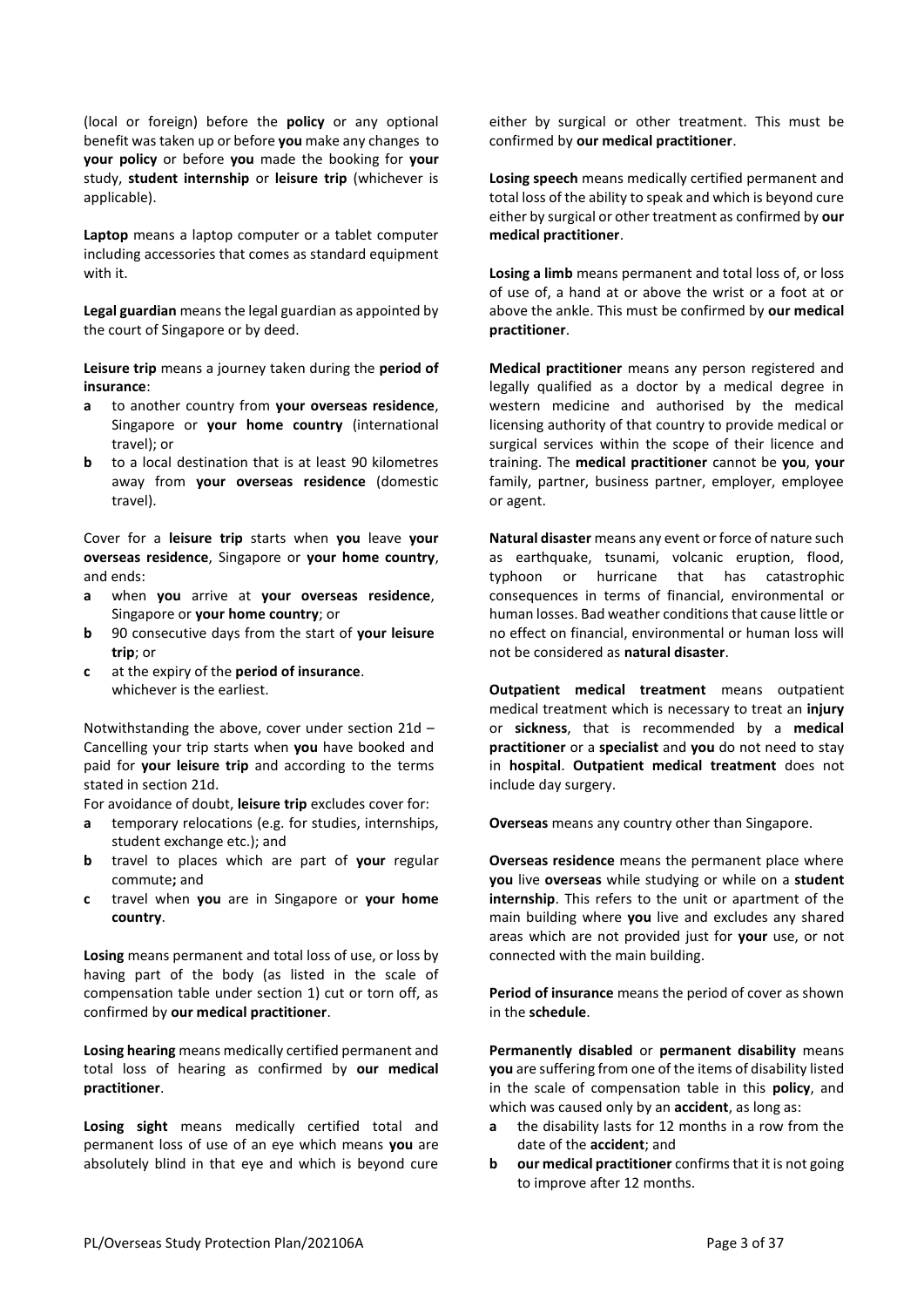**Permanent total disability** means total disability caused only by an **accident** that:

- **a** will in all probability entirely prevent **you** from working in any job for a salary or wage or stop **you**  from carrying out any student activities or business whatsoever for the rest of **your** life; and
- **b** lasts for 12 months in a row from the date of the **accident**; and
- **c our medical practitioner** confirms that it is not going to improve after 12 months.

**Personal belongings** means any physical and movable item that belongs to **you** and which **you** bring or acquire on **your leisure trip**.

**Personal home contents** means any physical and movable item that belongs to **you** that are stored and locked in **your overseas residence**.

**Policy** means this document, including any information provided or declaration made by the **policyholder** for and on behalf of **you**, the **schedule**, the **table of cover**  and any **endorsements we** have issued under this **policy**.

**Policyholder** means the person named and who has made the declaration and paid the premium on behalf of the **insured person** as shown in the **schedule**.

**Policy year** means:

- **a** For **policies** of at least 12 months:
	- Each 12 month cycle beginning from the **start date** of the **policy**.
- **b** For **policies** of less than 12 months:
	- The duration of the **period of insurance**.

For avoidance of doubt, a **policy year** will not extend beyond the **period of insurance**.

**Pre-existing medical condition** means any injury or **sickness** (including any complications which may arise):

- **a** which **you** knew about before the **start date** of the **policy** or before **your leisure trip** begins (whichever is applicable); or
- **b** which **you** have received diagnosis, consultation, medical treatment or prescribed drugs for in the 12 months before the **start date** of the **policy** or before **your leisure trip** begins (whichever is applicable); or
- **c** which **you** have been asked to get medical treatment or medical advice for by a **medical practitioner** within 12 months before the **start date** of the **policy** or before **your leisure trip** begins (whichever is applicable)**.**

Unless **you** have fully recovered, the term **pre-existing medical condition** also refers to a medical condition which **you** have made a claim under this **policy**.

The **pre-existing medical condition** definition also applies to injury or **sickness** of **your family member**.

**Prohibited person** means a person or entity who is, or who is **related** to a person or entity:

- subject to laws, regulations or sanctions administered by any inter-government, government, regulatory or law enforcement authorities of any country, which will prohibit or restrict **us** from providing insurance or carrying out any transaction under this policy, or
- who is involved in any terrorist or illegal activities or placed on sanctions listing or issued with freezing order.

**Public place** means a common area or place where anyone has a right to be present or to come and go as they please.

**Public transport** means any regularly scheduled aircraft, bus, ferry, hovercraft, hydrofoil, ship, train, tram or underground train which has fixed and established routes and is operated by a licensed carrier or operator to transport fare-paying passengers. This does not include taxis and all other methods of transport that are chartered or arranged as part of a tour even if they are regularly scheduled.

**Related** includes relationships such as parent, stepparent, child, step-child, adopted child, spouse, sibling, step-sibling, adopted sibling, parent-in-law, child-in-law, sibling-in-law, cousin, uncle, aunt, grandparents, niece, nephew, grandchild, employee, employer, associate, parent company, subsidiary and shareholder.

**Relevant person** includes persons and entities such as the **policyholder, insured person**, trustee, settlor, beneficiary, assignee, nominee, payee, mortgagee, financier of the application/policy, and in relation to an entity, its director, partner, manager, person having executive authority, authorised signatory, shareholder or beneficial owner.

**Rental vehicle** means all motor-driven four-wheeled vehicles **you** may rent from a licensed rental agency for the purpose of private use and which is in **your** care or custody. This excludes vehicles under a hire purchase agreement.

**Robbed** means the unlawful taking of money **you** withdrew from an automatic teller machine (ATM) from **you** by someone through harm, force or threat of physical **injury**.

**Schedule** means the document which proves that the **insured person** has the insurance cover, listing, among other things, details of the **insured person**, the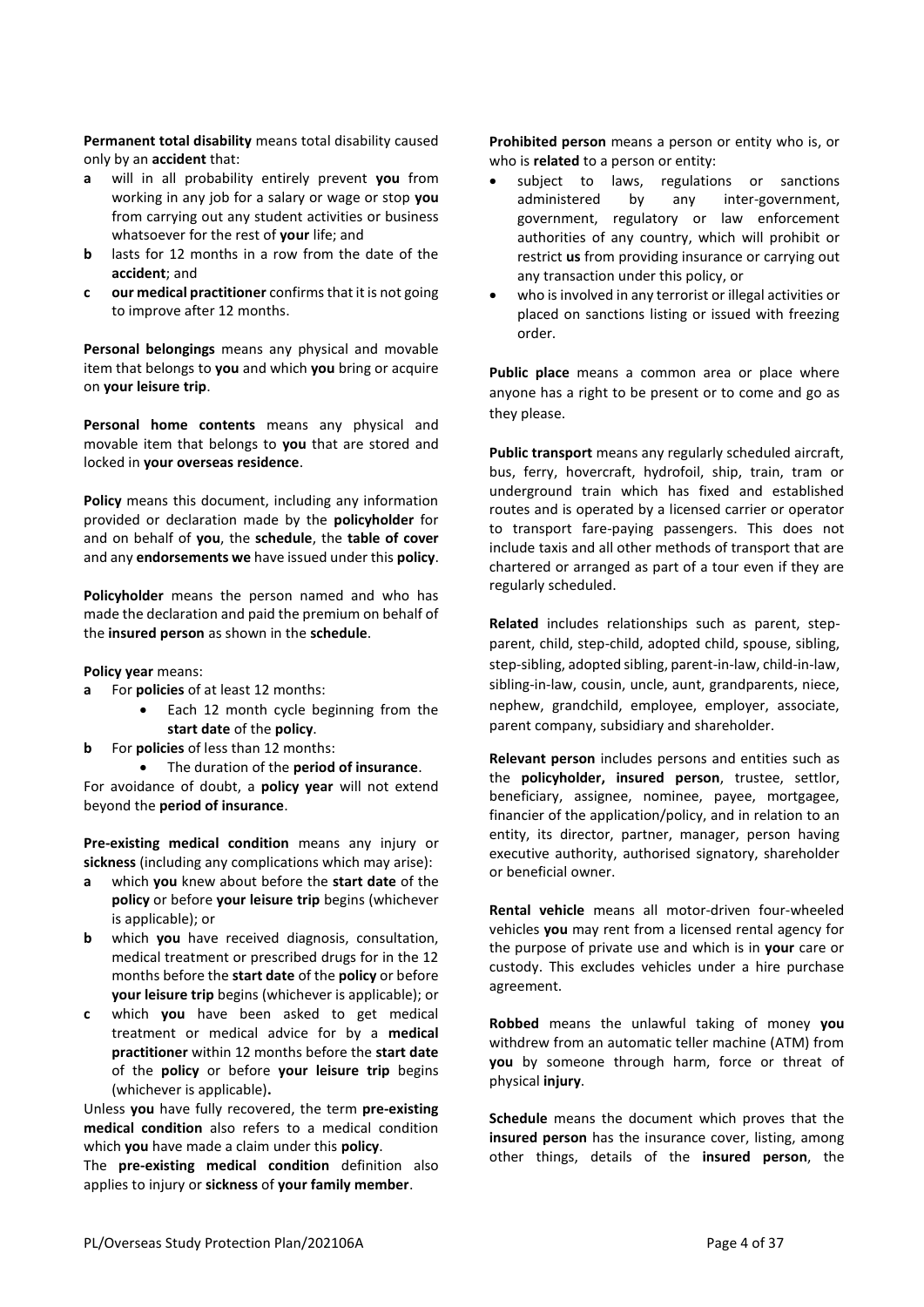**policyholder**, the plan and the **period of insurance**  covered under this **policy**.

**Sickness** means worsening physical health not caused by an **accident**, for which **you** or **your family member** suffer from and for which **you** or they need the care and treatment of a **medical practitioner** during the **period of insurance**.

**Specialist** means a **medical practitioner** who has the necessary qualifications and expertise to practice as a recognized specialist of diagnostic techniques, treatment and prevention, in a particular field of medicine like psychiatry, neurology, paediatrics, endocrinology, obstetrics, gynaecology, orthopaedic, optometry and dermatology.

**Serious injury** or **serious sickness** means the following.

- **a** For **you** an **injury** or **sickness** that needs treatment from a **medical practitioner** and which results in **you** being certified by that **medical practitioner** as being unfit to travel, or continue with **your leisure trip.**
- **b** For **your family member** an **injury** or **sickness** that is life-threatening as confirmed by a **medical practitioner**.

**Start date** means the date the **period of insurance** starts as set out in the **schedule**.

**Student internship** means a work experience programme with a company or an organization for **your** education while **you** are still registered as a student in an **educational institution**.

**Table of cover** means the separate table showing the list of benefits **we** will pay to each of **you** according to **your** plan while this **policy** is in force. It will depend on the terms, conditions, limits, exclusions and qualifications of this **policy**.

**Unattended** means when **you** do not watch over, look after or are not in full view of and not in a position to prevent unauthorised interference of **your** belongings.

**We**, **our**, **us**, and **Income** means NTUC Income Insurance Co-operative Limited.

**You**, **your** and **yours** means the **insured person** referred to in the **schedule.**

#### **What your policy covers**

This **policy** will protect **you** financially for death, **injury**, **sickness**, loss, theft, damage or legal liability during the **period of insurance**.

The amount **we** will pay depends on the conditions and maximum benefit limits and sub-limits of **your** plan as set out in the **table of cover**.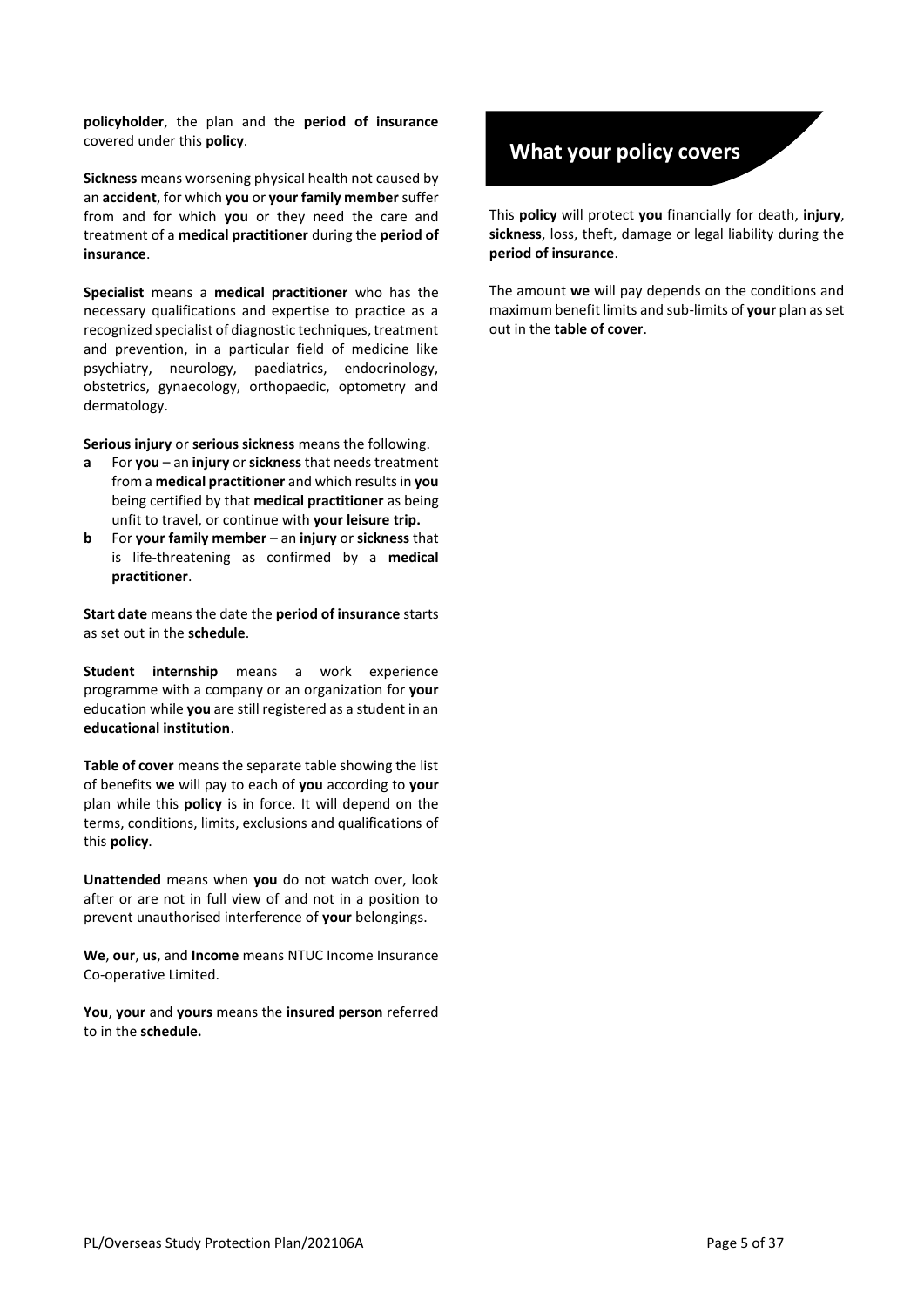| Section 1 - Accidental death and permanent disability                                                                                                                                                                                        |                                                                                                                                                                                                                                                                                                                                                                                                                                                                                            |                                                                                                                                                                                                                                                                                                                                                                                                                                                                                                                                              |
|----------------------------------------------------------------------------------------------------------------------------------------------------------------------------------------------------------------------------------------------|--------------------------------------------------------------------------------------------------------------------------------------------------------------------------------------------------------------------------------------------------------------------------------------------------------------------------------------------------------------------------------------------------------------------------------------------------------------------------------------------|----------------------------------------------------------------------------------------------------------------------------------------------------------------------------------------------------------------------------------------------------------------------------------------------------------------------------------------------------------------------------------------------------------------------------------------------------------------------------------------------------------------------------------------------|
| When we pay                                                                                                                                                                                                                                  | What we pay                                                                                                                                                                                                                                                                                                                                                                                                                                                                                | What we do not pay                                                                                                                                                                                                                                                                                                                                                                                                                                                                                                                           |
| If you are involved in an accident $ 1 $<br>$\mathbf{A}$<br>while <b>overseas</b> which causes an<br>injury and only due to this<br>accident you die or become<br>permanently disabled within 12<br>months from the date of the<br>accident. | We will pay you, your estate or<br>your legal personal representative<br>for each accident during the<br>period of insurance, using the<br>of compensation table<br>scale<br>shown below based on the date of<br>the accident.<br>We will reduce any compensation<br>$\mathbf{2}$<br>due for <b>accidental</b> death or $ 2 $<br>permanent disability<br>by<br>any<br>payment which we have already<br>made<br>under<br>the<br>scale<br>of<br>compensation table for the same<br>accident. | Besides the general exclusions listed in<br>part 4 of the general conditions, we<br>will also not pay for the following, or<br>for loss or liability directly or indirectly<br>caused by the following.<br>If the disability is not listed in the<br>1<br>scale of compensation table.<br>compensation<br>Extra<br>for<br>any<br>specific item which is part of a<br>greater item due under this policy.<br>For example, we will pay you for<br>losing your upper limb, but we will<br>not pay you again for losing your<br>finger or thumb. |
|                                                                                                                                                                                                                                              | The most we will pay is up to the<br>3<br>limit as shown in the table of<br>cover.                                                                                                                                                                                                                                                                                                                                                                                                         | $\overline{\mathbf{3}}$<br>A disability or death that is caused<br>by sickness. For example, we will<br>not pay a claim if you die from a<br>attack<br>become<br>heart<br>or<br>disabled<br>after<br>permanently<br>suffering a stroke.<br>physical<br>disability<br>4<br>which<br>Any<br>existed before this policy was<br>taken up.                                                                                                                                                                                                        |

| <b>Item</b> | <b>Description of disability</b>                    | Percentage of sum insured as shown<br>under section 1 in the table of cover |  |  |  |
|-------------|-----------------------------------------------------|-----------------------------------------------------------------------------|--|--|--|
| a           | <b>Accidental death</b>                             | 100%                                                                        |  |  |  |
| b           | <b>Permanent total disability</b>                   | 100%                                                                        |  |  |  |
| c           | Losing sight in both eyes                           | 100%                                                                        |  |  |  |
| d           | Losing two limbs                                    | 100%                                                                        |  |  |  |
| e           | Losing sight in one eye, except perception of light | 50%                                                                         |  |  |  |
| f           | Losing one limb                                     | 50%                                                                         |  |  |  |
| g           | Losing speech                                       | 50%                                                                         |  |  |  |
| h           | Losing hearing in both ears                         | 50%                                                                         |  |  |  |
|             | Losing four fingers and a thumb of one hand         | 50%                                                                         |  |  |  |
|             | Losing four fingers of one hand                     | 40%                                                                         |  |  |  |
| k           | Losing hearing in one ear                           | 20%                                                                         |  |  |  |
|             | Losing a thumb<br>- 2 phalanges                     | 25%                                                                         |  |  |  |
|             | -1 phalanx                                          | 10%                                                                         |  |  |  |
| m           | Losing one index finger<br>- 3 phalanges            | 15%                                                                         |  |  |  |
|             | - 2 phalanges                                       | 10%                                                                         |  |  |  |
|             | -1 phalanx                                          | 5%                                                                          |  |  |  |
| n           | Losing any other finger<br>- 3 phalanges            | 10%                                                                         |  |  |  |
|             | - 2 phalanges                                       | 7%                                                                          |  |  |  |
|             | -1 phalanx                                          | 3%                                                                          |  |  |  |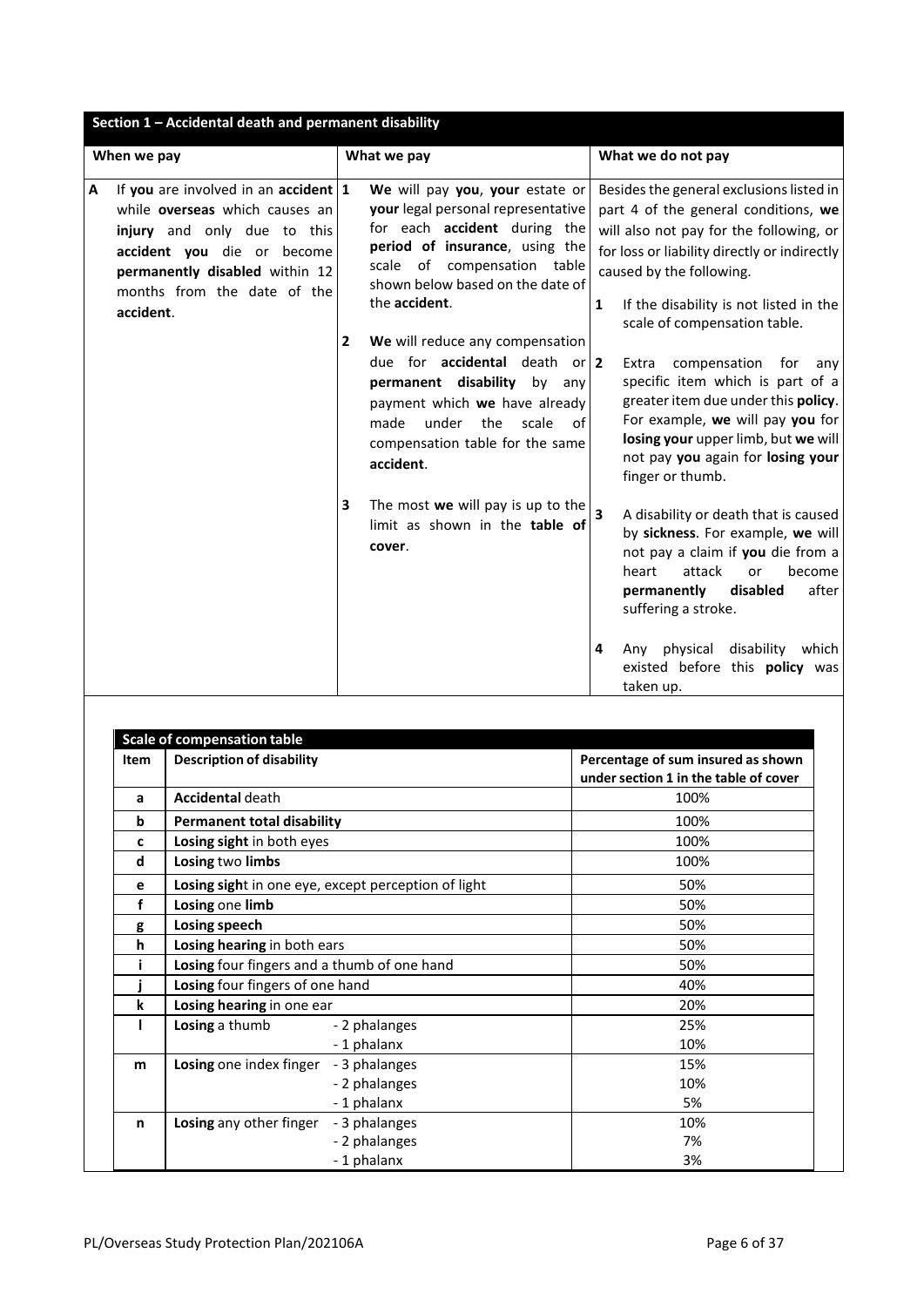| $\mathbf{o}$ | Losing metacarpals                                       | - First or second                                        | 3%                                                                                                 |  |
|--------------|----------------------------------------------------------|----------------------------------------------------------|----------------------------------------------------------------------------------------------------|--|
|              |                                                          | - Third, fourth or fifth                                 | 2%                                                                                                 |  |
| р            | Losing all toes of one foot                              |                                                          | 15%                                                                                                |  |
| q            | Losing a great toe                                       | - 2 phalanges                                            | 5%                                                                                                 |  |
|              |                                                          | -1 phalanx                                               | 3%                                                                                                 |  |
| r            | Loss of any other toe                                    |                                                          | 3%                                                                                                 |  |
|              | <b>Third-degree burns</b>                                |                                                          |                                                                                                    |  |
| s            | Head - damage as a percentage of total body surface area |                                                          |                                                                                                    |  |
|              | - equal to or greater than 8%                            | 100%                                                     |                                                                                                    |  |
|              | - equal to or greater than 5% but less than 8%           |                                                          | 75%                                                                                                |  |
|              | - equal to or greater than 2% but less than 5%           | 50%                                                      |                                                                                                    |  |
| t            |                                                          | Body - damage as a percentage of total body surface area |                                                                                                    |  |
|              | - equal to or greater than 20%                           |                                                          | 100%                                                                                               |  |
|              | - equal to or greater than 15% but less than 20%         | 75%                                                      |                                                                                                    |  |
|              | - equal to or greater than 10% but less than 15%         |                                                          | 50%                                                                                                |  |
|              |                                                          |                                                          | The total of all percentages of the sum insured due under this section for each insured person per |  |
|              | policy year will not be more than 100%.                  |                                                          |                                                                                                    |  |

#### **Section 2 – Criminal assault**

| When we pay |                                                                                                   |              | What we pay                                                                                                                                                                                                                                                                                            |  | What we do not pay                                                                                                                                                                                                                                                                                                                                                                                                                                             |  |  |
|-------------|---------------------------------------------------------------------------------------------------|--------------|--------------------------------------------------------------------------------------------------------------------------------------------------------------------------------------------------------------------------------------------------------------------------------------------------------|--|----------------------------------------------------------------------------------------------------------------------------------------------------------------------------------------------------------------------------------------------------------------------------------------------------------------------------------------------------------------------------------------------------------------------------------------------------------------|--|--|
| A           | If you die or suffer a permanent $ 1 $<br>disability due to a criminal assault<br>while overseas. | $\mathbf{2}$ | We will pay up to the limit shown<br>in the table of cover for each<br><b>policy year</b> using the scale of<br>compensation table shown under<br>section 1 - accidental death and<br>disability.<br>permanent<br>The most we will pay is up to the<br>limit as shown in the <b>table of</b><br>cover. |  | Besides the general exclusions listed in<br>part 4 of the general conditions, $we$<br>will also not pay for the following, or<br>for loss or liability directly or indirectly<br>caused by the following.<br>Claims resulting from attacks by<br>family l<br>relative, <b>vour</b><br>vour<br>member, fellow students and staff<br>member of the <b>educational</b><br>institution, co-worker or any<br>person staying with you at your<br>overseas residence. |  |  |

**Section 3 – Overseas medical expenses incurred due to injury** 

| When we pay                                                                                                                                                                                                                                                        | What we pay                                                                                                                                                                                                                                                                                                                                                                                      | What we do not pay                                                                                                                                                                                                                                                                                                                                                                                 |
|--------------------------------------------------------------------------------------------------------------------------------------------------------------------------------------------------------------------------------------------------------------------|--------------------------------------------------------------------------------------------------------------------------------------------------------------------------------------------------------------------------------------------------------------------------------------------------------------------------------------------------------------------------------------------------|----------------------------------------------------------------------------------------------------------------------------------------------------------------------------------------------------------------------------------------------------------------------------------------------------------------------------------------------------------------------------------------------------|
| If you suffer an injury while $1$<br>A<br>overseas and need to get medical<br>treatment.<br>You must provide a written report<br>of <b>your</b> medical condition from<br>medical<br>practitioner<br>vour<br>together with original medical bills<br>and receipts. | We will pay for:<br>the<br>necessary<br>and<br>reasonable<br>costs<br>οf<br>emergency medical, surgical,<br>hospital, dental treatment<br>surface<br>ambulance<br>and<br>recommended or requested   1<br>by a <b>medical practitioner</b> ;<br>and<br>and<br>the<br>necessary<br>οf<br>reasonable<br>costs<br><b>Chinese</b><br>treatment<br>bv<br>a<br>medicine<br>or $\vert$ 2<br>practitioner | Besides the general exclusions listed in<br>part 4 of the general conditions, we<br>will also not pay for the following, or<br>for loss or liability directly or indirectly<br>caused by the following.<br>Medical treatment that is caused<br>directly or indirectly by any<br>sickness (for example, a heart<br>attack or a stroke) and not by an<br>injury.<br>Claims for dental treatment as a |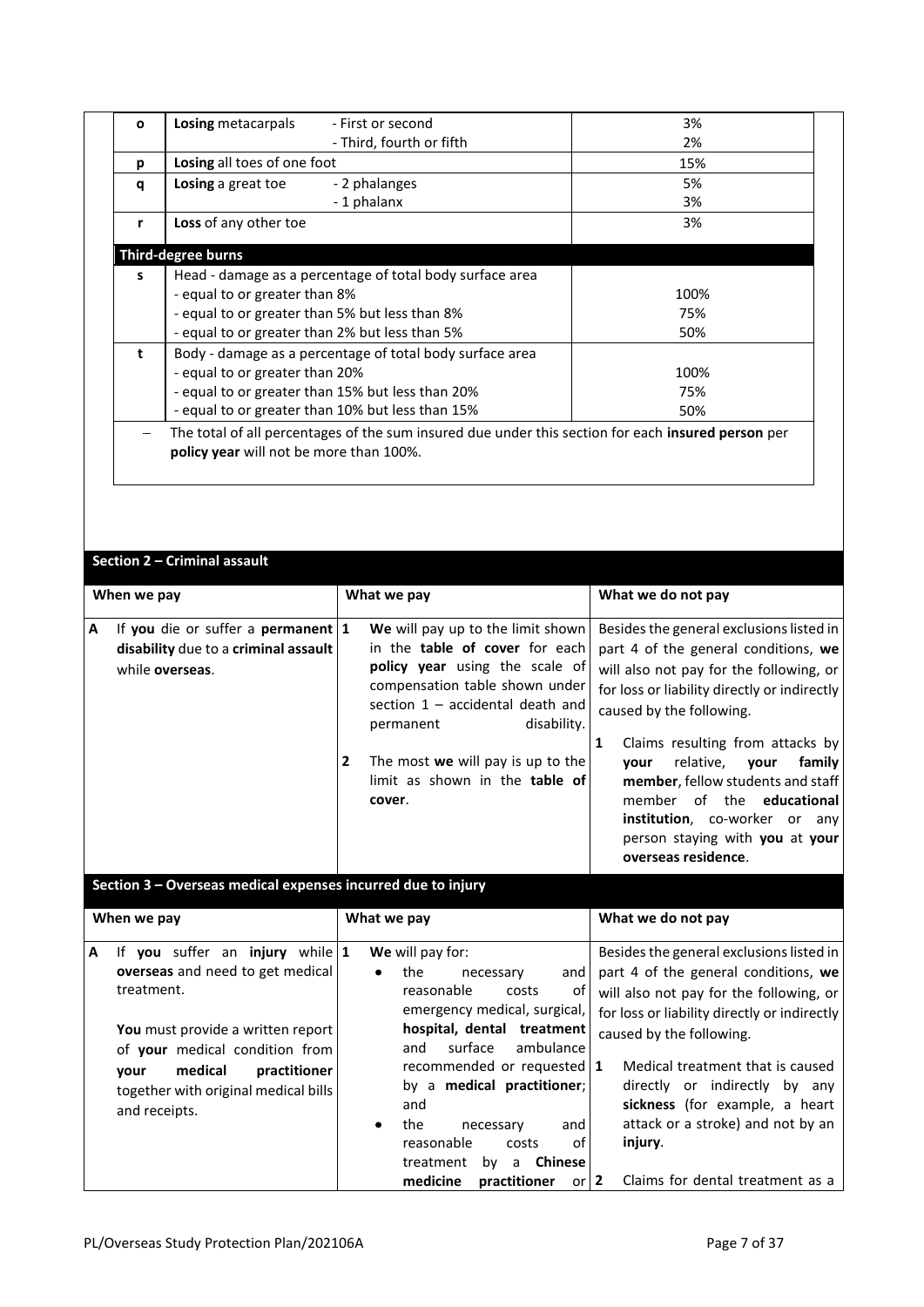| chiropractor;<br>result of tooth or gum or oral<br>for you to be treated immediately<br>diseases, or from normal wearing<br>of your teeth.<br>while overseas, up to 90 days from<br>the date of the first treatment.<br>$\mathbf{3}$<br>Claims arising from<br>treatment or expenses in your<br>If you were unable to complete<br>$\mathbf{2}$<br>home country, if your home<br>treatment overseas and need to<br>country is not Singapore.<br>receive medical treatment in<br>Singapore, you must do so within<br>Any expenses that you can<br>seven days of your return. We will   4<br>recover from specific medical<br>pay for your medical expenses up<br>insurance covering the same loss<br>to 90 days from the date of the<br>or expense.<br>first treatment overseas, or 30<br>days from the first treatment in | medical |
|--------------------------------------------------------------------------------------------------------------------------------------------------------------------------------------------------------------------------------------------------------------------------------------------------------------------------------------------------------------------------------------------------------------------------------------------------------------------------------------------------------------------------------------------------------------------------------------------------------------------------------------------------------------------------------------------------------------------------------------------------------------------------------------------------------------------------|---------|
|                                                                                                                                                                                                                                                                                                                                                                                                                                                                                                                                                                                                                                                                                                                                                                                                                          |         |
|                                                                                                                                                                                                                                                                                                                                                                                                                                                                                                                                                                                                                                                                                                                                                                                                                          |         |
|                                                                                                                                                                                                                                                                                                                                                                                                                                                                                                                                                                                                                                                                                                                                                                                                                          |         |
| 5<br>Claims arising from medical<br>Singapore, whichever is earlier.<br>treatment that are delayed for                                                                                                                                                                                                                                                                                                                                                                                                                                                                                                                                                                                                                                                                                                                   |         |
| more than seven days from the<br>3<br>We will also pay for the necessary<br>date of incident due to non-<br>and reasonable costs of medical<br>medical reasons.<br>treatment by a specialist, only if<br>the specialist medical treatment is<br>considered necessary by a medical<br>practitioner and you have been<br>referred to the specialist by a<br>general practitioner (apart from<br>dental treatment).                                                                                                                                                                                                                                                                                                                                                                                                         |         |
| 4<br>Following your medical treatment,<br>we will pay for the reasonable<br>costs of medical<br>aids<br>and<br>equipment that are considered<br>medically<br>necessary for your<br>and<br>mobility<br>recovery<br>if<br>recommended by your medical<br>practitioner.                                                                                                                                                                                                                                                                                                                                                                                                                                                                                                                                                     |         |
| 5<br>The most we will pay is up to the<br>sub-limit and limit as shown in the<br>table of cover.                                                                                                                                                                                                                                                                                                                                                                                                                                                                                                                                                                                                                                                                                                                         |         |
| Section 4 - Overseas medical expenses incurred due to sickness (outpatient medical treatment only)                                                                                                                                                                                                                                                                                                                                                                                                                                                                                                                                                                                                                                                                                                                       |         |
| What we do not pay<br>What we pay<br>When we pay                                                                                                                                                                                                                                                                                                                                                                                                                                                                                                                                                                                                                                                                                                                                                                         |         |
| If you suffer a sickness while<br>We will pay for:<br>Besides the general exclusions listed in<br>1<br>A                                                                                                                                                                                                                                                                                                                                                                                                                                                                                                                                                                                                                                                                                                                 |         |
| and<br>need to<br>overseas<br>the<br>get<br>necessary<br>part 4 of the general conditions, we<br>and<br>outpatient medical treatment.<br>reasonable<br>costs<br>of<br>will also not pay for the following, or<br>outpatient<br>medical<br>for loss or liability directly or indirectly                                                                                                                                                                                                                                                                                                                                                                                                                                                                                                                                   |         |
| You must provide a written report<br>treatment recommended or<br>caused by the following.<br>of your medical condition from                                                                                                                                                                                                                                                                                                                                                                                                                                                                                                                                                                                                                                                                                              |         |
| requested<br>by a<br>medical<br>medical<br>practitioner<br>your<br>practitioner; and<br>The first \$100 for each visit of<br>$\mathbf{1}$                                                                                                                                                                                                                                                                                                                                                                                                                                                                                                                                                                                                                                                                                |         |
| together with original medical<br>outpatient<br>the<br>and<br>your<br>necessary                                                                                                                                                                                                                                                                                                                                                                                                                                                                                                                                                                                                                                                                                                                                          | medical |
| bills and receipts.<br>reasonable<br>of<br>treatment.<br>costs<br>medical<br>outpatient                                                                                                                                                                                                                                                                                                                                                                                                                                                                                                                                                                                                                                                                                                                                  |         |
| Claims for dental treatment.<br>Chinese<br>treatment by a<br>2                                                                                                                                                                                                                                                                                                                                                                                                                                                                                                                                                                                                                                                                                                                                                           |         |
| medicine<br>practitioner<br>or<br>chiropractor;<br>3<br>Claims arising from outpatient<br>medical treatment or expenses<br>in your home country, if your                                                                                                                                                                                                                                                                                                                                                                                                                                                                                                                                                                                                                                                                 |         |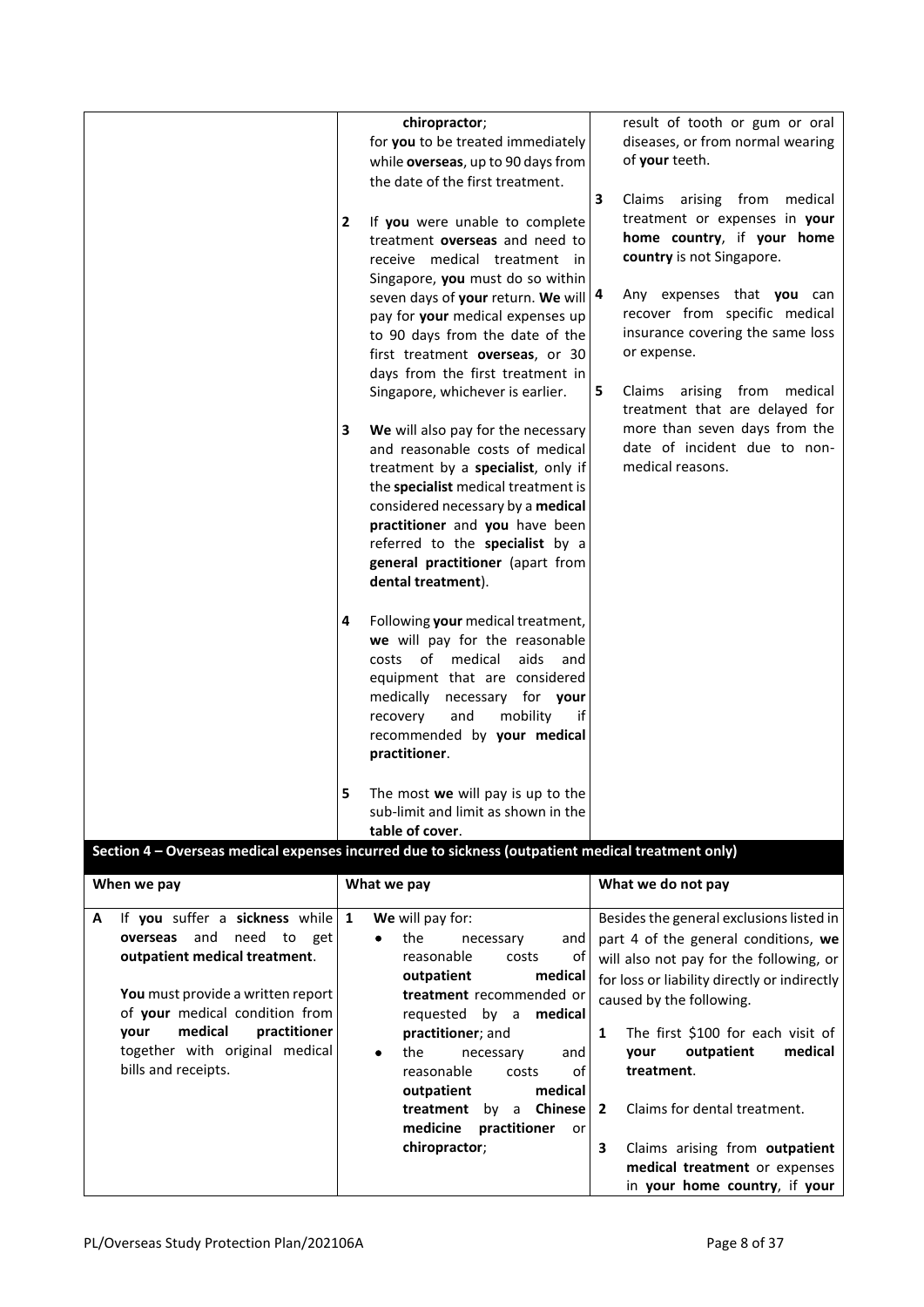|   |                                                                                                                        |   | for you to be treated immediately<br>while overseas, up to 90 days from                                                                                                                                                                                               |   | home country is not Singapore.                                                                         |
|---|------------------------------------------------------------------------------------------------------------------------|---|-----------------------------------------------------------------------------------------------------------------------------------------------------------------------------------------------------------------------------------------------------------------------|---|--------------------------------------------------------------------------------------------------------|
|   |                                                                                                                        |   | the date of the first treatment.                                                                                                                                                                                                                                      | 4 | Any expenses that you can<br>recover from specific medical                                             |
|   |                                                                                                                        | 2 | If you were unable to complete<br>treatment overseas and need to                                                                                                                                                                                                      |   | insurance covering the same loss<br>or expense.                                                        |
|   |                                                                                                                        |   | medical<br>receive<br>outpatient<br>treatment in Singapore, you must   5<br>do so within seven days of your                                                                                                                                                           |   | Claims arising from medical<br>treatment that are delayed for                                          |
|   |                                                                                                                        |   | return. We will pay for your<br>outpatient medical treatment<br>expenses up to 90 days from the<br>date of the first treatment<br>overseas, or 30 days from the first<br>treatment<br>in<br>Singapore,<br>whichever is earlier.                                       |   | more than seven days from the<br>date of incident due to non-<br>medical reasons.                      |
|   |                                                                                                                        | 3 | We will also pay for the necessary<br>reasonable<br>costs<br>and<br>οf                                                                                                                                                                                                |   |                                                                                                        |
|   |                                                                                                                        |   | outpatient medical treatment by<br>a specialist, only if the outpatient<br>medical                                                                                                                                                                                    |   |                                                                                                        |
|   |                                                                                                                        |   | treatment<br>by<br>the<br>specialist is considered necessary<br>by a medical practitioner and you                                                                                                                                                                     |   |                                                                                                        |
|   |                                                                                                                        |   | been referred<br>have<br>to the<br>specialist<br>by<br>a<br>general                                                                                                                                                                                                   |   |                                                                                                        |
|   |                                                                                                                        |   | practitioner.                                                                                                                                                                                                                                                         |   |                                                                                                        |
|   |                                                                                                                        | 4 | Following your medical treatment,<br>we will pay for the reasonable<br>of<br>medical<br>aids<br>costs<br>and<br>equipment that are considered<br>medically<br>necessary for your<br>and<br>mobility<br>recovery<br>if<br>recommended by your medical<br>practitioner. |   |                                                                                                        |
|   |                                                                                                                        | 5 | The most we will pay is up to the                                                                                                                                                                                                                                     |   |                                                                                                        |
|   |                                                                                                                        |   | sub-limit and limit as shown in the<br>table of cover.                                                                                                                                                                                                                |   |                                                                                                        |
|   | <b>Section 5 - Emergency medical evacuation</b>                                                                        |   |                                                                                                                                                                                                                                                                       |   |                                                                                                        |
|   | When we pay                                                                                                            |   | What we pay                                                                                                                                                                                                                                                           |   | What we do not pay                                                                                     |
| А | If you are in a life-threatening $1$<br>condition because you suffer an                                                |   | We will pay for the necessary<br>expenses our assistance company                                                                                                                                                                                                      |   | Besides the general exclusions listed in<br>part 4 of the general conditions, we                       |
|   | injury or sickness while overseas                                                                                      |   | spends when they<br>use air                                                                                                                                                                                                                                           |   | will also not pay for the following, or                                                                |
|   | and our assistance company<br>believes it is medically necessary                                                       |   | ambulance, surface ambulance,<br>regular air transport, railroad, land                                                                                                                                                                                                |   | for loss or liability directly or indirectly                                                           |
|   | to move you to the nearest                                                                                             |   | or sea transport or any other                                                                                                                                                                                                                                         |   | caused by the following.                                                                               |
|   | medical facility for treatment<br>(whether<br>overseas<br>or<br>in<br>Singapore).                                      |   | appropriate method to move you $1$<br>to the<br>medical facility for<br>treatment.                                                                                                                                                                                    |   | Claims resulting from services not<br>arranged or approved by our<br>assistance company or us.         |
| В | If you have been sent to a medical $ 2 $<br>facility which is outside Singapore<br>or city of your overseas residence, |   | If you can use your existing return $\sqrt{2}$<br>ticket to Singapore, we will only<br>pay for the administrative fees                                                                                                                                                |   | Any expenses to return you to<br>your overseas residence after you<br>have been sent back to Singapore |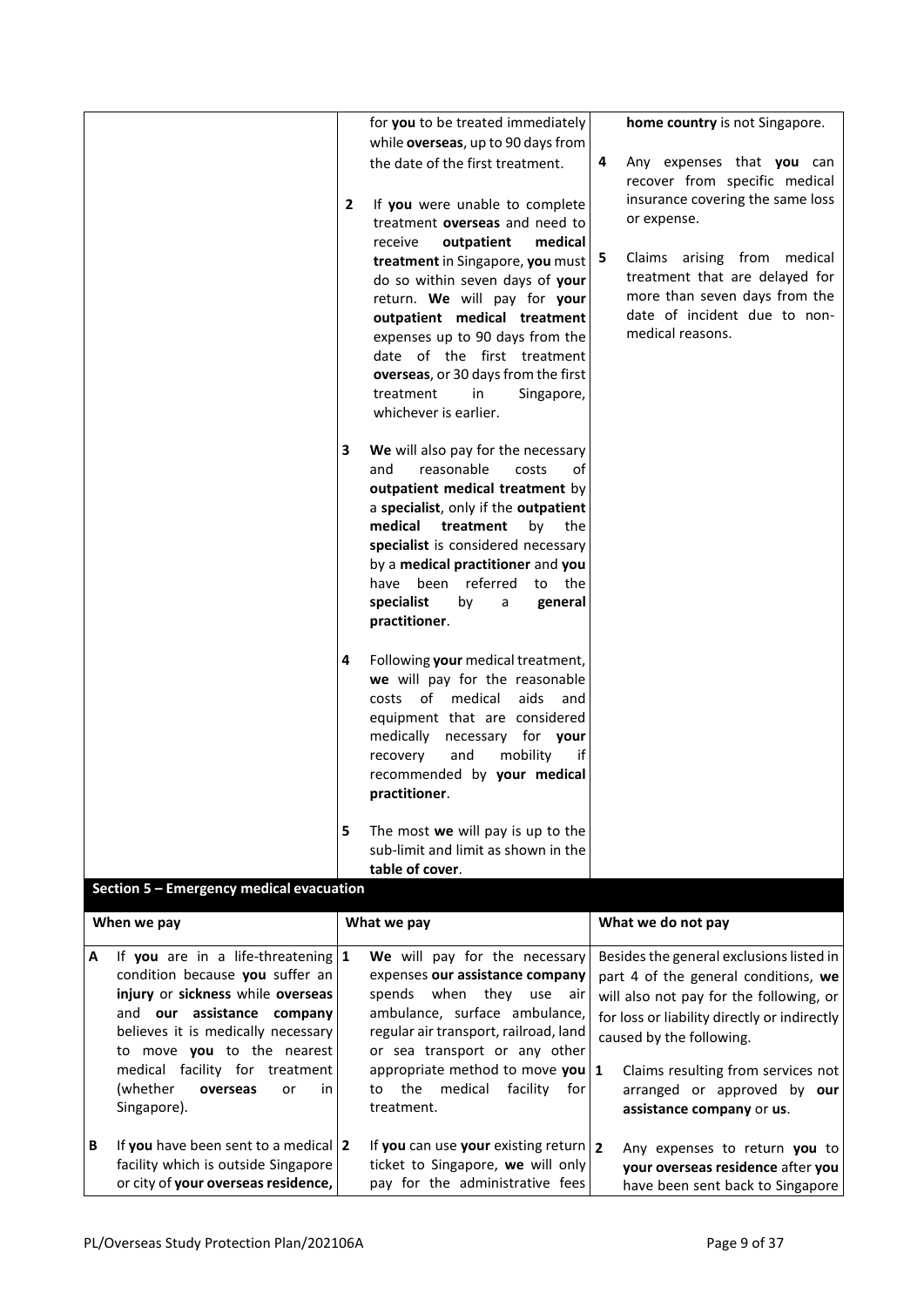|   | we will send you back to your<br>overseas residence after you are<br>discharged from the hospital.                                                                                                                                                                                                         |                   | charged by the airline or travel<br>agent for changing your travel<br>date.                                                                                                                                                                                                                                         | for recuperation or treatment.                                                                                                                                                                                                                                                                                 |
|---|------------------------------------------------------------------------------------------------------------------------------------------------------------------------------------------------------------------------------------------------------------------------------------------------------------|-------------------|---------------------------------------------------------------------------------------------------------------------------------------------------------------------------------------------------------------------------------------------------------------------------------------------------------------------|----------------------------------------------------------------------------------------------------------------------------------------------------------------------------------------------------------------------------------------------------------------------------------------------------------------|
| C | After you leave the hospital, we $ 3 $<br>will send you back to Singapore if<br>you need to return for long term<br>recuperation<br>continued<br>or<br>treatment as recommended by a<br>medical practitioner and you<br>cannot continue your overseas<br>study<br>or<br>student<br>overseas<br>internship. |                   | decisions<br>All<br>on<br>the<br>most<br>appropriate method of transport<br>and the destination to move you<br>will be made by our assistance<br>company. The decision will be<br>based only on the medical<br>necessity and the severity of your<br>medical condition.                                             |                                                                                                                                                                                                                                                                                                                |
|   |                                                                                                                                                                                                                                                                                                            | 4                 | The most we will pay is up to the<br>limit as shown in the table of<br>cover.                                                                                                                                                                                                                                       |                                                                                                                                                                                                                                                                                                                |
|   |                                                                                                                                                                                                                                                                                                            | 5                 | You can only claim under either<br>section 5 or 20c for the same                                                                                                                                                                                                                                                    |                                                                                                                                                                                                                                                                                                                |
|   | Section 6 - Sending you home                                                                                                                                                                                                                                                                               |                   | event but not under both sections.                                                                                                                                                                                                                                                                                  |                                                                                                                                                                                                                                                                                                                |
|   |                                                                                                                                                                                                                                                                                                            |                   |                                                                                                                                                                                                                                                                                                                     |                                                                                                                                                                                                                                                                                                                |
|   | When we pay                                                                                                                                                                                                                                                                                                |                   | What we pay                                                                                                                                                                                                                                                                                                         | What we do not pay                                                                                                                                                                                                                                                                                             |
| A | If you die after suffering an injury<br>or a sickness while overseas.                                                                                                                                                                                                                                      | $\mathbf{1}$<br>2 | We will pay for the necessary<br>assistance<br>expenses<br>our<br>company spends to return your<br>body to Singapore or to your<br>home country; up to the limit as<br>shown in the table of cover.<br>You can only claim under either<br>section 6 or 20c for the same<br>event but not under<br>both<br>sections. | Besides the general exclusions listed in<br>part 4 of the general conditions, we<br>will also not pay for the following, or<br>for loss or liability directly or indirectly<br>caused by the following.<br>Claims resulting from services not<br>1<br>arranged or approved by our<br>assistance company or us. |
|   | Section 7 - Hospital visitation                                                                                                                                                                                                                                                                            |                   |                                                                                                                                                                                                                                                                                                                     |                                                                                                                                                                                                                                                                                                                |
|   | When we pay                                                                                                                                                                                                                                                                                                |                   | What we pay                                                                                                                                                                                                                                                                                                         | What we do not pay                                                                                                                                                                                                                                                                                             |
| Α | If you have to stay in a hospital for $ 1 $<br>at least five full days in a row while<br>overseas, after suffering an injury<br>or sickness, and no adult family<br>member is in the same country to<br>be with you during your stay in the<br>hospital.                                                   |                   | For A, we will pay for the<br>reasonable round-trip economy-<br>class transport expenses (for air,<br>sea or land travel) and reasonable<br>hotel accommodation expenses of<br>a standard room for one family<br>member to be with you.                                                                             | Besides the general exclusions listed in<br>part 4 of the general conditions, we<br>will also not pay for the following, or<br>for loss or liability directly or indirectly<br>caused by the following.<br>Claims that result from a pre-<br>1<br>existing medical condition. This                             |
| В | If one of your family members $ 2 $<br>(excluding your legally married<br>spouse or child(ren) under the<br>family cover) living in Singapore<br>or your home country has to stay<br>in a hospital for at least five full                                                                                  |                   | For B, we will pay for the<br>reasonable round-trip economy-<br>class transport expenses (for air,<br>sea or land travel) for you to<br>return to Singapore or your home<br>country to visit your family                                                                                                            | applies to conditions suffered by<br>you or your family members.<br>Expenses or charges for food and<br>2<br>beverages, local and international<br>phone calls, laundry and hotel                                                                                                                              |
|   | days in a row; as confirmed by<br>his/her medical practitioner.                                                                                                                                                                                                                                            |                   | member.                                                                                                                                                                                                                                                                                                             |                                                                                                                                                                                                                                                                                                                |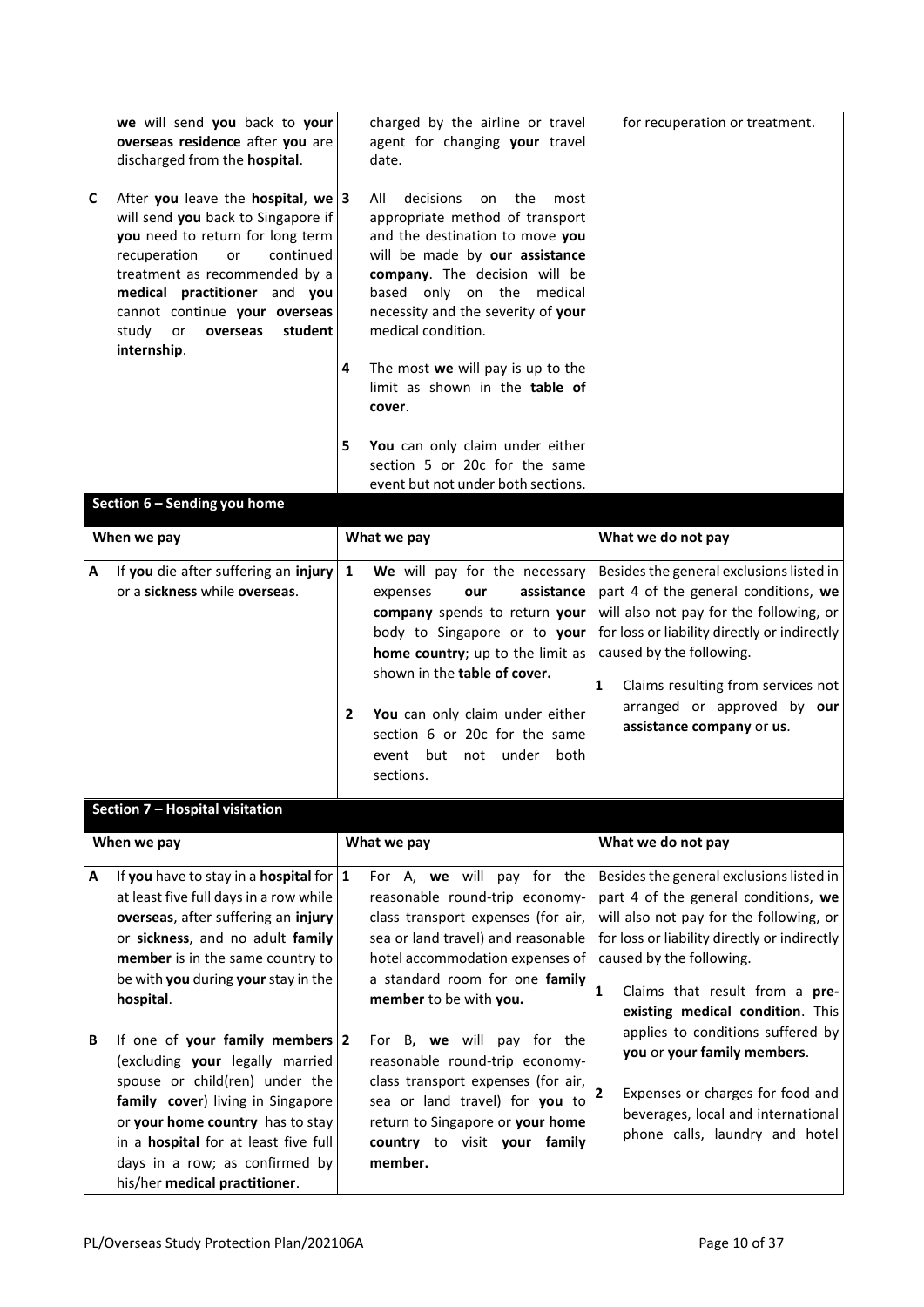|                                                                                                                                                                                                                                                          | This benefit will end after the 14 <sup>th</sup><br>3<br>day of your or your family<br>member's discharge from hospital<br>or after the 30 <sup>th</sup> day from the first<br>day of your or your family<br>member's<br>hospitalisation,<br>whichever<br>first.<br>comes<br>The most we will pay is up to the<br>4<br>sub-limit and limit as shown in the<br>table of cover.<br>We will only pay this benefit for<br>5<br>one visit per incident.                                      | entertainment or pay-per-view TV<br>programmes.                                                                                                                                                                                                                                                                                                                                                                                                                                    |
|----------------------------------------------------------------------------------------------------------------------------------------------------------------------------------------------------------------------------------------------------------|-----------------------------------------------------------------------------------------------------------------------------------------------------------------------------------------------------------------------------------------------------------------------------------------------------------------------------------------------------------------------------------------------------------------------------------------------------------------------------------------|------------------------------------------------------------------------------------------------------------------------------------------------------------------------------------------------------------------------------------------------------------------------------------------------------------------------------------------------------------------------------------------------------------------------------------------------------------------------------------|
| Section 8 - Compassionate visit                                                                                                                                                                                                                          |                                                                                                                                                                                                                                                                                                                                                                                                                                                                                         |                                                                                                                                                                                                                                                                                                                                                                                                                                                                                    |
| When we pay                                                                                                                                                                                                                                              | What we pay                                                                                                                                                                                                                                                                                                                                                                                                                                                                             | What we do not pay                                                                                                                                                                                                                                                                                                                                                                                                                                                                 |
| If you die while overseas, after<br>A<br>suffering an injury or sickness and<br>there is no adult family member<br>present to make arrangements<br>for the funeral or to send your<br>body or ashes home.<br>If one of your family members<br>B<br>dies. | For A, we will pay for the<br>1<br>reasonable round-trip economy-<br>class transport expenses (for air,<br>sea or land travel) and reasonable<br>hotel accommodation expenses<br>of a standard room for one family<br>member to travel and help in the<br>final arrangements to bring your<br>body or ashes back to Singapore<br>or your home country.<br>For B, we will pay for the<br>$\overline{\mathbf{2}}$<br>reasonable round-trip economy-<br>class transport expenses (for air, | Besides the general exclusions listed in<br>part 4 of the general conditions, we<br>will also not pay for the following, or<br>for loss or liability directly or indirectly<br>caused by the following.<br>Claims that result from a pre-<br>$\mathbf{1}$<br>existing medical condition. This<br>applies to conditions suffered by<br>you or your family members.<br>Expenses or charges for food and<br>2<br>beverages, local and international<br>phone calls, laundry and hotel |
|                                                                                                                                                                                                                                                          | sea or land travel) for you to<br>attend the funeral.<br>The most we will pay is up to the<br>3<br>sub-limit and limit as shown in the<br>table of cover.                                                                                                                                                                                                                                                                                                                               | entertainment or pay-per-view TV<br>programmes.                                                                                                                                                                                                                                                                                                                                                                                                                                    |
| Section 9 - Emergency phone charges                                                                                                                                                                                                                      |                                                                                                                                                                                                                                                                                                                                                                                                                                                                                         |                                                                                                                                                                                                                                                                                                                                                                                                                                                                                    |
| When we pay                                                                                                                                                                                                                                              | What we pay                                                                                                                                                                                                                                                                                                                                                                                                                                                                             | What we do not pay                                                                                                                                                                                                                                                                                                                                                                                                                                                                 |
| If you need to call your credit card $ 1 $<br>А<br>company to inform them of:<br>unauthorised or fraudulent<br>use of your credit card; or<br>loss of your credit card<br>٠<br>while you are overseas.                                                   | We will refund you the actual<br>phone charges up to the limit as<br>shown in the table of cover.                                                                                                                                                                                                                                                                                                                                                                                       | Please read our general exclusions<br>listed in part 4 of the general<br>conditions.                                                                                                                                                                                                                                                                                                                                                                                               |
| If you need to call your family<br>B<br>member<br>make<br>to<br>travel<br>arrangements for which you have<br>made a claim which we will pay<br>under section 7 or 8.                                                                                     |                                                                                                                                                                                                                                                                                                                                                                                                                                                                                         |                                                                                                                                                                                                                                                                                                                                                                                                                                                                                    |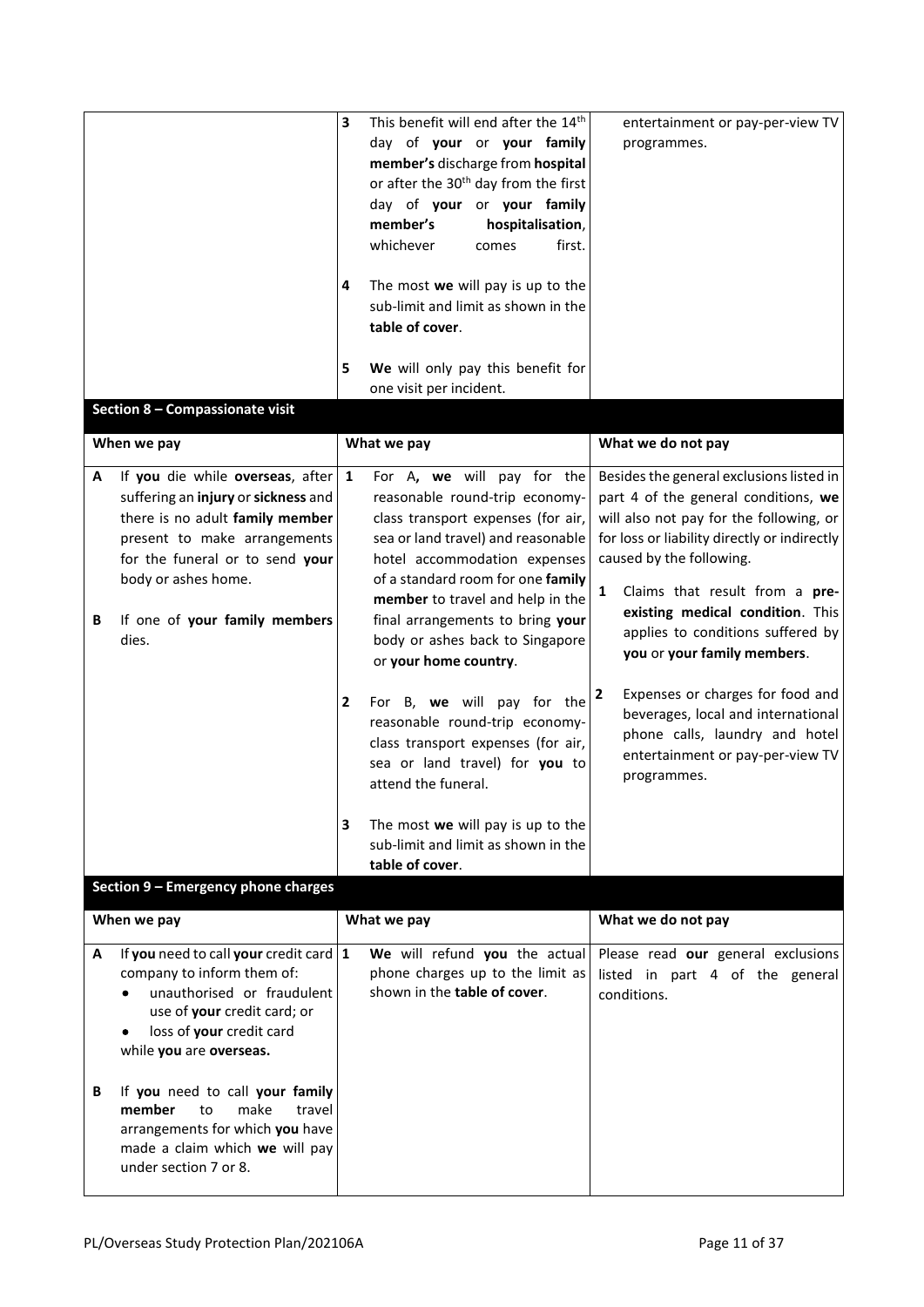| $\mathbf c$<br>If you need to call our assistance<br>during<br>company<br>$\mathsf{a}$<br>medical<br>emergency while overseas and<br>for which you have made a claim<br>which we will pay under sections<br>1, 2, 3, 5, 6 or 20c.<br>Section 10 - Sponsor protection                                                                                                                                                                                                                                                                                                                                                                   |                                                                                                                                                                                                                                                                                                                                                                                                                                                                                                                                                                                                                                                                                                                                                                                                                                                                                |                                                                                                                                                                                                                                                                                                                                                                                                                                                                                                                                           |
|----------------------------------------------------------------------------------------------------------------------------------------------------------------------------------------------------------------------------------------------------------------------------------------------------------------------------------------------------------------------------------------------------------------------------------------------------------------------------------------------------------------------------------------------------------------------------------------------------------------------------------------|--------------------------------------------------------------------------------------------------------------------------------------------------------------------------------------------------------------------------------------------------------------------------------------------------------------------------------------------------------------------------------------------------------------------------------------------------------------------------------------------------------------------------------------------------------------------------------------------------------------------------------------------------------------------------------------------------------------------------------------------------------------------------------------------------------------------------------------------------------------------------------|-------------------------------------------------------------------------------------------------------------------------------------------------------------------------------------------------------------------------------------------------------------------------------------------------------------------------------------------------------------------------------------------------------------------------------------------------------------------------------------------------------------------------------------------|
| When we pay                                                                                                                                                                                                                                                                                                                                                                                                                                                                                                                                                                                                                            | What we pay                                                                                                                                                                                                                                                                                                                                                                                                                                                                                                                                                                                                                                                                                                                                                                                                                                                                    | What we do not pay                                                                                                                                                                                                                                                                                                                                                                                                                                                                                                                        |
| If you are registered as a student $1$<br>A<br>with an overseas educational<br>institution and one of your<br>parents or your legal guardian is<br>involved in an accident and only<br>due to this accident he/she dies $ 2 $<br>suffers<br>permanent total<br>or<br>disability within 12 months from<br>the date of the accident.<br>Section 11 - Study interruptions                                                                                                                                                                                                                                                                 | We will pay an education benefit<br>as a form of a subsidy for you to<br>continue with your education; as<br>shown in the table of cover.<br>We will only pay this benefit once<br>in your lifetime.<br>3<br>You can only claim under either<br>section 10 or 11 for the same<br>event but not under both sections.                                                                                                                                                                                                                                                                                                                                                                                                                                                                                                                                                            | Besides the general exclusions listed in<br>part 4 of the general conditions, we<br>will also not pay for the following, or<br>for loss or liability directly or indirectly<br>caused by the following.<br>1<br>Death<br>permanent<br>total<br>or<br>disability of one of your parents<br>or your legal guardian due to any<br>sickness (for example, a heart<br>attack or a heat stroke) and not<br>due to an injury.                                                                                                                    |
| When we pay                                                                                                                                                                                                                                                                                                                                                                                                                                                                                                                                                                                                                            | What we pay                                                                                                                                                                                                                                                                                                                                                                                                                                                                                                                                                                                                                                                                                                                                                                                                                                                                    | What we do not pay                                                                                                                                                                                                                                                                                                                                                                                                                                                                                                                        |
| If you are unable to continue with $1$<br>A<br>your current school-term because:<br>you have to stay in a hospital<br>for more than one month in a<br>row due to an injury or a<br>sickness you suffer while<br>overseas; or<br>one of your parents or legal<br>$\bullet$<br>guardian dies and you have<br>to return to Singapore or<br>your home country.<br>You must provide copies of<br>the receipt showing payment of $ 3 $<br>tuition<br>fee,<br>and<br>your<br>the rental agreement of your<br>overseas residence together with<br>the receipt showing payment of<br>prepaid<br>deposit<br>the<br>or<br>accommodation expenses. | We will refund you the tuition fee<br>that you have paid or have agreed<br>to pay under a contract which you<br>cannot get back for the current<br>school-term.<br>$\overline{2}$<br>We will refund you the unused $1$<br>rental fees of your overseas<br>residence that you have paid or<br>have agreed to pay under a<br>contract which you cannot get<br>back for your period of study.<br>Before we pay, you must ask for a<br>refund of your tuition fees from<br>your educational institution or<br>prepaid<br>deposit<br>any<br>or<br>accommodation expenses from<br>the landlord or accommodation<br>provider. We will reduce your<br>claim by the amount which has<br>been refunded to you.<br>We will only pay this benefit once<br>4<br>in your lifetime.<br>You can claim under either section<br>5<br>10 or 11 for the same event but<br>not under both sections. | Besides the general exclusions listed in<br>part 4 of the general conditions, we<br>will also not pay for the following, or<br>for loss or liability directly or indirectly<br>caused by the following.<br>Claims that result from a pre-<br>existing medical condition. This<br>applies to conditions suffered by<br>you or your family members.<br>$\overline{2}$<br>You must not be renting your<br>overseas residences from your<br>relative, your family member,<br>partner,<br>business<br>partner,<br>employer, employee or agent. |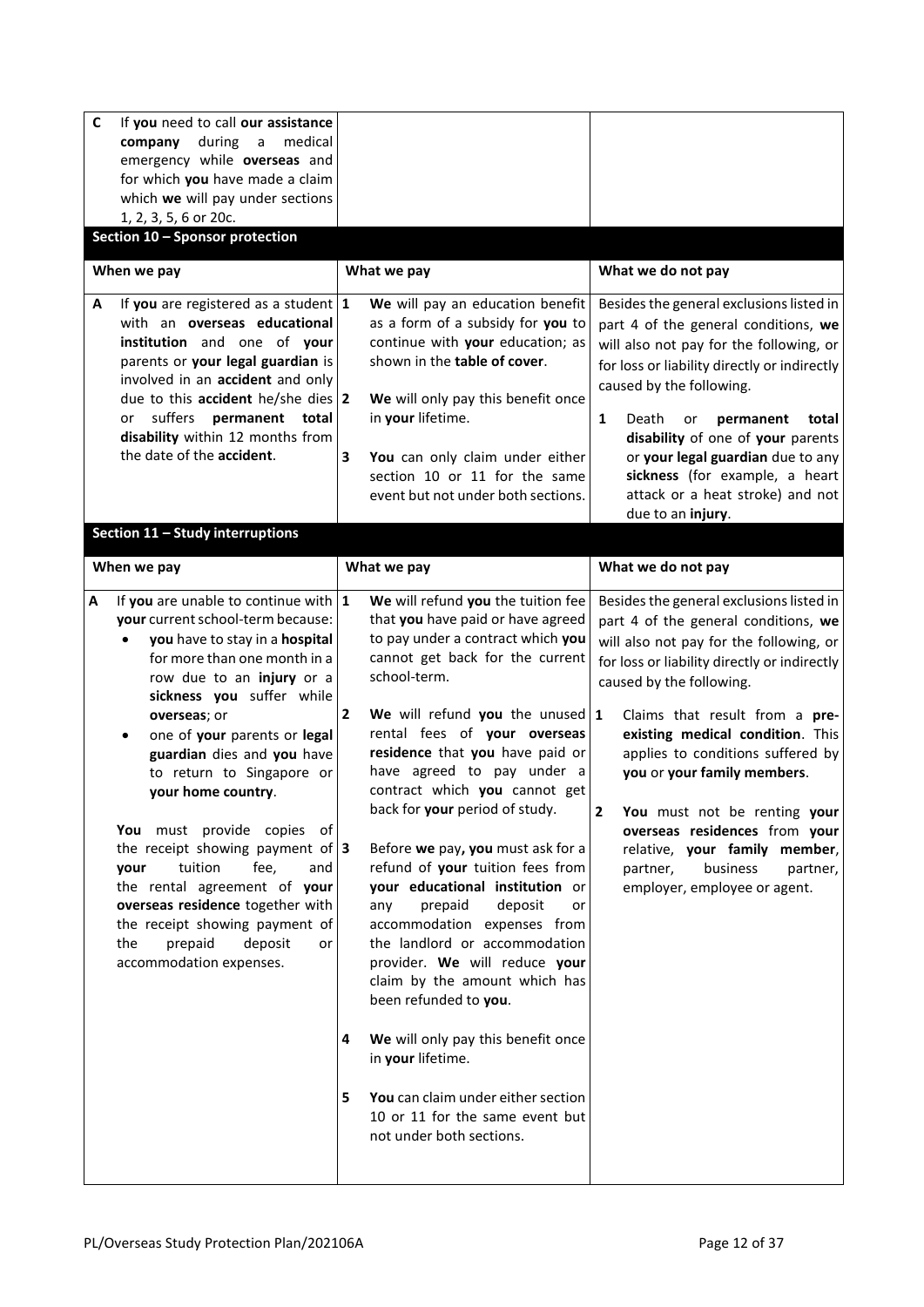| Section 12 - ATM assault |                                                                                                                                                                                     |                                                                                               |                                                                                                                                                                                                                                                                    |
|--------------------------|-------------------------------------------------------------------------------------------------------------------------------------------------------------------------------------|-----------------------------------------------------------------------------------------------|--------------------------------------------------------------------------------------------------------------------------------------------------------------------------------------------------------------------------------------------------------------------|
|                          | When we pay                                                                                                                                                                         | What we pay                                                                                   | What we do not pay                                                                                                                                                                                                                                                 |
| A                        | If you are robbed within an hour $1$<br>of cash withdrawal from an ATM<br>while you are overseas.<br>You must show that:                                                            | We will pay the amount that was<br>stolen, up to the limit as shown in<br>the table of cover. | Besides the general exclusions listed in<br>part 4 of the general conditions, we<br>will also not pay for the following, or<br>for loss or liability directly or indirectly<br>caused by the following.                                                            |
|                          | You have taken all possible<br>1<br>steps and taken care to make<br>sure that your money is kept<br>in a secure place with you<br>and not left unattended in a<br>public place; and |                                                                                               | If you are robbed more than an<br>1<br>hour after you have made the cash<br>withdrawal from an ATM while<br>overseas.                                                                                                                                              |
|                          | You have reported the loss to<br>$\mathbf{2}$<br>the police where the loss<br>happened, within 3 hours of<br>the event occurring.                                                   |                                                                                               | $\mathbf{2}$<br>If you fail to report to the police or<br>relevant authority within 3 hours<br>of the cash withdrawal from an<br>ATM while overseas.                                                                                                               |
|                          | You must send us a copy of the<br>police report with details of the<br>loss (including the time of loss)<br>and the ATM transaction receipt                                         |                                                                                               | You failing to take due care and<br>3<br>precautions to make sure that<br>your money is kept in a safe place.                                                                                                                                                      |
|                          | or bank statement with proof and<br>time of the cash withdrawal.                                                                                                                    |                                                                                               | Any loss due to exchange rate or<br>4<br>loss in value of currencies.                                                                                                                                                                                              |
|                          |                                                                                                                                                                                     |                                                                                               | Loss of money which was not<br>5<br>under your care and custody.                                                                                                                                                                                                   |
|                          |                                                                                                                                                                                     |                                                                                               | Unexplained<br>6<br>and<br>mysterious<br>disappearance of your money.                                                                                                                                                                                              |
|                          |                                                                                                                                                                                     |                                                                                               | Any claim resulting from your<br>7<br>deliberate act, failure to act,<br>negligence or carelessness.                                                                                                                                                               |
|                          |                                                                                                                                                                                     |                                                                                               | claim<br>resulting<br>8<br>Any<br>from<br>deliberate acts of your relative,<br>family member, fellow students<br>staff<br>and<br>member<br>of<br>the<br>educational<br>institution,<br>CO-<br>worker or any person staying with<br>you at your overseas residence. |
|                          |                                                                                                                                                                                     |                                                                                               | Loss of money occurring within<br>9<br>the premise of your overseas<br>residence.                                                                                                                                                                                  |
|                          | <b>Section 13 - Personal liability</b>                                                                                                                                              |                                                                                               |                                                                                                                                                                                                                                                                    |
|                          | When we pay                                                                                                                                                                         | What we pay                                                                                   | What we do not pay                                                                                                                                                                                                                                                 |
| A                        | If you are legally responsible for $1$<br>accidentally:                                                                                                                             | We will pay:<br>the legal costs and expenses                                                  | Besides the general exclusions listed in<br>part 4 of the general conditions, we                                                                                                                                                                                   |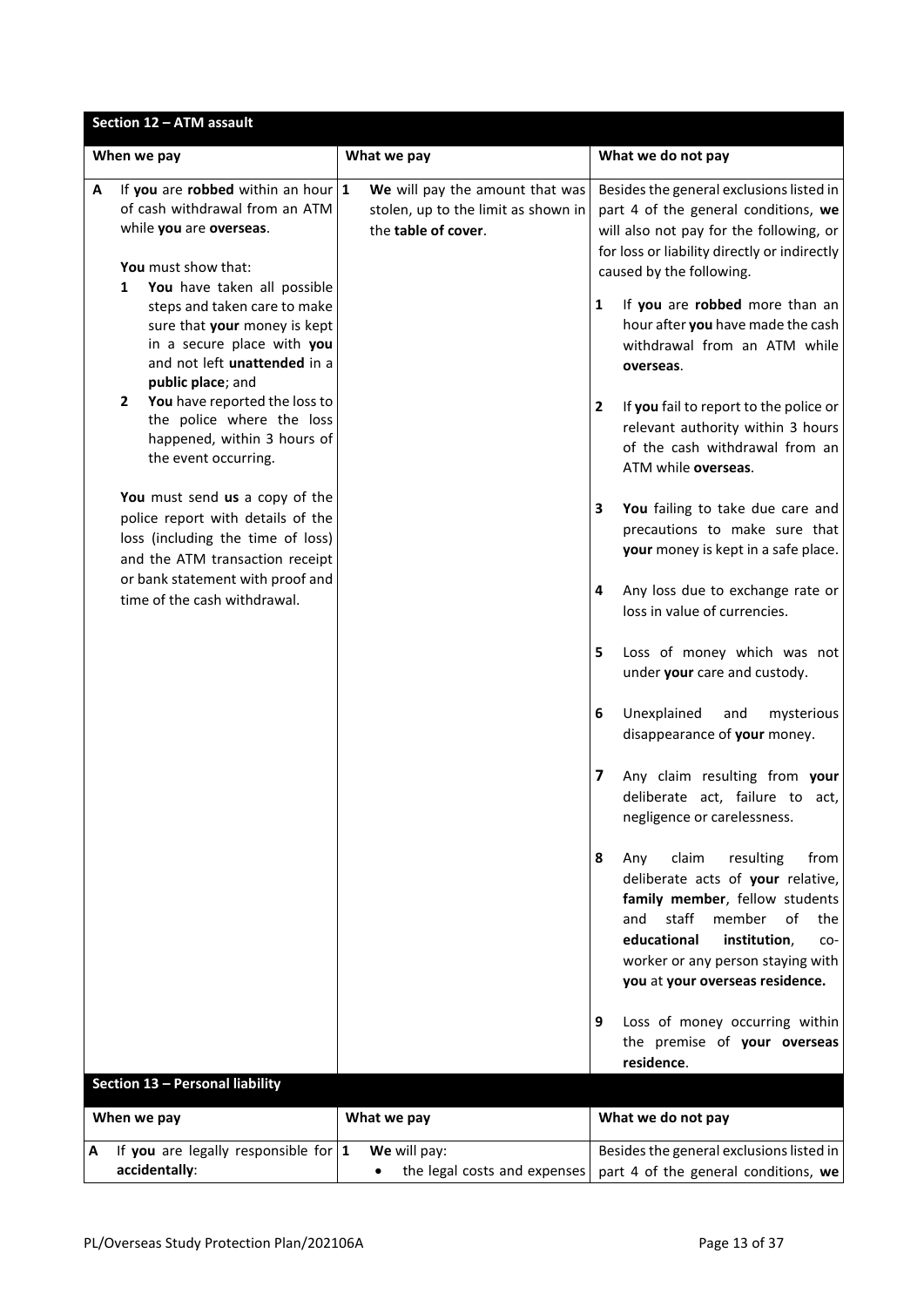| $\mathbf{1}$ | while<br>injuring<br>someone<br>overseas; or                                       | for<br>representing<br>or<br>defending you; and<br>the amount awarded against                       |                         | will not pay for the following, or for<br>loss or liability directly or indirectly<br>caused by the following.                                                                                                                                                                                                           |
|--------------|------------------------------------------------------------------------------------|-----------------------------------------------------------------------------------------------------|-------------------------|--------------------------------------------------------------------------------------------------------------------------------------------------------------------------------------------------------------------------------------------------------------------------------------------------------------------------|
| 2            | damaging or causing loss to<br>someone else's property;<br>while you are overseas. | by<br>the<br>court<br>you<br>in<br>Singapore;<br>up to the limit as shown in the<br>table of cover. | $\mathbf{1}$            | Any claim due to your deliberate,<br>malicious, unlawful or criminal act<br>or failure to act.                                                                                                                                                                                                                           |
|              |                                                                                    |                                                                                                     | $\overline{2}$          | Any claim for loss of or damage to<br>property in your charge or under<br>your control or which belongs to<br>you.                                                                                                                                                                                                       |
|              |                                                                                    |                                                                                                     | 3                       | Any claim resulting from legal<br>services we have not approved in<br>advance.                                                                                                                                                                                                                                           |
|              |                                                                                    |                                                                                                     | 4                       | Any legal responsibility that comes<br>from an injury or loss or damage<br>to property that you, your<br>relative, your family member,<br>fellow students and staff member<br>of the educational institution, co-<br>worker or any person staying with<br>you at your overseas residence<br>owns, cares for or controls. |
|              |                                                                                    |                                                                                                     | 5                       | Any legal responsibility, injury or<br>loss or damage to your relative,<br>family<br>member<br>your<br>or<br>educational<br>institution<br>or<br>employer where you are on a<br>student<br>internship.                                                                                                                   |
|              |                                                                                    |                                                                                                     | 6                       | legal<br>responsibility<br>Any<br>that<br>results from you owning or using<br>weapons, animals, vehicles,<br>aircraft<br>watercraft.<br>or                                                                                                                                                                               |
|              |                                                                                    |                                                                                                     | $\overline{\mathbf{z}}$ | Any legal responsibility that<br>results from or is connected to<br>your study, student internship,<br>trade, business or profession.                                                                                                                                                                                    |
|              |                                                                                    |                                                                                                     | 8                       | Any legal responsibility that you<br>have<br>under<br>a<br>contract.                                                                                                                                                                                                                                                     |
|              |                                                                                    |                                                                                                     | 9                       | Any court judgment which is not<br>delivered by a court within<br>Singapore.                                                                                                                                                                                                                                             |
|              |                                                                                    |                                                                                                     |                         | 10 Any court judgment which is being<br>appealed by you or on your<br>behalf.                                                                                                                                                                                                                                            |
|              |                                                                                    |                                                                                                     |                         | 11 Any legal responsibility that<br>results from you passing on a                                                                                                                                                                                                                                                        |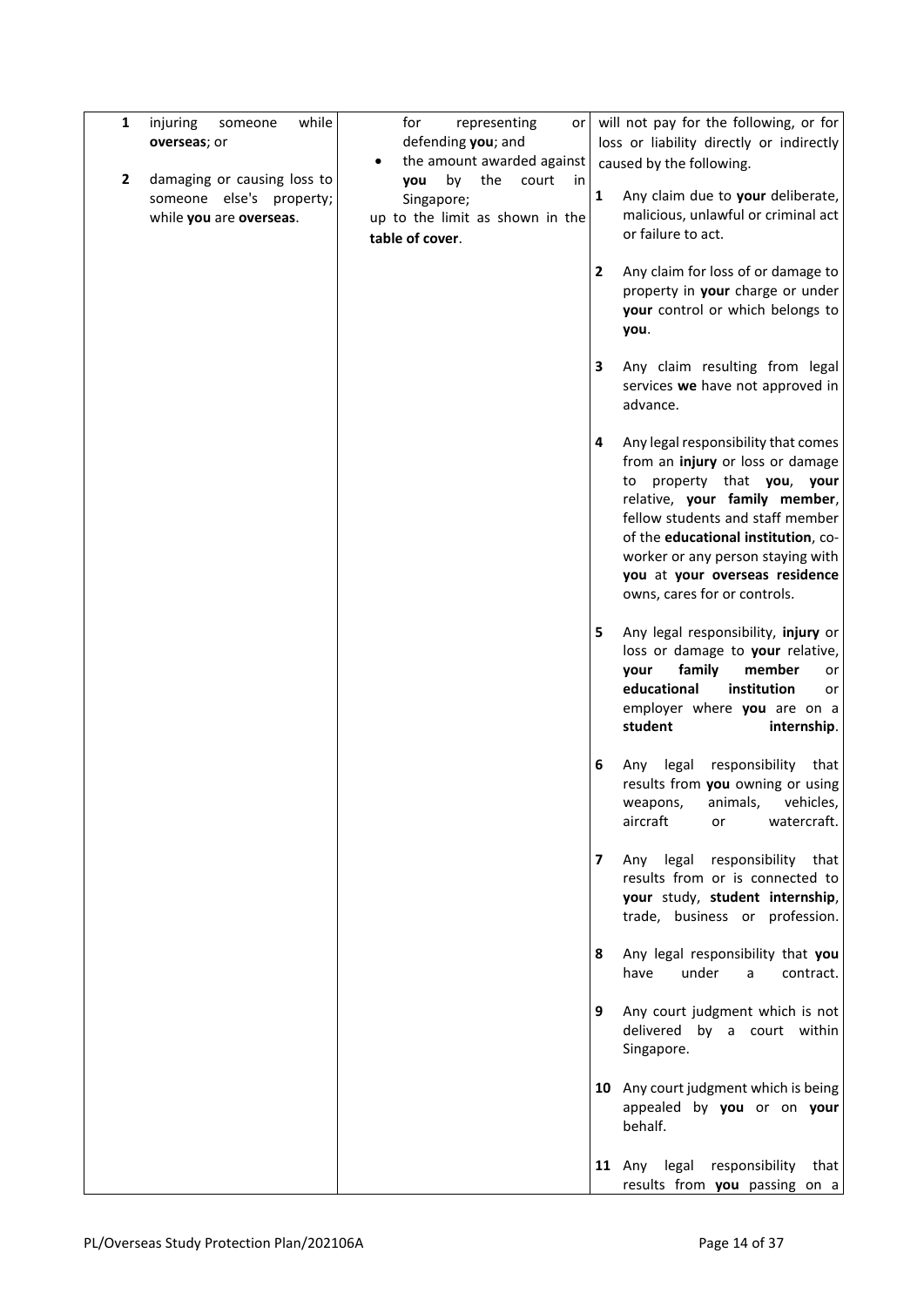|                                                                                                                                                                                                                                                                                                                                                                                    |                                                                                                                                                                                                                                                            | communicable disease to others.                                                                                                                                                                                                                                                                                                                                                                                                                                                                         |
|------------------------------------------------------------------------------------------------------------------------------------------------------------------------------------------------------------------------------------------------------------------------------------------------------------------------------------------------------------------------------------|------------------------------------------------------------------------------------------------------------------------------------------------------------------------------------------------------------------------------------------------------------|---------------------------------------------------------------------------------------------------------------------------------------------------------------------------------------------------------------------------------------------------------------------------------------------------------------------------------------------------------------------------------------------------------------------------------------------------------------------------------------------------------|
|                                                                                                                                                                                                                                                                                                                                                                                    |                                                                                                                                                                                                                                                            | 12 Any legal responsibility that<br>results from your<br>abuse<br>of<br>controlled drugs.                                                                                                                                                                                                                                                                                                                                                                                                               |
|                                                                                                                                                                                                                                                                                                                                                                                    |                                                                                                                                                                                                                                                            | 13 Any legal responsibility that<br>results when you are under the<br>influence of drugs or alcohol.                                                                                                                                                                                                                                                                                                                                                                                                    |
|                                                                                                                                                                                                                                                                                                                                                                                    |                                                                                                                                                                                                                                                            | 14 Any legal<br>responsibility that<br>results from your riding or racing<br>in races or rallies.                                                                                                                                                                                                                                                                                                                                                                                                       |
|                                                                                                                                                                                                                                                                                                                                                                                    |                                                                                                                                                                                                                                                            | 15 Any legal responsibility that is<br>caused by your involvement in<br>polluting<br>harming<br>or<br>the<br>environment.                                                                                                                                                                                                                                                                                                                                                                               |
|                                                                                                                                                                                                                                                                                                                                                                                    |                                                                                                                                                                                                                                                            | 16 Any claim for punitive, aggravated<br>or exemplary damages (damages<br>aimed at punishing you or making<br>an example of you).                                                                                                                                                                                                                                                                                                                                                                       |
| Section 14 - Kidnap and hostage                                                                                                                                                                                                                                                                                                                                                    |                                                                                                                                                                                                                                                            |                                                                                                                                                                                                                                                                                                                                                                                                                                                                                                         |
| When we pay                                                                                                                                                                                                                                                                                                                                                                        | What we pay                                                                                                                                                                                                                                                | What we do not pay                                                                                                                                                                                                                                                                                                                                                                                                                                                                                      |
| If you are held hostage after<br>A<br>being kidnapped while overseas<br>for at least 24 hours in a row.<br>You must prove that the event<br>has actually happened and we<br>need immediate<br>notice<br>and<br>updates of the incident. The<br>kidnap must be reported to the<br>authorised<br>law-enforcement<br>agency within 24 hours after you<br>are able to contact someone. | We will pay you a benefit for each<br>1<br>full day (continuous 24 hours), up<br>to the limit as shown in the table<br>of cover.<br>You can only claim under either<br>section 14, 15 or 21g for the same<br>event but not under more than<br>one section. | Besides the general exclusions listed in<br>part 4 of the general conditions, we<br>will not pay for the following, or for<br>loss or liability directly or indirectly<br>caused by the following.<br>$\mathbf{1}$<br>Claims resulting from you helping<br>others to commit a crime or your<br>criminal acts.<br>Claims arising in your home<br>2<br>country, countries in Central or<br>South America, or Africa, or any<br>country in which United Nations<br>armed forces are present and<br>active. |
| Section 15 - Travel delay                                                                                                                                                                                                                                                                                                                                                          |                                                                                                                                                                                                                                                            |                                                                                                                                                                                                                                                                                                                                                                                                                                                                                                         |
| When we pay                                                                                                                                                                                                                                                                                                                                                                        | What we pay                                                                                                                                                                                                                                                | What we do not pay                                                                                                                                                                                                                                                                                                                                                                                                                                                                                      |
| If the public transport you are $ 1 $<br>Α<br>scheduled to travel on<br>between Singapore and the<br>of<br>your<br>city<br>overseas<br>residence; or                                                                                                                                                                                                                               | For travel delay of more than six<br>hours, we will pay a cash benefit<br>for every full six hours in a row of<br>delay you suffer.                                                                                                                        | Besides the general exclusions listed in<br>part 4 of the general conditions, we<br>will also not pay for the following, or                                                                                                                                                                                                                                                                                                                                                                             |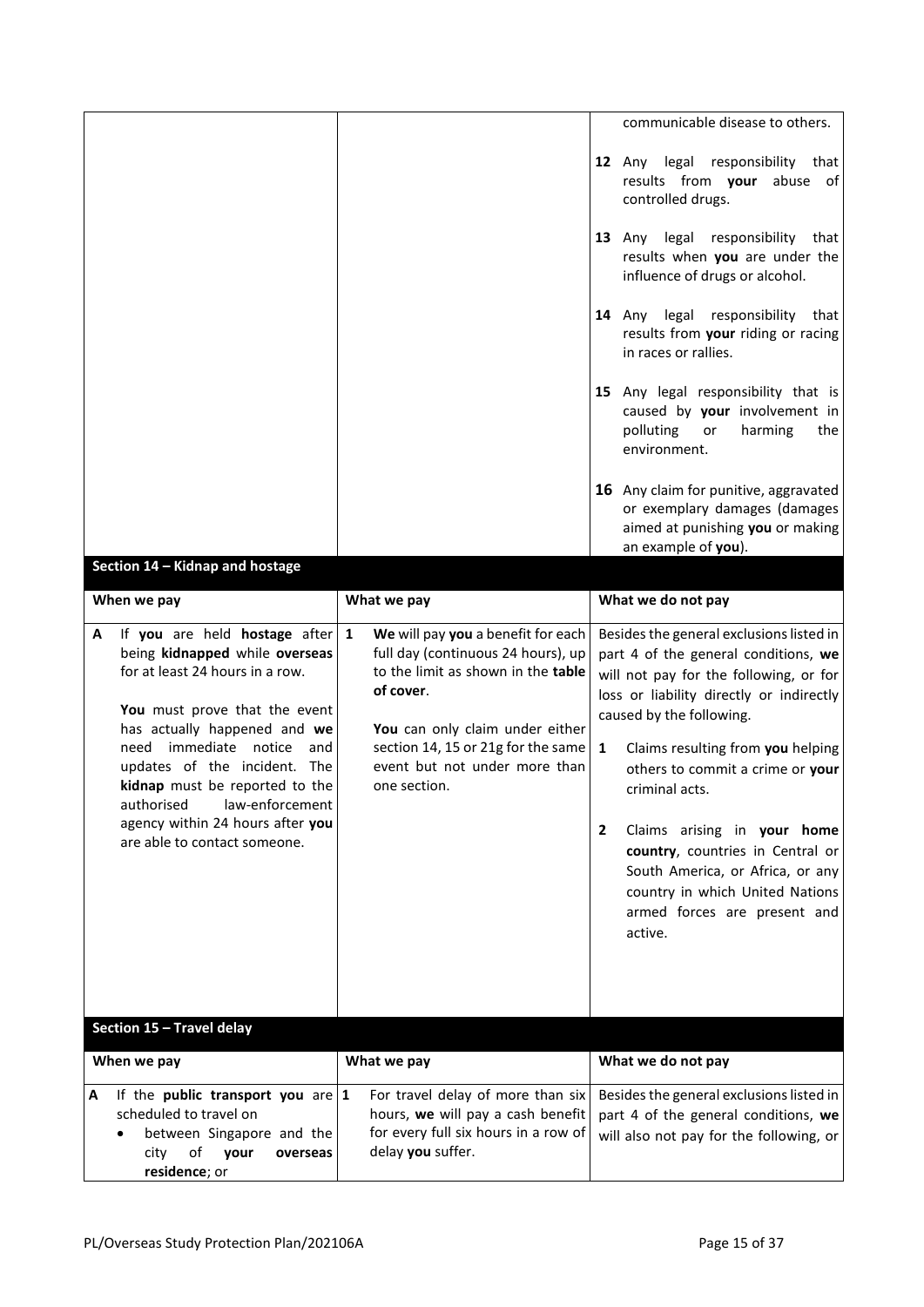| while you are on your leisure<br>trip;<br>is delayed for more than six hours<br>in a row and you are not the cause<br>of the delay.<br>You must get written proof of the<br>delay and the reason for it from<br>the transport operator or their $ 2 $<br>handling agent.                                                                                                                        | If you have onward connecting<br>public transport to your final<br>destination, we will pay travel<br>delay based on the actual arrival $ 1$<br>time at the final destination and<br>the arrival time shown in the<br>itinerary.<br>The most we will pay is up to the<br>sub limit and limit as shown in the                                                                                                                                   | for loss or liability directly or indirectly<br>caused by the following.<br>You failing to get on the public<br>transport according to the time<br>shown in the itinerary supplied to<br>you.<br>Claims that result from any delay<br>  2<br>which you or the public knew          |
|-------------------------------------------------------------------------------------------------------------------------------------------------------------------------------------------------------------------------------------------------------------------------------------------------------------------------------------------------------------------------------------------------|------------------------------------------------------------------------------------------------------------------------------------------------------------------------------------------------------------------------------------------------------------------------------------------------------------------------------------------------------------------------------------------------------------------------------------------------|------------------------------------------------------------------------------------------------------------------------------------------------------------------------------------------------------------------------------------------------------------------------------------|
|                                                                                                                                                                                                                                                                                                                                                                                                 | table of cover.                                                                                                                                                                                                                                                                                                                                                                                                                                | about at the time you bought this<br>policy.                                                                                                                                                                                                                                       |
|                                                                                                                                                                                                                                                                                                                                                                                                 | 3<br>You can only claim under either<br>section 14, 15, 21d, 21e, 21f, 21g,<br>21h for the same event but not<br>under more than one section.                                                                                                                                                                                                                                                                                                  | You checking in late to the airport,<br>3<br>port or station.                                                                                                                                                                                                                      |
|                                                                                                                                                                                                                                                                                                                                                                                                 |                                                                                                                                                                                                                                                                                                                                                                                                                                                | You being notified by the public<br>4<br>transport that the departure time<br>of the public transport has been<br>rescheduled before you check in<br>or before you were issued with a<br>boarding ticket.                                                                          |
|                                                                                                                                                                                                                                                                                                                                                                                                 |                                                                                                                                                                                                                                                                                                                                                                                                                                                | 5<br>Travels that form part of your<br>regular commute to and from<br>your educational institution or<br>workplace<br>and<br>overseas                                                                                                                                              |
|                                                                                                                                                                                                                                                                                                                                                                                                 |                                                                                                                                                                                                                                                                                                                                                                                                                                                | residence.                                                                                                                                                                                                                                                                         |
| Section 16 - Baggage delay                                                                                                                                                                                                                                                                                                                                                                      |                                                                                                                                                                                                                                                                                                                                                                                                                                                |                                                                                                                                                                                                                                                                                    |
| When we pay                                                                                                                                                                                                                                                                                                                                                                                     | What we pay                                                                                                                                                                                                                                                                                                                                                                                                                                    | What we do not pay                                                                                                                                                                                                                                                                 |
| If your checked-in baggage has<br>Α<br>been delayed, misdirected or<br>temporarily misplaced by any<br>transport operator for more than<br>six hours in a row while you are<br>travelling between Singapore<br>and the city of your overseas<br>residence; or<br>on your leisure trip.<br>You must get written proof from<br>the transport operator or their<br>handling agent of the period of | $\mathbf{1}$<br>We will pay you a cash benefit for<br>every full six hours in a row of<br>delay worked out between the<br>time you arrived at the final<br>destination and the time you<br>receive your checked-in baggage<br>this<br>final<br>destination.<br>at<br>The most we will pay is up to the<br>$\mathbf{2}$<br>sub-limit and limit as shown in the<br>table of cover.<br>$\overline{\mathbf{3}}$<br>You can only claim under either | Besides the general exclusions listed in<br>part 4 of the general conditions, we<br>will also not pay for the following, or<br>for loss or liability directly or indirectly<br>caused by the following.<br>Any claims on the same baggage<br>1<br>by more than one insured person. |
| delay and the reason for the                                                                                                                                                                                                                                                                                                                                                                    | section 16 or 17 for the same                                                                                                                                                                                                                                                                                                                                                                                                                  |                                                                                                                                                                                                                                                                                    |
| delay.                                                                                                                                                                                                                                                                                                                                                                                          | event but not under both sections.                                                                                                                                                                                                                                                                                                                                                                                                             |                                                                                                                                                                                                                                                                                    |
|                                                                                                                                                                                                                                                                                                                                                                                                 | Section 17 - Loss or damage of checked-in baggage with a public transport provider                                                                                                                                                                                                                                                                                                                                                             |                                                                                                                                                                                                                                                                                    |
| When we pay                                                                                                                                                                                                                                                                                                                                                                                     | What we pay                                                                                                                                                                                                                                                                                                                                                                                                                                    | What we do not pay                                                                                                                                                                                                                                                                 |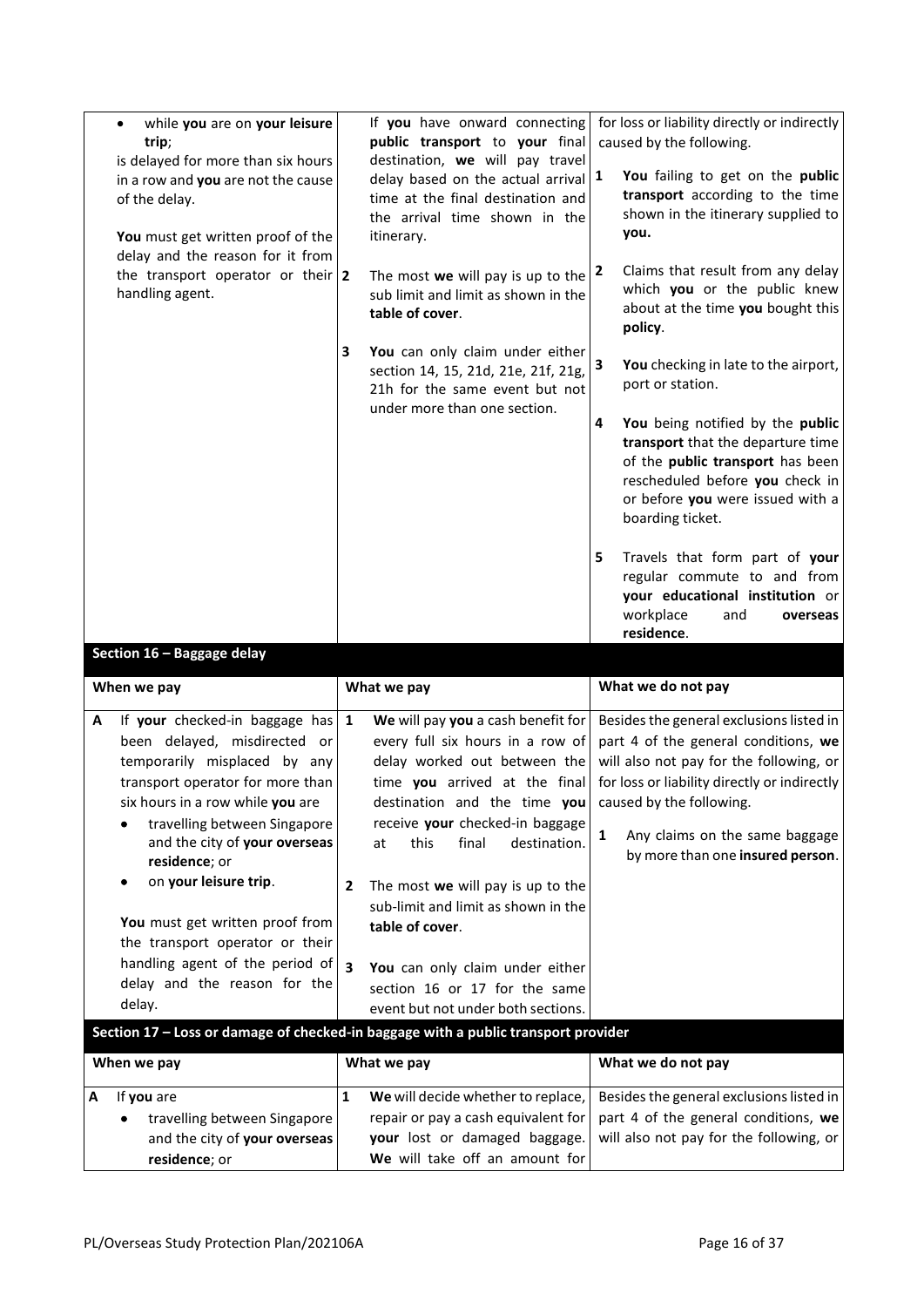| ٠              | on your leisure trip                                            |                         | wear and tear when we work out      |              | for loss or liability directly or indirectly                           |
|----------------|-----------------------------------------------------------------|-------------------------|-------------------------------------|--------------|------------------------------------------------------------------------|
|                |                                                                 |                         | the claim.                          |              | caused by the following.                                               |
|                | and your checked-in baggage<br>with a public transport provider |                         |                                     | 1            |                                                                        |
|                | which you are scheduled to travel                               | $\overline{\mathbf{2}}$ | The most we will pay is up to the   |              | Any baggage or item that is not<br>checked-in<br>with<br>the<br>public |
|                | with is lost or damaged and you                                 |                         | sub-limit and limit as shown in the |              | transport provider, or which you                                       |
|                | are not the cause of the loss or                                |                         | table of cover.                     |              | bring along onto the cabin,                                            |
|                | damage.                                                         |                         |                                     |              | carriage, deck, or passenger                                           |
|                |                                                                 | 3                       | You can only claim under either     |              | compartment.                                                           |
|                | You must show that you have met                                 |                         | section 16, 17 or 21a for the same  |              |                                                                        |
|                | the following conditions.                                       |                         | event but not under more than       | $\mathbf{2}$ | Any baggage or item which you                                          |
| 1              | You have taken all possible                                     |                         | one section.                        |              | separately checked-in in advance.                                      |
|                | steps and been careful to                                       |                         |                                     |              |                                                                        |
|                | protect the security of your                                    |                         |                                     | 3            | Claims for wear and tear (this also                                    |
|                | belongings and prevent loss                                     |                         |                                     |              | includes scratches, discolouration,                                    |
|                | or damage.                                                      |                         |                                     |              | rust, corrosion, stains, tears or                                      |
|                |                                                                 |                         |                                     |              | dents to the surface of the item                                       |
| $\overline{2}$ | You have reported the loss to                                   |                         |                                     |              | which does not affect how it                                           |
|                | the public transport provider<br>within<br>24                   |                         |                                     |              | claims<br>works),<br>arising<br>from                                   |
|                | hours<br>of<br>discovering the loss<br>or                       |                         |                                     |              | atmospheric<br>climatic<br>or                                          |
|                | damage. You must send us a                                      |                         |                                     |              | conditions, gradual deterioration,                                     |
|                | of<br>the<br>written<br>copy                                    |                         |                                     |              | pests and insects or damage                                            |
|                | document issued<br>by the                                       |                         |                                     |              | caused during the repair process.                                      |
|                | public transport provider                                       |                         |                                     |              |                                                                        |
|                | with details of the loss or                                     |                         |                                     | 4            | Items that are confiscated or held                                     |
|                | damage, together with all                                       |                         |                                     |              | by customs or authorities.                                             |
|                | relevant receipts or proof of                                   |                         |                                     |              |                                                                        |
|                | purchase.                                                       |                         |                                     | 5            | Claims<br>for<br>vehicles<br>motor                                     |
|                |                                                                 |                         |                                     |              | (including<br>their<br>accessories).                                   |
| 3              | You must make any claims                                        |                         |                                     | 6            | Claims for fragile items, antiques,                                    |
|                | arising from loss or damage                                     |                         |                                     |              | artefacts, manuscripts, paintings,                                     |
|                | to your baggage to the public                                   |                         |                                     |              | musical instruments, dentures, fur                                     |
|                | transport provider first. We                                    |                         |                                     |              | and contact or corneal lenses.                                         |
|                | will only make a payment                                        |                         |                                     |              |                                                                        |
|                | under this policy when we                                       |                         |                                     | 7            | Claims for fruits, perishables,                                        |
|                | have written or documentary                                     |                         |                                     |              | consumables<br>and<br>animals.                                         |
|                | proof that your claim has<br>been denied or rejected by         |                         |                                     |              |                                                                        |
|                | public transport provider.                                      |                         |                                     | 8            | Claims for loss of, or restoring, lost                                 |
|                |                                                                 |                         |                                     |              | or damaged information stored in                                       |
|                |                                                                 |                         |                                     |              | tapes, cards, discs or other storage                                   |
|                |                                                                 |                         |                                     |              | devices.                                                               |
|                |                                                                 |                         |                                     |              |                                                                        |
|                |                                                                 |                         |                                     | 9            | Any consequential loss or damage                                       |
|                |                                                                 |                         |                                     |              | due to faults, loss in function, loss                                  |
|                |                                                                 |                         |                                     |              | in accessibility of information,                                       |
|                |                                                                 |                         |                                     |              | software<br>computer<br>or                                             |
|                |                                                                 |                         |                                     |              | programmes.                                                            |
|                |                                                                 |                         |                                     |              |                                                                        |
|                |                                                                 |                         |                                     |              |                                                                        |
|                |                                                                 |                         |                                     |              |                                                                        |
|                |                                                                 |                         |                                     |              | 10 Claims for business goods or<br>of<br>equipment<br>kind.<br>any     |
|                |                                                                 |                         |                                     |              |                                                                        |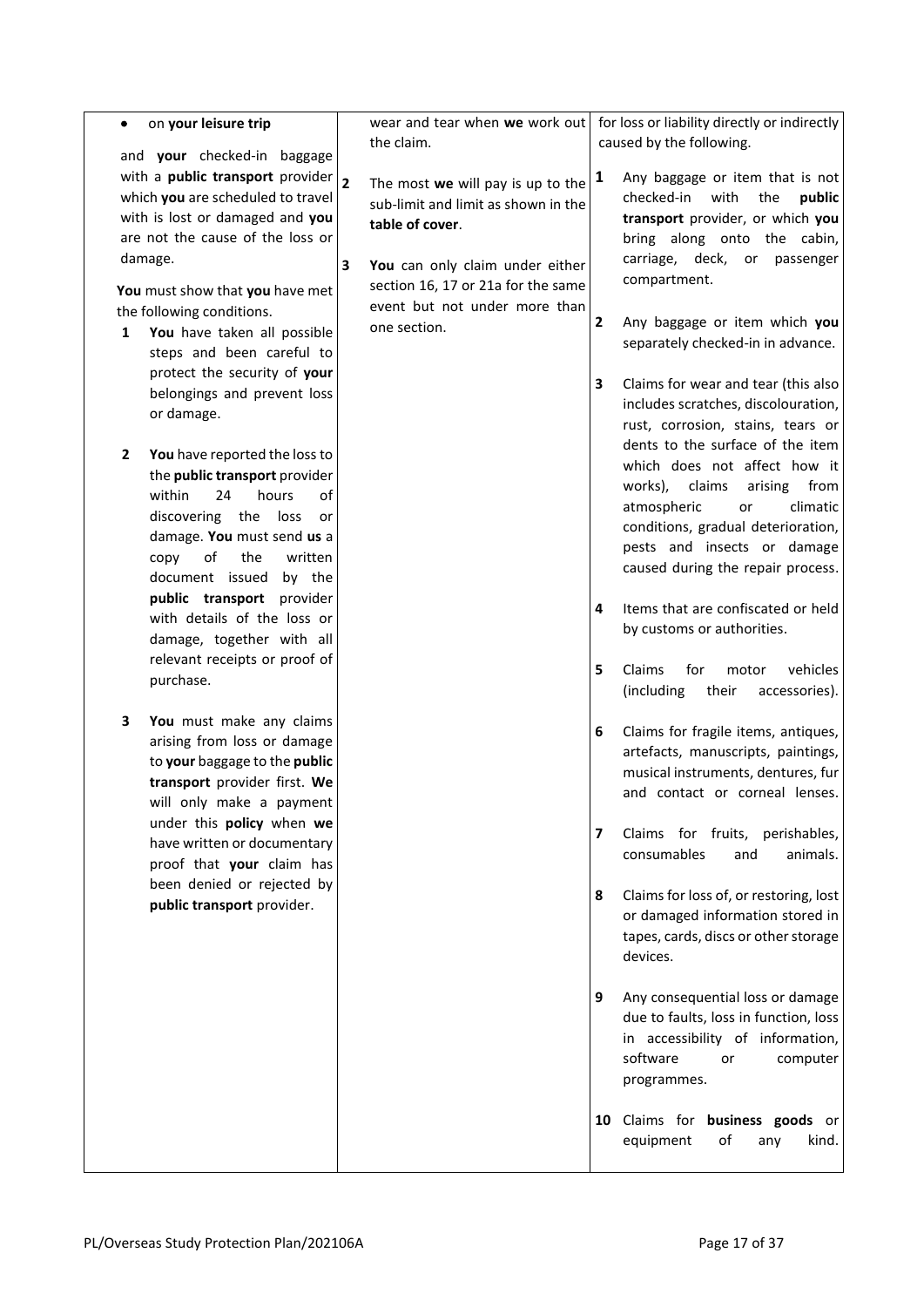|                                                                                                                                                                                                                                                                                                                                                                                                                                                                                                                                                                                                                                                                                                                                                                                  |                                                                                                                                                                                                                                                                                                                                                                                                                                                                                                                                                                                                                                                                                                                                                                                                                                                                                                 | 11 Claims for money, securities,<br>stamps, debit or credit cards, cash<br>cards, ATM card, bonds and<br>coupons.<br>12 Claims for jewellery or valuables.<br>13 Claims for an identity card,<br>passport, travel pass or tickets<br>and<br>travel<br>documents.<br>14 Claims for any item which does<br>belong<br>not<br>to<br>you.<br>15 Any claim resulting from your<br>deliberate act, failure to act,<br>negligence<br>carelessness.<br>or<br>16 Any claim for laptop and handheld                                                                                                                                                                                                                                                                                                                                                |
|----------------------------------------------------------------------------------------------------------------------------------------------------------------------------------------------------------------------------------------------------------------------------------------------------------------------------------------------------------------------------------------------------------------------------------------------------------------------------------------------------------------------------------------------------------------------------------------------------------------------------------------------------------------------------------------------------------------------------------------------------------------------------------|-------------------------------------------------------------------------------------------------------------------------------------------------------------------------------------------------------------------------------------------------------------------------------------------------------------------------------------------------------------------------------------------------------------------------------------------------------------------------------------------------------------------------------------------------------------------------------------------------------------------------------------------------------------------------------------------------------------------------------------------------------------------------------------------------------------------------------------------------------------------------------------------------|-----------------------------------------------------------------------------------------------------------------------------------------------------------------------------------------------------------------------------------------------------------------------------------------------------------------------------------------------------------------------------------------------------------------------------------------------------------------------------------------------------------------------------------------------------------------------------------------------------------------------------------------------------------------------------------------------------------------------------------------------------------------------------------------------------------------------------------------|
|                                                                                                                                                                                                                                                                                                                                                                                                                                                                                                                                                                                                                                                                                                                                                                                  | Section 18 - Loss or damage of overseas personal home contents due to natural disaster, fire or theft                                                                                                                                                                                                                                                                                                                                                                                                                                                                                                                                                                                                                                                                                                                                                                                           | computer devices.                                                                                                                                                                                                                                                                                                                                                                                                                                                                                                                                                                                                                                                                                                                                                                                                                       |
|                                                                                                                                                                                                                                                                                                                                                                                                                                                                                                                                                                                                                                                                                                                                                                                  |                                                                                                                                                                                                                                                                                                                                                                                                                                                                                                                                                                                                                                                                                                                                                                                                                                                                                                 |                                                                                                                                                                                                                                                                                                                                                                                                                                                                                                                                                                                                                                                                                                                                                                                                                                         |
| When we pay                                                                                                                                                                                                                                                                                                                                                                                                                                                                                                                                                                                                                                                                                                                                                                      | What we pay                                                                                                                                                                                                                                                                                                                                                                                                                                                                                                                                                                                                                                                                                                                                                                                                                                                                                     | What we do not pay                                                                                                                                                                                                                                                                                                                                                                                                                                                                                                                                                                                                                                                                                                                                                                                                                      |
| If your personal home contents<br>А<br>(for example, laptop, passport or<br>travel documents) stored at your<br>overseas residence are lost or<br>damaged due to a<br>natural<br>disaster, fire or theft.<br>For theft of <b>personal home</b><br>contents, you must meet the<br>following conditions:<br>Visible force and violence 2<br>1<br>must have been used to<br>break into your overseas<br>residence; and<br>2<br>You must report the theft to<br>the police where the loss or<br>damage has happened within<br>24 hours of discovering it.<br>You must send us a copy of<br>the police report or other<br>written document issued by<br>the relevant authority with<br>details of the loss or damage,<br>together with all relevant<br>receipts or proof of purchase. | $\mathbf{1}$<br>For personal home contents<br>(excluding passport or travel<br>documents), we will<br>decide<br>whether to replace, repair or pay<br>a cash equivalent for your lost or<br>damaged<br>personal<br>home<br>contents. We will deduct an<br>amount for wear and tear when<br>we work out the claim.<br>travel   $2$<br>For<br>lost<br>passport<br>or<br>documents, we will pay for the<br>administrative fee which you have<br>to pay to get a replacement<br>passport, passport photograph or<br>travel documents.<br>We will also pay for reasonable<br>economy-class transport (air, sea<br>or land travel) and reasonable $4$<br>accommodation expenses of a<br>standard room which you have to<br>pay for your travel to the overseas<br>consulate or embassy to apply for<br>the replacement of your lost<br>passport or travel documents<br>(excluding the city of overseas | Besides the general exclusions listed in<br>part 4 of the general conditions, we<br>will also not pay for the following, or<br>for loss or liability directly or indirectly<br>caused by the following.<br>Claims resulting from theft by any<br>$\mathbf{1}$<br>person legally allowed in your<br>overseas residence.<br>If your overseas residence is left<br>unoccupied for more than 90 days<br>in a row at the time of the<br>incident.<br>Unexplained and mysterious loss<br>3<br>or damage of your personal home<br>contents.<br>Claims for wear and tear (this also<br>includes scratches, discolouration,<br>rust, corrosion, stains, tears or<br>dents to the surface of the item<br>which does not affect how it<br>works), claims<br>arising<br>from<br>atmospheric<br>climatic<br>or<br>conditions, gradual deterioration, |
|                                                                                                                                                                                                                                                                                                                                                                                                                                                                                                                                                                                                                                                                                                                                                                                  | residence).<br>$\overline{\mathbf{3}}$<br>The most we will pay is up to the<br>sub-limit and limit as shown in the $\vert$ 5                                                                                                                                                                                                                                                                                                                                                                                                                                                                                                                                                                                                                                                                                                                                                                    | pests and insects or damage<br>caused during the repair process.<br>Claims for loss of, or restoring, lost                                                                                                                                                                                                                                                                                                                                                                                                                                                                                                                                                                                                                                                                                                                              |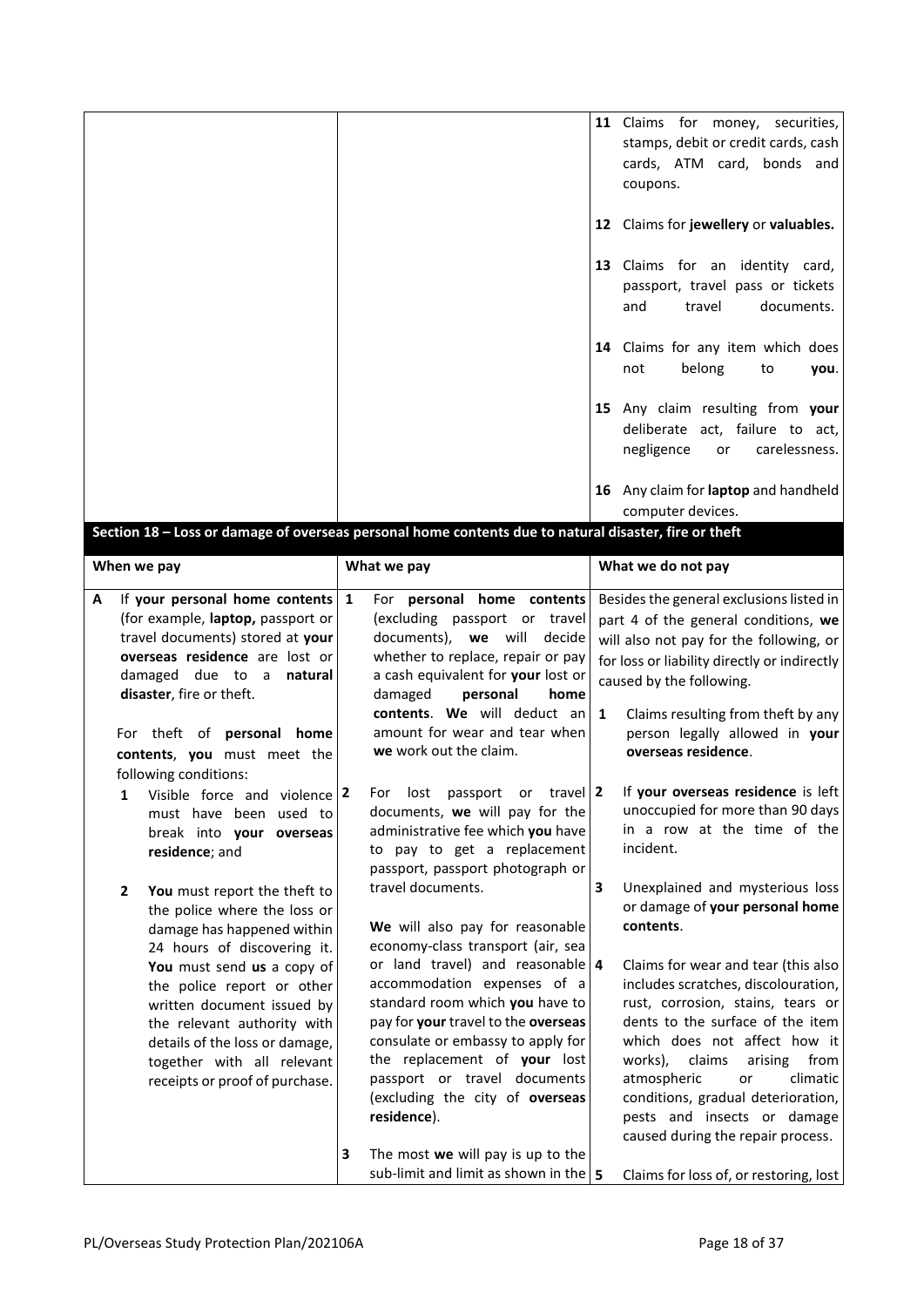| table of cover. |                         | or damaged information stored in                                          |
|-----------------|-------------------------|---------------------------------------------------------------------------|
|                 |                         | tapes, cards, discs or other storage<br>devices.                          |
|                 | 6                       | Any consequential loss or damage                                          |
|                 |                         | due to faults, loss in function, loss                                     |
|                 |                         | in accessibility of information,<br>software<br>computer<br>or            |
|                 |                         | programmes.                                                               |
|                 | $\overline{\mathbf{z}}$ | Claims<br>for<br>vehicles<br>motor                                        |
|                 |                         | (including their accessories). This<br>does not include personal mobility |
|                 |                         | devices such as bicycles, e-bikes,                                        |
|                 |                         | hover-boards<br>e-scooters,<br>and<br>electric wheelchairs which are      |
|                 |                         | kept locked inside your overseas                                          |
|                 |                         | residence.                                                                |
|                 | 8                       | Claims for fragile items, antiques,                                       |
|                 |                         | artefacts, manuscripts, paintings,<br>musical instruments, dentures, fur  |
|                 |                         | and contact or corneal lenses.                                            |
|                 | 9                       | Claims for fruits, perishables,                                           |
|                 |                         | consumables and animals.                                                  |
|                 |                         | 10 Claims for business goods or<br>equipment of any kind.                 |
|                 |                         |                                                                           |
|                 |                         | 11 Claims for money, securities,                                          |
|                 |                         | stamps, debit or credit cards, cash<br>cards, ATM card, bonds and         |
|                 |                         | coupons.                                                                  |
|                 |                         | 12 Claims for an identity card, travel<br>pass or tickets.                |
|                 |                         |                                                                           |
|                 |                         | 13 Claims for any item which does<br>not belong to you.                   |
|                 |                         | 14 Any claim resulting from your                                          |
|                 |                         | deliberate act, failure to act,<br>negligence or carelessness.            |
|                 |                         | 15 Travel tickets which cannot be                                         |
|                 |                         | used due to changing the travel                                           |
|                 |                         | date.                                                                     |
|                 |                         | 16 Expenses or charges for food and                                       |
|                 |                         | beverages, local and international<br>phone calls, laundry and hotel      |
|                 |                         | entertainment or pay-per-view TV<br>programmes.                           |
|                 |                         |                                                                           |
|                 |                         | claim<br>resulting<br>17 Any<br>from                                      |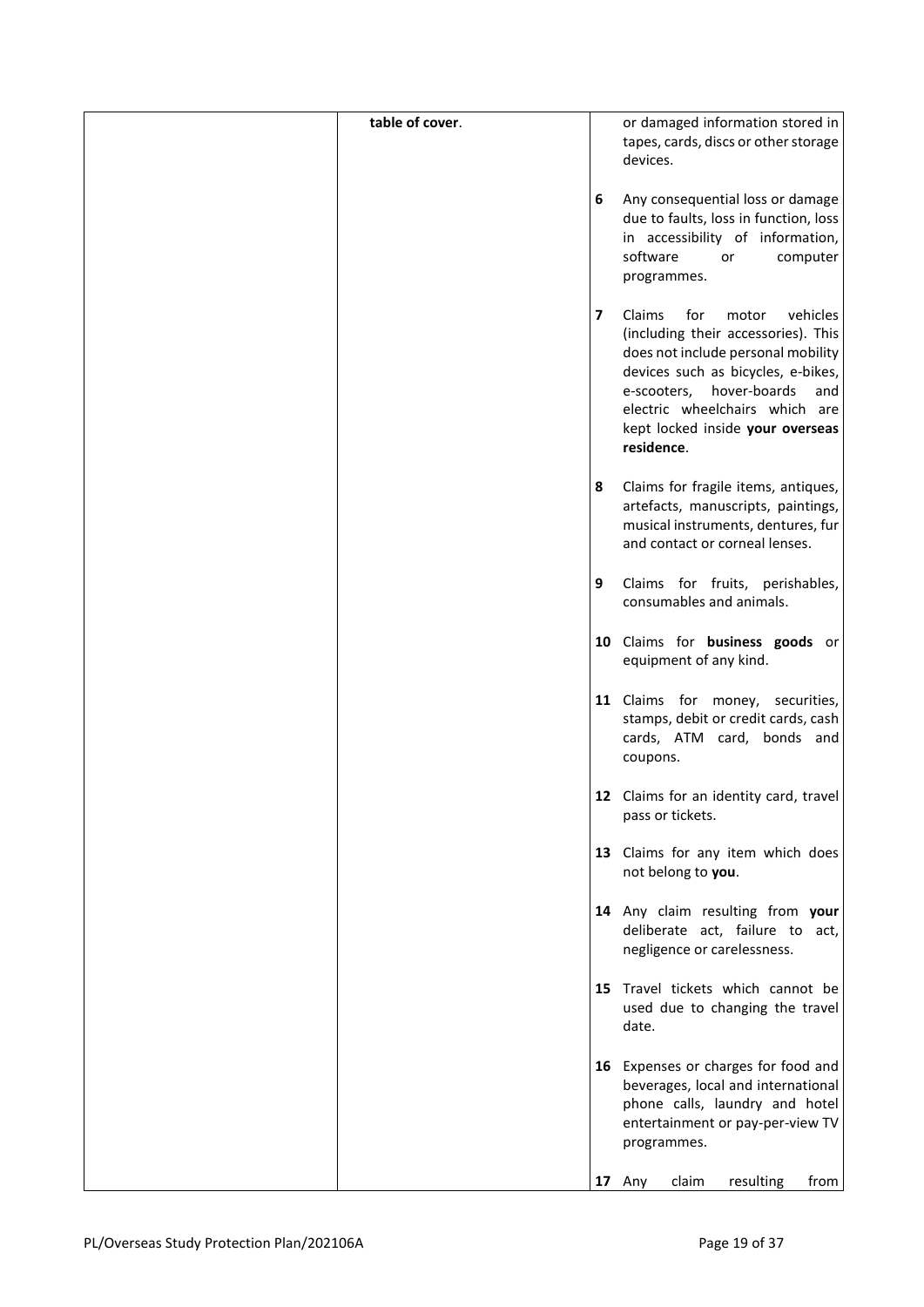|                                                                                                                                                                                                                   |                                                                                                                                                                                                                                                                                                                                                                                                       | deliberate acts of your relative,<br>family member, fellow students<br>staff<br>member<br>of<br>and<br>the<br>educational<br>institution.<br>CO-<br>worker or any person staying with<br>you at your overseas residence.                                                                                                                                         |
|-------------------------------------------------------------------------------------------------------------------------------------------------------------------------------------------------------------------|-------------------------------------------------------------------------------------------------------------------------------------------------------------------------------------------------------------------------------------------------------------------------------------------------------------------------------------------------------------------------------------------------------|------------------------------------------------------------------------------------------------------------------------------------------------------------------------------------------------------------------------------------------------------------------------------------------------------------------------------------------------------------------|
| Section 19 - Alternative accommodation                                                                                                                                                                            |                                                                                                                                                                                                                                                                                                                                                                                                       | Economy-class transport (air, sea<br>18<br>land<br>travel)<br>or<br>and<br>accommodation expense<br>of a<br>standard room if you can apply<br>and replace your passport or<br>travel documents in the city of<br>your overseas residence.                                                                                                                        |
| When we pay                                                                                                                                                                                                       | What we pay                                                                                                                                                                                                                                                                                                                                                                                           | What we do not pay                                                                                                                                                                                                                                                                                                                                               |
| residence<br>A<br>lf.<br>vour<br>overseas<br>becomes unsuitable for living as a<br>result of loss or damage caused by<br>fire or natural disaster.<br>You must first pay for the hotel<br>accommodation expenses. | $\mathbf{1}$<br>for<br>We<br>will<br>the<br>pay you<br>reasonable hotel accommodation<br>expenses of a standard room if<br>you have to stay in a hotel in the<br>city of your overseas residence<br>while your overseas residence is<br>undergoing<br>repair<br>or<br>reinstatement.<br>The most we will pay is up to the<br>$\overline{2}$<br>sub-limit and limit as shown in the<br>table of cover. | Besides the general exclusions listed in<br>part 4 of the general conditions, we<br>will also not pay for the following, or<br>for loss or liability directly or indirectly<br>caused by the following.<br>$\mathbf{1}$<br>Claims<br>resulting from<br>hotel<br>accommodation expenses if you<br>stay in a hotel outside the city of<br>your overseas residence. |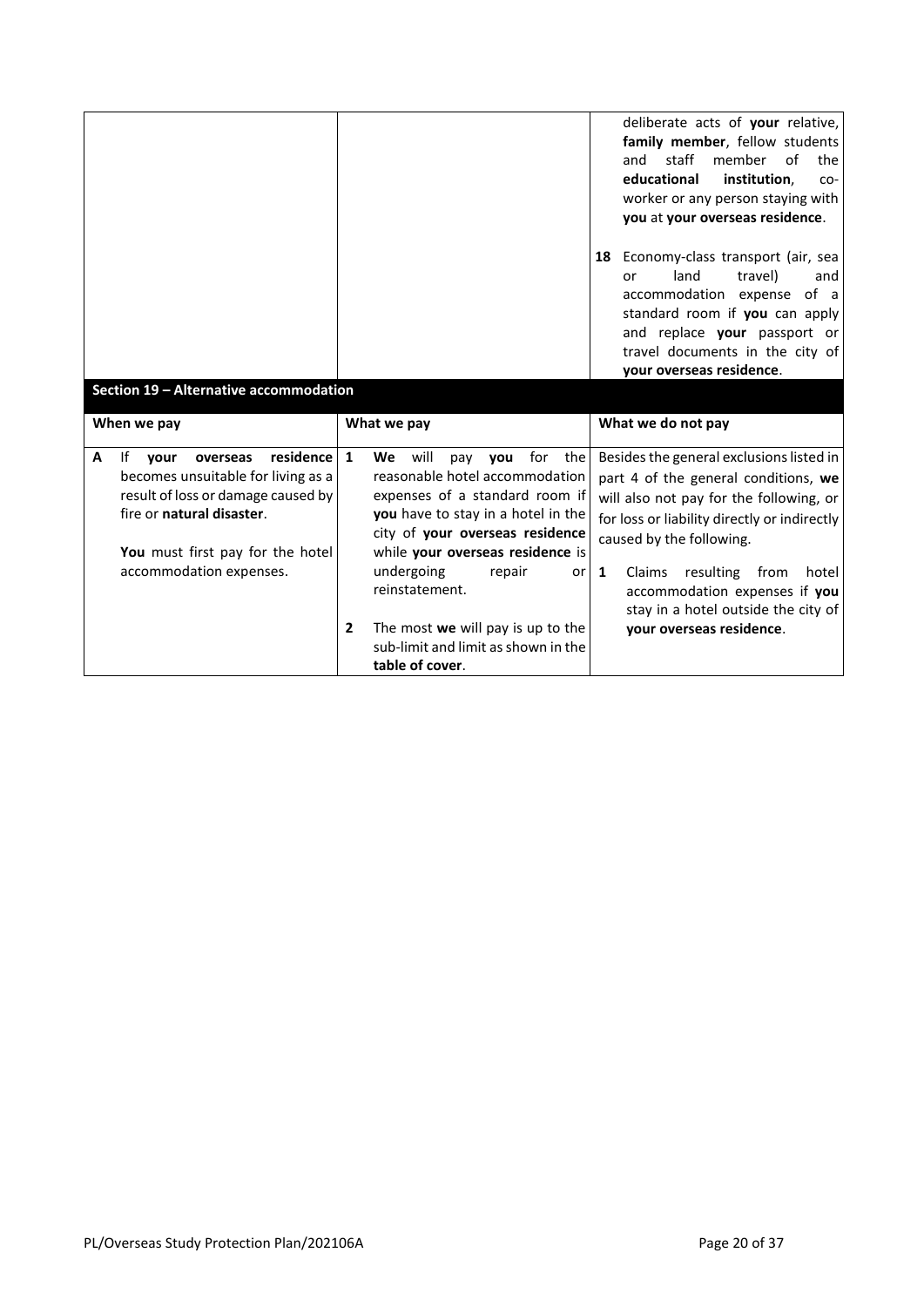#### **Overseas Medical Expenses rider (optional)**

**This Section 20 (a) – (c) shall only apply to you** i**f you have signed up for, and been issued with the optional Overseas Medical Expenses rider.**

**There will not be any cover for claims directly or indirectly caused by or arising from COVID-19 for benefits in this policy other than those stated in Section 20 (b) and Section 20 (c) below.**

**Section 20a – Overseas medical expenses incurred due to sickness and injury**

| When we pay                                                                                                                                                                                                                                                       | What we pay                                                                                                                                                                                                                                                                                                                                                                                                                                      | What we do not pay                                                                                                                                                                                                                                                                                                                                                                                                                                           |
|-------------------------------------------------------------------------------------------------------------------------------------------------------------------------------------------------------------------------------------------------------------------|--------------------------------------------------------------------------------------------------------------------------------------------------------------------------------------------------------------------------------------------------------------------------------------------------------------------------------------------------------------------------------------------------------------------------------------------------|--------------------------------------------------------------------------------------------------------------------------------------------------------------------------------------------------------------------------------------------------------------------------------------------------------------------------------------------------------------------------------------------------------------------------------------------------------------|
| If you suffer an injury or $1$<br>A<br>sickness while overseas and<br>need to get medical treatment.<br>You must provide a written<br>report of your medical condition<br>from your medical practitioner<br>together with original medical<br>bills and receipts. | We will pay for:<br>• the necessary and reasonable<br>costs of emergency medical,<br>surgical,<br>hospital,<br>dental<br>surface<br>treatment<br>and<br>ambulance<br>recommended<br>or<br>medical<br>requested<br>by<br>a<br>practitioner; and<br>the necessary and reasonable<br>costs of treatment by a Chinese<br>medicine<br>practitioner<br>orl<br>chiropractor;<br>for you to be treated immediately<br>while overseas, up to 90 days from | Besides the general exclusions listed in<br>part 4 of the general conditions, we<br>will also not pay for the following, or<br>for loss or liability directly or indirectly<br>caused by the following.<br>The first \$100 for each visit of<br>1<br>outpatient<br>medical<br>your<br>treatment due to sickness.<br>Claims for dental treatment as a<br>$\mathbf{2}$<br>result of tooth or gum or oral<br>diseases, or from normal wearing<br>of your teeth. |
|                                                                                                                                                                                                                                                                   | the date of the first treatment.<br>If you were unable to complete<br>$\overline{2}$<br>treatment overseas and need to<br>medical<br>receive<br>treatment<br>in<br>Singapore, you must do so within<br>seven days of your return. We will<br>pay you for your medical expenses<br>up to 90 days from the date of the<br>first treatment in overseas, or 30<br>days from the first treatment in<br>Singapore, whichever is earlier.               | 3<br>Claims arising in your home<br>country, if your home country is<br>not Singapore.<br>4<br>Any expenses that you can<br>recover from specific medical<br>insurance covering the same loss<br>or expense.<br>Claims arising from medical<br>5<br>treatment that are delayed for<br>more than seven days due to                                                                                                                                            |
|                                                                                                                                                                                                                                                                   | 3<br>We will also pay for the necessary<br>and reasonable costs of medical<br>treatment by a specialist, only if the<br>specialist medical treatment is<br>considered necessary by a medical<br>practitioner and you have been<br>referred to the specialist by a<br>general practitioner (apart from<br>dental treatment).                                                                                                                      | non-medical reasons.                                                                                                                                                                                                                                                                                                                                                                                                                                         |
|                                                                                                                                                                                                                                                                   | Following your medical treatment,<br>4<br>we will pay for the reasonable costs<br>of medical aids and equipment that<br>are considered medically necessary<br>for your recovery and mobility if<br>recommended by your medical<br>practitioner.                                                                                                                                                                                                  |                                                                                                                                                                                                                                                                                                                                                                                                                                                              |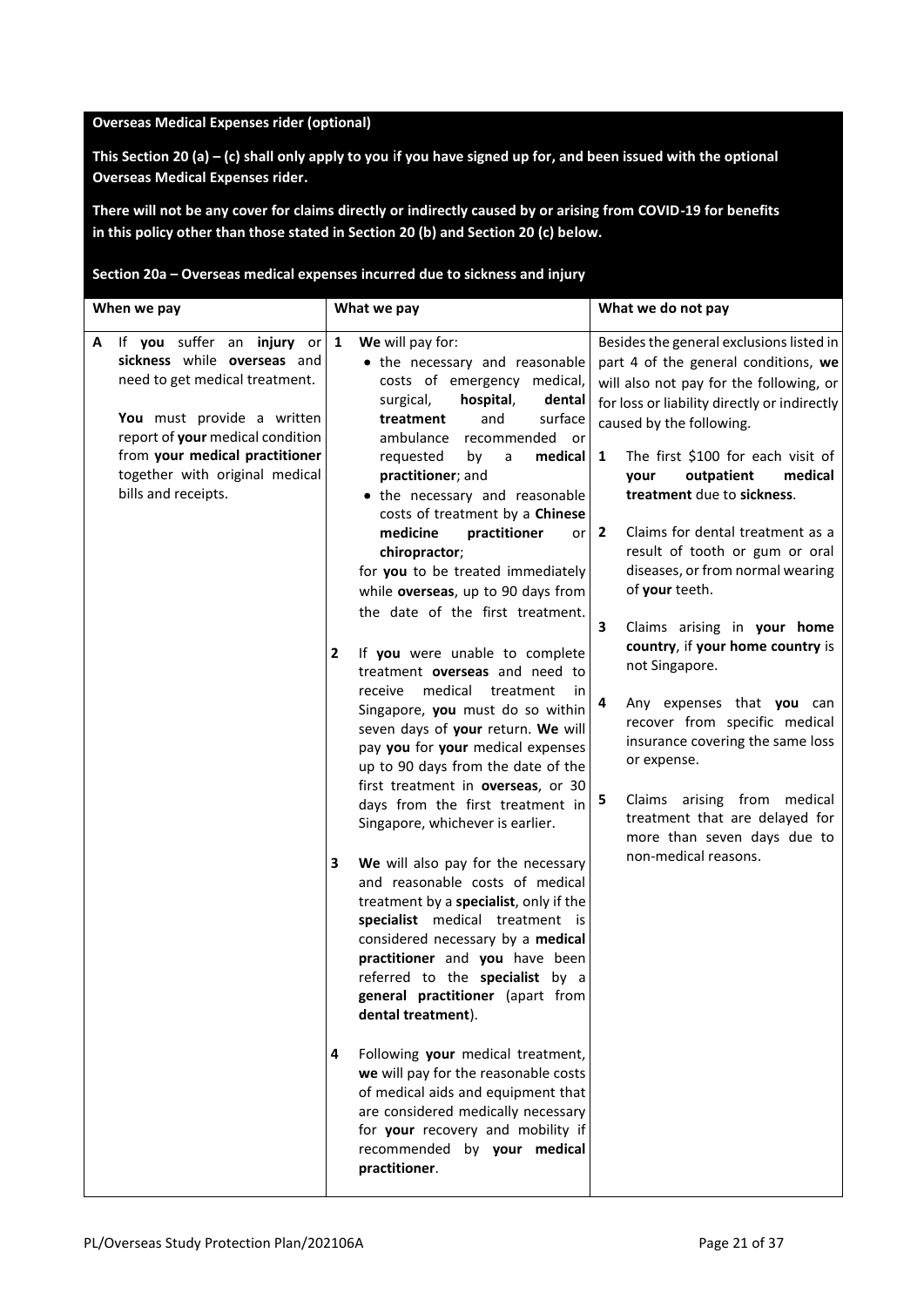|                                                                                                                                                                                                                                                                                                                                                                                                                                                                                                                                                                                                                                                                                                                                                                                                                                                                                                                                                                                                                   | 5                                  | The most we will pay is up to the<br>sub-limit and limit as shown in the<br>table of cover.                                                                                                                                                                                                                                                                                                                                                                                                                                                                                                                                                                                                                                |                                                                                                                                                                                                                                                                                                                                                                                                                                                                                                                                                                                                                                                                                                                                                                                                                                                                                                                                                                                                                                                  |
|-------------------------------------------------------------------------------------------------------------------------------------------------------------------------------------------------------------------------------------------------------------------------------------------------------------------------------------------------------------------------------------------------------------------------------------------------------------------------------------------------------------------------------------------------------------------------------------------------------------------------------------------------------------------------------------------------------------------------------------------------------------------------------------------------------------------------------------------------------------------------------------------------------------------------------------------------------------------------------------------------------------------|------------------------------------|----------------------------------------------------------------------------------------------------------------------------------------------------------------------------------------------------------------------------------------------------------------------------------------------------------------------------------------------------------------------------------------------------------------------------------------------------------------------------------------------------------------------------------------------------------------------------------------------------------------------------------------------------------------------------------------------------------------------------|--------------------------------------------------------------------------------------------------------------------------------------------------------------------------------------------------------------------------------------------------------------------------------------------------------------------------------------------------------------------------------------------------------------------------------------------------------------------------------------------------------------------------------------------------------------------------------------------------------------------------------------------------------------------------------------------------------------------------------------------------------------------------------------------------------------------------------------------------------------------------------------------------------------------------------------------------------------------------------------------------------------------------------------------------|
| Section 20b - Medical expenses overseas due to COVID-19                                                                                                                                                                                                                                                                                                                                                                                                                                                                                                                                                                                                                                                                                                                                                                                                                                                                                                                                                           |                                    |                                                                                                                                                                                                                                                                                                                                                                                                                                                                                                                                                                                                                                                                                                                            |                                                                                                                                                                                                                                                                                                                                                                                                                                                                                                                                                                                                                                                                                                                                                                                                                                                                                                                                                                                                                                                  |
| When we pay                                                                                                                                                                                                                                                                                                                                                                                                                                                                                                                                                                                                                                                                                                                                                                                                                                                                                                                                                                                                       |                                    | What we pay                                                                                                                                                                                                                                                                                                                                                                                                                                                                                                                                                                                                                                                                                                                | What we do not pay                                                                                                                                                                                                                                                                                                                                                                                                                                                                                                                                                                                                                                                                                                                                                                                                                                                                                                                                                                                                                               |
| If you are diagnosed with and<br>A<br>tested positive for COVID-19 by<br>a medical practitioner and need<br>to get medical treatment for<br>COVID-19 while overseas.<br>If you suffer from COVID-19<br>B<br>vaccine complications and need<br>to get medical treatment while<br>overseas, if they happen within<br>30 days starting from the date<br>of your last dose.<br>You must fulfil all vaccination, pre-<br>departure tests and post-arrival<br>tests requirements (if any) imposed<br>by the destination country or<br>transport operator at the time your<br>trip is booked. You need not submit<br>test result or proof<br>the<br>vaccination at the time you sign up<br>for the Overseas Medical Expenses<br>rider but you must furnish it to us at<br>the time you submit the claim.<br>If you are overseas on the start date<br>of the Overseas Medical Expenses<br>rider, you will only be covered for<br>COVID-19 after 14 days from the<br>start date of the Overseas Medical<br>Expenses rider. | $\mathbf{1}$<br>$\mathbf{2}$<br>of | We will pay for the necessary and<br>reasonable costs of emergency<br>medical, surgical, hospital, dental<br>treatment and surface ambulance<br>recommended or requested by a<br>medical practitioner for you to be<br>treated while overseas, up to a<br>period of 90 days from the date of<br>the first treatment or up to the limit<br>shown in the table of cover,<br>whichever comes first.<br>We will also pay for the necessary<br>and reasonable costs of medical<br>treatment by a specialist, only if the<br>specialist medical treatment is<br>considered necessary by a medical<br>practitioner and you have been<br>referred to the specialist by a<br>general practitioner (apart from<br>dental treatment). | Besides the general exclusions listed in<br>part 4 of the general conditions and<br>the specific exclusions listed in Section<br>20a, we will also not pay for the<br>following or for loss or liability directly<br>or indirectly caused by the following:<br>$\mathbf{1}$<br>incurred<br>for<br>Any<br>expenses<br>mandatory COVID-19 diagnostic<br>tests that you are required to<br>take, such as Antigen Rapid Test<br>(ART), Polymerase Chain Reaction<br>(PCR) test, rostered routine tests,<br>pre-departure tests and post-<br>arrival tests, which do not form<br>of<br>the<br>part<br>treatment<br>or<br>diagnosis.<br>$\mathbf{2}$<br>Any medical expenses incurred<br>COVID-19<br>treatment<br>for<br>in<br>Singapore or your home country.<br>Any medical expenses incurred<br>3<br>COVID-19<br>for<br>vaccine<br>complications where the vaccine<br>or vaccination is not approved by<br>government authorities where<br>you are taking the vaccination, or<br>the World Health Organization<br>(WHO) at the time of vaccination. |
|                                                                                                                                                                                                                                                                                                                                                                                                                                                                                                                                                                                                                                                                                                                                                                                                                                                                                                                                                                                                                   |                                    | Section 20c - Emergency medical evacuation and sending you home due to COVID-19                                                                                                                                                                                                                                                                                                                                                                                                                                                                                                                                                                                                                                            |                                                                                                                                                                                                                                                                                                                                                                                                                                                                                                                                                                                                                                                                                                                                                                                                                                                                                                                                                                                                                                                  |
| When we pay                                                                                                                                                                                                                                                                                                                                                                                                                                                                                                                                                                                                                                                                                                                                                                                                                                                                                                                                                                                                       |                                    | What we pay                                                                                                                                                                                                                                                                                                                                                                                                                                                                                                                                                                                                                                                                                                                | What we do not pay                                                                                                                                                                                                                                                                                                                                                                                                                                                                                                                                                                                                                                                                                                                                                                                                                                                                                                                                                                                                                               |
| If you are in a life-threatening<br>A<br>condition due to COVID-19 or its                                                                                                                                                                                                                                                                                                                                                                                                                                                                                                                                                                                                                                                                                                                                                                                                                                                                                                                                         |                                    | For A, B and C:                                                                                                                                                                                                                                                                                                                                                                                                                                                                                                                                                                                                                                                                                                            | Besides the general exclusions listed in<br>part 4 of the general conditions and                                                                                                                                                                                                                                                                                                                                                                                                                                                                                                                                                                                                                                                                                                                                                                                                                                                                                                                                                                 |

| А<br>If you are in a life-threatening $\mathsf{For } A$ , B and C:<br>condition due to COVID-19 or its<br>We will pay for the necessary<br>vaccine complications (if they<br>expenses our assistance company<br>happen within 30 days starting<br>thev<br>when<br>spends<br>use<br>air<br>from the date of your last dose)<br>ambulance, surface ambulance,<br>while<br>overseas<br>and<br>our<br>regular air transport, railroad, land<br>assistance company believes it<br>following:<br>or sea transport or any other<br>be medically necessary to move<br>appropriate method to move you to<br><b>you</b> to the nearest medical<br>the medical facility for treatment.<br>facility for treatment (whether)<br>expenses<br>Anv<br><b>overseas</b> or in Singapore). | Besides the general exclusions listed in<br>part 4 of the general conditions and<br>the specific exclusions listed in<br>Sections 5 and 6, we will also not pay<br>for the following or for loss or liability<br>directly or indirectly caused by the<br>for<br>incurred<br>mandatory COVID-19 diagnostic |
|-------------------------------------------------------------------------------------------------------------------------------------------------------------------------------------------------------------------------------------------------------------------------------------------------------------------------------------------------------------------------------------------------------------------------------------------------------------------------------------------------------------------------------------------------------------------------------------------------------------------------------------------------------------------------------------------------------------------------------------------------------------------------|-----------------------------------------------------------------------------------------------------------------------------------------------------------------------------------------------------------------------------------------------------------------------------------------------------------|
|-------------------------------------------------------------------------------------------------------------------------------------------------------------------------------------------------------------------------------------------------------------------------------------------------------------------------------------------------------------------------------------------------------------------------------------------------------------------------------------------------------------------------------------------------------------------------------------------------------------------------------------------------------------------------------------------------------------------------------------------------------------------------|-----------------------------------------------------------------------------------------------------------------------------------------------------------------------------------------------------------------------------------------------------------------------------------------------------------|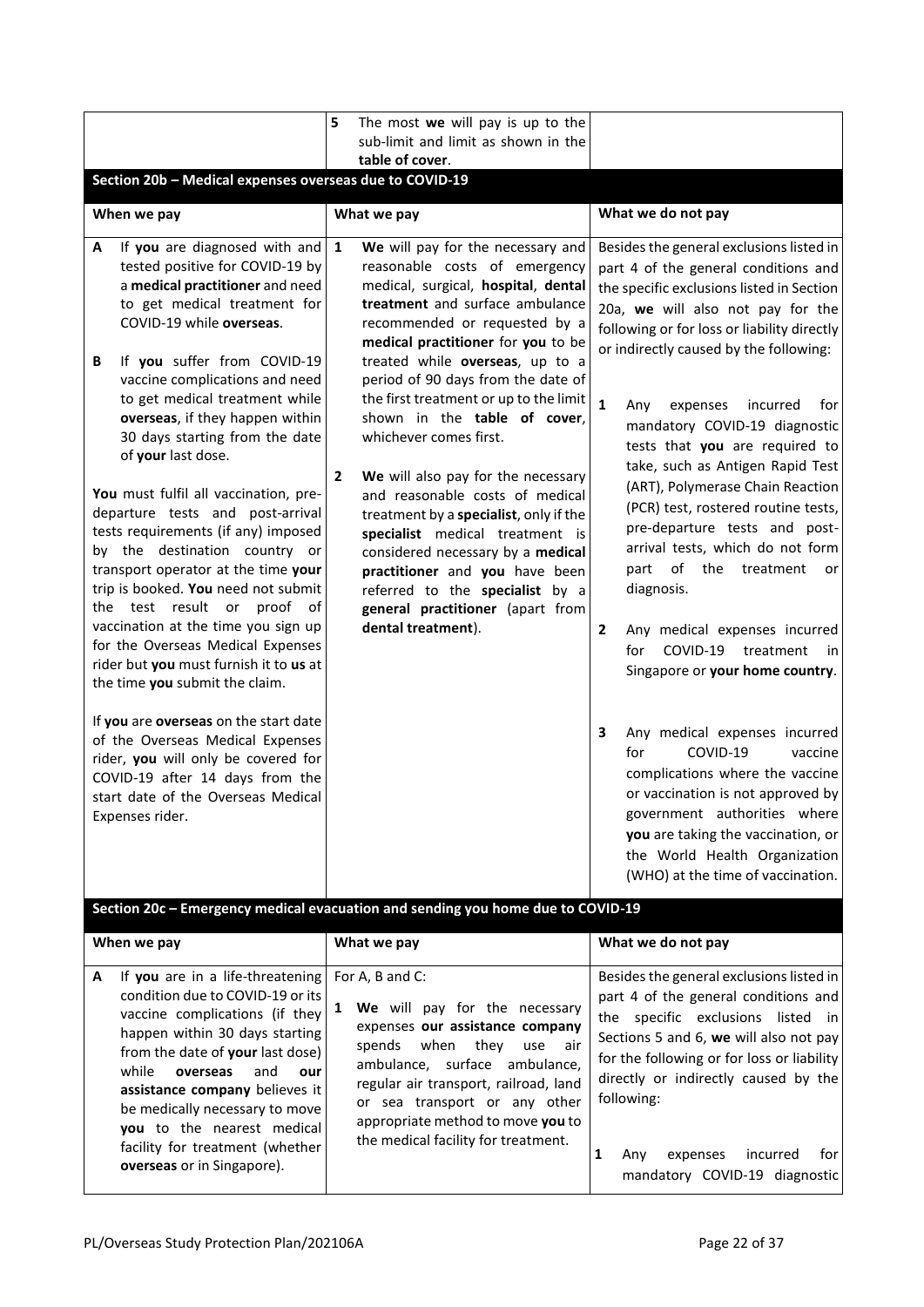**C** After **you** leave the **hospital**, **we**  will send **you** back to Singapore if **you** need to return for long term recuperation or continued treatment as recommended by a **medical practitioner** and **you**  cannot continue **your overseas**  study or **overseas student internship**.

**D** If **you** die due to COVID-19 while **overseas**.

**You** must fulfil all vaccination, predeparture tests and post-arrival tests requirements (if any) imposed by the destination country or transport operator at the time **your** trip is booked. **You** need not submit the test result or proof of vaccination at the time you sign up for the Overseas Medical Expenses rider but **you** must furnish it to **us** at the time **you** submit the claim.

If **you** are **overseas** on the start date of the Overseas Medical Expenses rider, **you** will only be covered for COVID-19 after 14 days from the start date of the Overseas Medical Expenses rider.

**2** If **you** can use **your** existing return ticket to Singapore, **we** will only pay for the administrative fees charged by the airline or travel agent for changing **your** travel dates or destinations.

**3** All decisions on the most appropriate method of transport and the destination to move **you** to will be made by **our assistance company**. The decision will be based only on the medical necessity and the severity of **your** medical condition.

For D:

**1 We** will pay for the necessary expenses **our assistance company**  spends to return **your** body to Singapore or to **your home country**.

For A, B, C and D:

- **1 You** can only claim under either section 5, 6 or 20c for the same event but not under more than one section.
- **2** The most **we** will pay is up to the limit as shown in the **table of cover**.

tests that **you** are required to take, such as Antigen Rapid Test (ART), Polymerase Chain Reaction (PCR) test, rostered routine tests, predeparture tests and post-arrival tests, which do not form part of the treatment or diagnosis.

**2** Any expenses incurred for COVID-19 vaccine complications where the vaccine or vaccination is not approved by government authorities where **you** are taking the vaccination, or the World Health Organization (WHO) at the time of vaccination.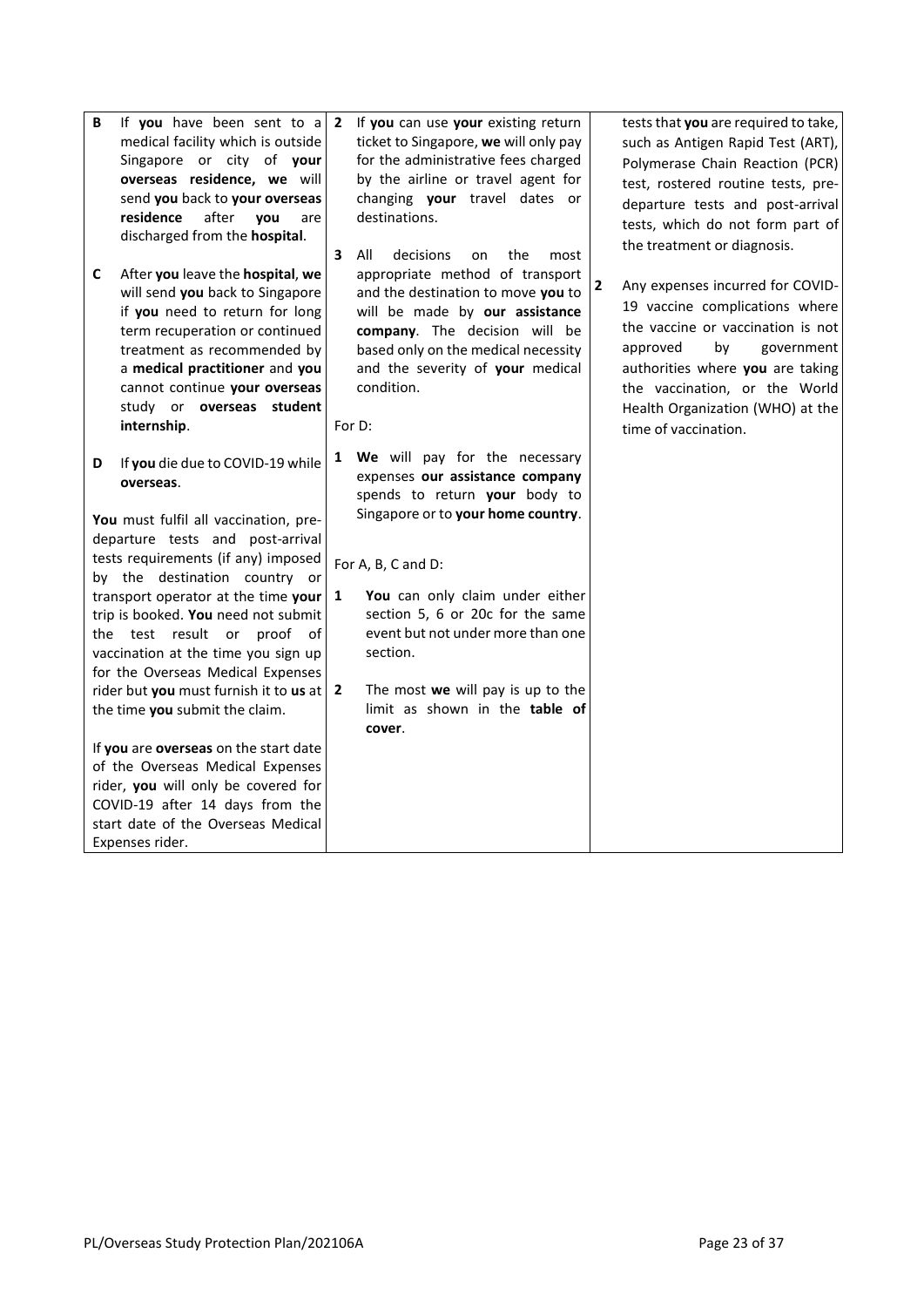#### **Trip Protect rider (optional)**

**This section 21 (a)-(h) shall only apply to you if you have signed up for and been issued with the optional Trip Protect rider.**

| When we pay                                                                                                                                                                                                                                                                                                                                                                                 | What we pay                                                                                                                                                                                                                                                                                                                                                                                                                                                                                              | What we do not pay                                                                                                                                                                                                                                                                                                                                                                                                                                                           |
|---------------------------------------------------------------------------------------------------------------------------------------------------------------------------------------------------------------------------------------------------------------------------------------------------------------------------------------------------------------------------------------------|----------------------------------------------------------------------------------------------------------------------------------------------------------------------------------------------------------------------------------------------------------------------------------------------------------------------------------------------------------------------------------------------------------------------------------------------------------------------------------------------------------|------------------------------------------------------------------------------------------------------------------------------------------------------------------------------------------------------------------------------------------------------------------------------------------------------------------------------------------------------------------------------------------------------------------------------------------------------------------------------|
| If your personal belongings;<br>A<br>including jewellery or valuables;<br>are stolen or damaged while you<br>are on a leisure trip.<br>You must show that you have met<br>the following conditions.<br>You have taken all possible<br>1<br>steps and been careful to<br>protect the security of your<br>belongings;<br>personal<br>including<br>jewellery<br>and<br>prevent loss or damage. | decide whether<br>$\mathbf{1}$<br>We will<br>to<br>replace, repair or pay a cash<br>equivalent for your lost or<br>damaged personal belongings.<br>We will deduct an amount for<br>wear and tear when we work out<br>the claim.<br>$\overline{2}$<br>We will pay up to 50% of the<br>overall section limit for loss or<br>of<br>damage<br>your<br>personal<br>belongings being left unattended<br>in a motor vehicle belonging to<br>you or rented by you and used<br>during your leisure trip, provided | Besides the general exclusions listed in<br>part 4 of the general conditions, we<br>will also not pay for the following, or<br>for loss or liability directly or indirectly<br>caused by the following.<br>Unexplained and mysterious loss<br>1<br>or damage of your personal<br>belongings.<br>Claims for wear and tear (this<br>2<br>also<br>includes<br>scratches,<br>discolouration, rust, corrosion,<br>stains, tears or dents to the<br>surface of the item which does |
| $\mathbf{z}$<br>You must report the theft to<br>the police within 24 hours of<br>discovering it. You must send<br>us a copy of the police report<br>with the details of the loss or<br>damage, together with all<br>relevant receipts or proof of<br>purchase.                                                                                                                              | that your personal belongings<br>were securely locked in the boot<br>and evidence of force must have<br>been used to gain entry to such<br>vehicle.<br>3<br>The most we will pay is up to the<br>sub-limit and limit as shown in the<br>table of cover.                                                                                                                                                                                                                                                  | not affect how it works), claims<br>arising from atmospheric or<br>climatic<br>conditions,<br>gradual<br>deterioration, pests and insects<br>or damage caused during the<br>repair process.<br>3<br>Claims for loss of, or restoring                                                                                                                                                                                                                                         |
| 3<br>For lost or damaged personal<br>which<br>belongings<br>you<br>purchased at the same time<br>during your leisure trip, we<br>must have the<br>original<br>receipts of the items.                                                                                                                                                                                                        | 4<br>You can only claim under either<br>section 17 or 21a for the same<br>event but not under<br>both<br>sections.                                                                                                                                                                                                                                                                                                                                                                                       | lost or damaged information<br>stored in tapes, cards, discs or<br>other storage devices.<br>consequential<br>4<br>loss<br>Any<br>or<br>damage due to faults, loss in<br>function, loss in accessibility of<br>information,<br>software<br>or<br>computer programmes.                                                                                                                                                                                                        |
| damaged<br>For<br>loss<br>4<br>or<br>jewellery or valuables, we<br>must have certified copies of<br>valuation.                                                                                                                                                                                                                                                                              |                                                                                                                                                                                                                                                                                                                                                                                                                                                                                                          | Claims for motorized vehicles<br>5<br>(including their accessories).<br>Claims for fragile items, antiques,<br>6<br>artefacts, manuscripts, paintings,<br>musical instruments, dentures,<br>fur and contact or corneal lenses.<br>Claims for fruits, perishables,<br>7<br>consumables and animals.<br>Claims for business goods or<br>8<br>equipment of any kind.                                                                                                            |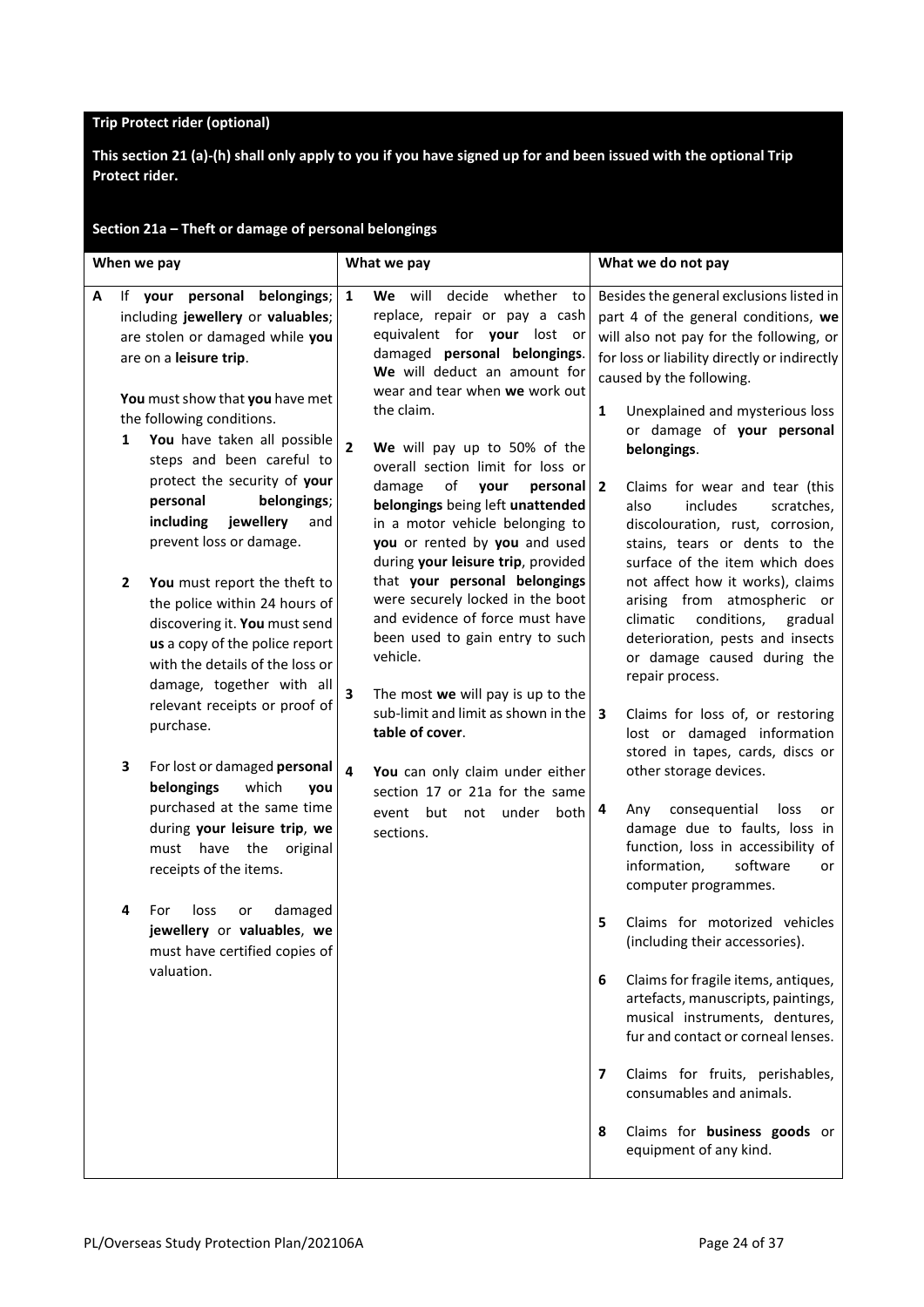|   |                                                                                                                                                                             |              |                                                                                                                                                                             | 9              | Claims for money, securities,<br>stamps, debit or credit cards,<br>cash cards, ATM card, bonds and<br>coupons.                                                                                                                                                                                                |
|---|-----------------------------------------------------------------------------------------------------------------------------------------------------------------------------|--------------|-----------------------------------------------------------------------------------------------------------------------------------------------------------------------------|----------------|---------------------------------------------------------------------------------------------------------------------------------------------------------------------------------------------------------------------------------------------------------------------------------------------------------------|
|   |                                                                                                                                                                             |              |                                                                                                                                                                             |                | 10 Claims for an identity card,<br>passport, travel pass or tickets<br>and travel documents.                                                                                                                                                                                                                  |
|   |                                                                                                                                                                             |              |                                                                                                                                                                             |                | 11 Claims for any item which does<br>not belong to you.                                                                                                                                                                                                                                                       |
|   |                                                                                                                                                                             |              |                                                                                                                                                                             |                | 12 Any claim resulting from your<br>personal belongings being lost<br>when left unattended in a public<br>place and which is not in the<br>custody of an authorised party<br>(including but not limited to<br>transport and accommodation<br>providers such as airline, train,<br>ferry, hotels and resorts). |
|   |                                                                                                                                                                             |              |                                                                                                                                                                             |                | $13$ Any<br>claim<br>resulting<br>from<br>deliberate acts of anyone you<br>have invited to join you at any<br>time during your leisure trip.                                                                                                                                                                  |
|   | Section 21b - Losing travel documents                                                                                                                                       |              |                                                                                                                                                                             |                |                                                                                                                                                                                                                                                                                                               |
|   | When we pay                                                                                                                                                                 |              | What we pay                                                                                                                                                                 |                | What we do not pay                                                                                                                                                                                                                                                                                            |
| A | travel<br>If your<br>passport<br>or<br>documents are lost while you are<br>on a leisure trip.<br>You must show that you have                                                | $\mathbf{1}$ | We will pay for reasonable<br>economy-class transport (air, sea<br>or land travel) and reasonable<br>accommodation expenses of a<br>standard room which you have to         |                | Besides the general exclusions listed in<br>part 4 of the general conditions, we<br>will also not pay for the following, or<br>for loss or liability directly or indirectly<br>caused by the following.                                                                                                       |
|   | taken all possible steps and been<br>careful to make sure that your<br>passport and travel documents<br>are kept in a secure place and<br>they are not left unattended in a |              | pay for your travel to the<br>overseas consulate or embassy to<br>apply for the replacement of your<br>lost passport or travel documents<br>(excluding the city of overseas | $\mathbf{1}$   | Travel tickets which cannot bel<br>used due to changing the travel<br>date.                                                                                                                                                                                                                                   |
|   |                                                                                                                                                                             |              |                                                                                                                                                                             |                |                                                                                                                                                                                                                                                                                                               |
| В | public place.<br>You must report the loss to the<br>police or relevant authority where                                                                                      | 2            | residence).<br>We will also<br>pay for<br>the<br>administrative fee which you                                                                                               | $\overline{2}$ | If you fail to report the loss to the<br>police or relevant authority within<br>24 hours of the discovery.                                                                                                                                                                                                    |
|   | the loss happened within 24 hours<br>of discovering it. You must send us<br>a copy of the police report or other<br>written document issued by the                          |              | have to pay to get a replacement $\vert$ 3<br>passport, passport photograph or<br>travel documents.                                                                         |                | You failing to take due care and<br>precautions to make sure that<br>passport<br>and<br>travel<br>your<br>documents are kept in a safe                                                                                                                                                                        |
|   | relevant authority with details of<br>the loss.                                                                                                                             | 3            | The most we will pay is up to the<br>sub-limit and limit as shown in the                                                                                                    |                | place.                                                                                                                                                                                                                                                                                                        |
|   | You must make claims arising<br>from losing your passport or travel<br>documents while in the custody                                                                       |              | table of cover.                                                                                                                                                             | 4              | Unexplained<br>mysterious<br>and<br>disappearance of your passport<br>or travel documents.                                                                                                                                                                                                                    |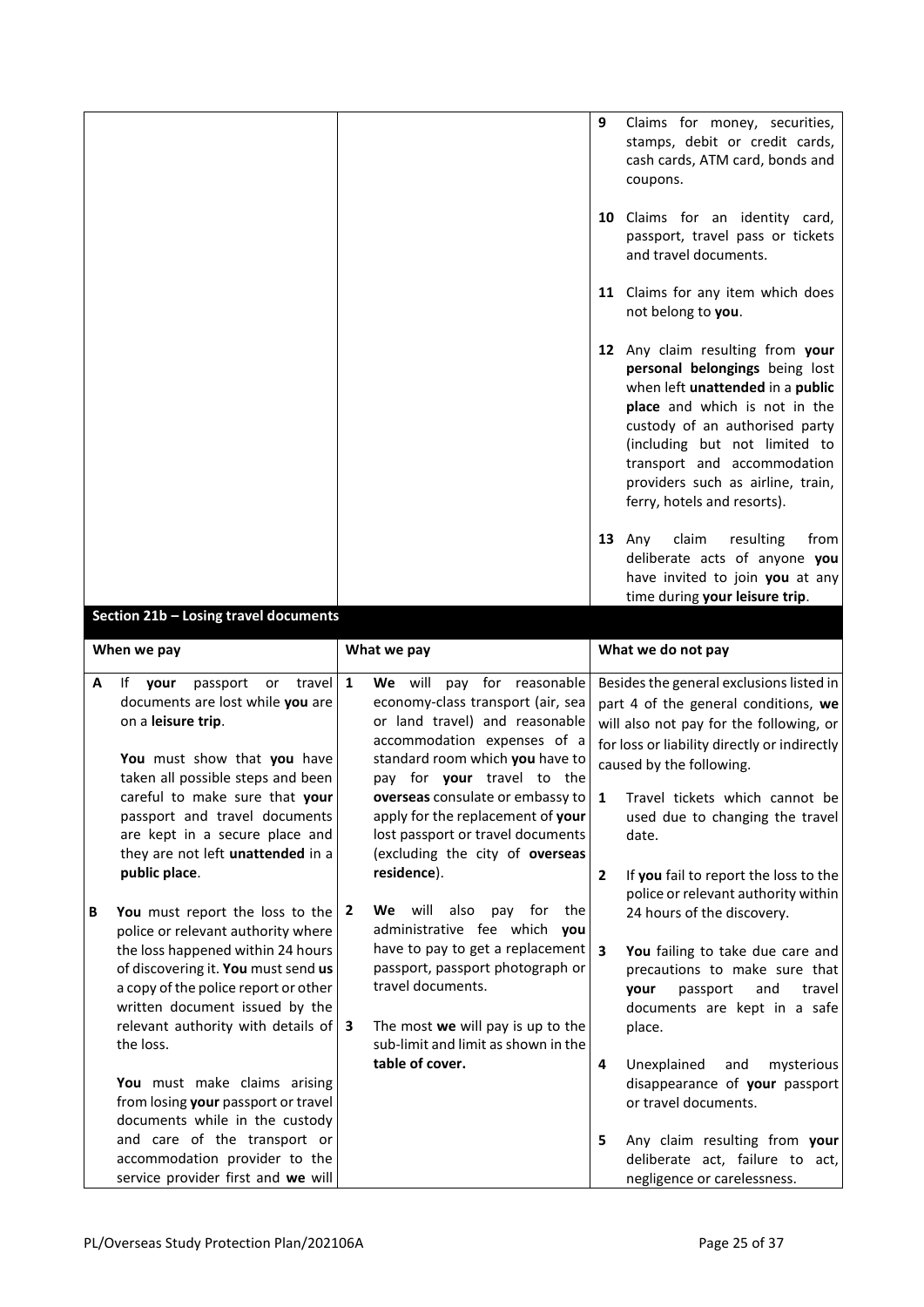|   | reduce your claim by the amount<br>the transport or accommodation<br>provider has<br>refunded<br>you.<br>We will only pay your claim after<br>you have provided us with written<br>or documentary proof that your<br>claim has been denied, rejected or<br>partially paid by the transport or<br>accommodation provider. |                                                                                                     | 6 | Any claim resulting from your<br>being<br>lost when<br>item<br>left<br>unattended in a public place and<br>which is not in the custody of an<br>authorised party (including but<br>not limited to transport and<br>accommodation providers such as<br>airline, train, ferry, hotels and<br>resorts). |
|---|--------------------------------------------------------------------------------------------------------------------------------------------------------------------------------------------------------------------------------------------------------------------------------------------------------------------------|-----------------------------------------------------------------------------------------------------|---|------------------------------------------------------------------------------------------------------------------------------------------------------------------------------------------------------------------------------------------------------------------------------------------------------|
|   |                                                                                                                                                                                                                                                                                                                          |                                                                                                     | 7 | Expenses or charges for food and<br>beverages, local and international<br>phone calls, laundry and hotel<br>entertainment or pay-per-view<br>TV programmes.                                                                                                                                          |
|   | Section 21c - Rental vehicle excess                                                                                                                                                                                                                                                                                      |                                                                                                     | 8 | claim<br>resulting<br>from<br>Any<br>deliberate acts of anyone you<br>have invited to join you at any<br>time during your leisure trip.                                                                                                                                                              |
|   | When we pay                                                                                                                                                                                                                                                                                                              | What we pay                                                                                         |   | What we do not pay                                                                                                                                                                                                                                                                                   |
| А | If there is a loss or damage to your $ 1 $                                                                                                                                                                                                                                                                               | We will pay for the excess or                                                                       |   | Besides the general exclusions listed in                                                                                                                                                                                                                                                             |
|   | rental vehicle due to an accident<br>while you are on a leisure trip.                                                                                                                                                                                                                                                    | deductible which you become<br>legally responsible for, up to the<br>limit as shown in the table of |   | part 4 of the general conditions, we<br>will also not pay for the following, or<br>for loss or liability directly or indirectly                                                                                                                                                                      |
|   | You must show that you have met                                                                                                                                                                                                                                                                                          | cover.                                                                                              |   | caused by the following.                                                                                                                                                                                                                                                                             |
|   | the following conditions.<br>That the rental vehicle is<br>1<br>rented from a licensed rental<br>agency and you were either a                                                                                                                                                                                            |                                                                                                     | 1 | Any claim for loss or damage to<br>the rental vehicle while it is not in<br>custody<br>and<br>control.<br>vour                                                                                                                                                                                       |
|   | named driver or co-driver of<br>vehicle. You<br>the<br>must<br>provide copies of the vehicle<br>rental<br>agreement,<br>the<br>receipt showing payment of                                                                                                                                                                |                                                                                                     | 2 | Any claim for loss or damage to<br>the vehicle which happens outside<br>the vehicle rental period or<br>outside the period of insurance.                                                                                                                                                             |
|   | the<br>rental<br>excess<br>or<br>deductible and any reports<br>to do with the accident or<br>the lost or damaged rental<br>vehicle.                                                                                                                                                                                      |                                                                                                     | 3 | Any claim arising from breaking<br>the vehicle rental agreement or<br>laws, rules and regulation of the<br>country where the vehicle is<br>rented or driven.                                                                                                                                         |
|   | $\overline{2}$<br>You must have arranged<br>comprehensive<br>motor<br>insurance when hiring the<br>vehicle so that the policy will<br>pay for the loss or damage of<br>the vehicle.                                                                                                                                      |                                                                                                     | 4 | Any claim for loss or damage to<br>the vehicle if, at the time of the<br>accident, you were not licensed to<br>drive the vehicle or you were<br>taking part in or practising for<br>speed or time trials of any kind.                                                                                |
|   |                                                                                                                                                                                                                                                                                                                          |                                                                                                     | 5 | Any claim for loss or damage<br>arising from wear and tear,                                                                                                                                                                                                                                          |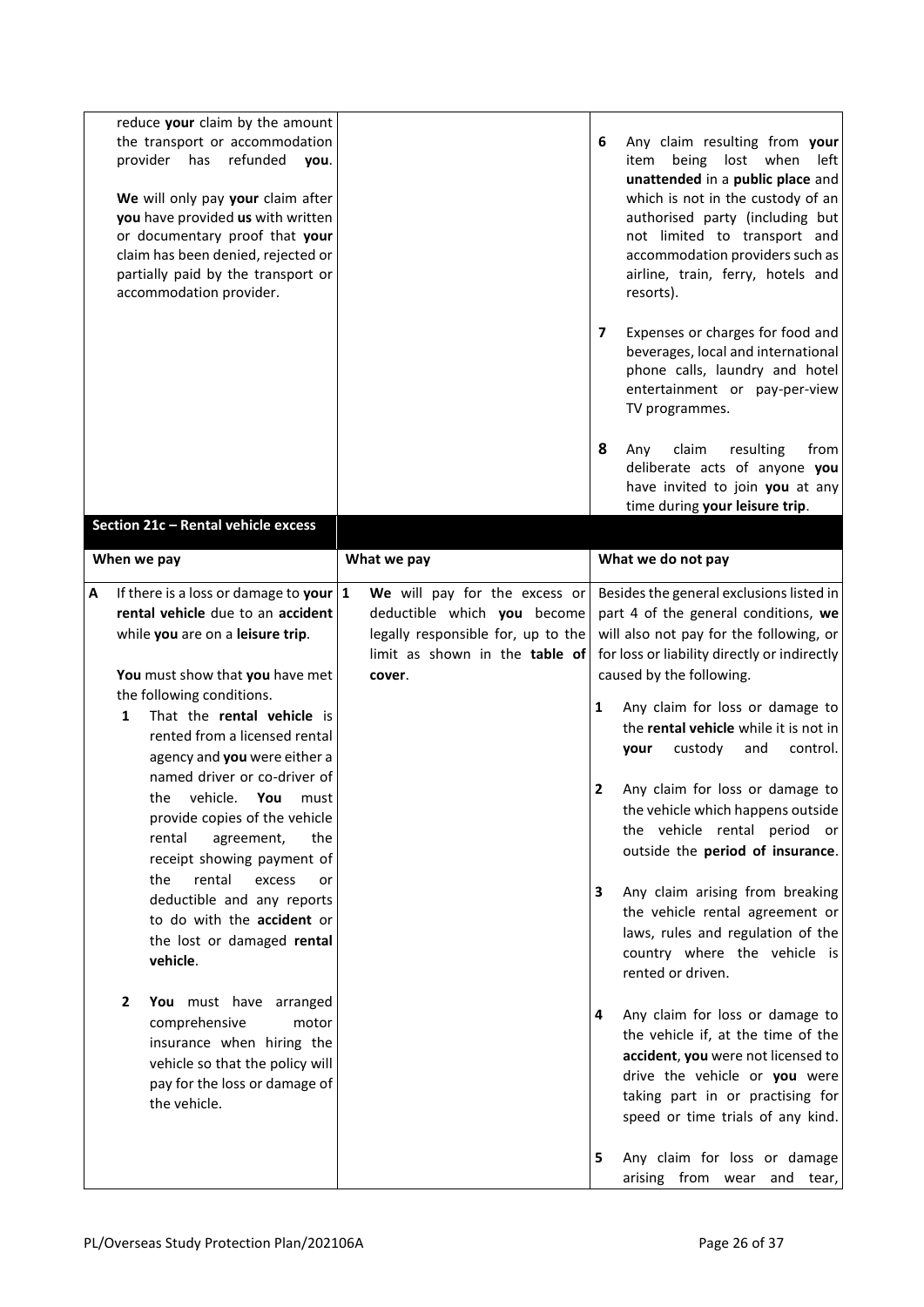|   |                                                            |              |                                                                     |  | deterioration,<br>gradual<br>and                                                 |  |  |
|---|------------------------------------------------------------|--------------|---------------------------------------------------------------------|--|----------------------------------------------------------------------------------|--|--|
|   |                                                            |              |                                                                     |  | damage suffered in any repair                                                    |  |  |
|   |                                                            |              |                                                                     |  | process.                                                                         |  |  |
|   | Section 21d - Cancelling your trip                         |              |                                                                     |  |                                                                                  |  |  |
|   | When we pay                                                |              | What we pay                                                         |  | What we do not pay                                                               |  |  |
|   |                                                            |              |                                                                     |  |                                                                                  |  |  |
| А | If you are prevented from<br>travelling due to the reasons | $\mathbf{1}$ | We will pay for the transport<br>expenses (air, sea or land travel) |  | Besides the general exclusions listed in<br>part 4 of the general conditions, we |  |  |
|   | listed below and are forced to                             |              | and accommodation costs that                                        |  |                                                                                  |  |  |
|   | cancel your leisure trip, if they                          |              | you have paid or have agreed to                                     |  | will also not pay for the following, or                                          |  |  |
|   | happen within 30 days before                               |              | pay under a contract and which                                      |  | for loss or liability directly or indirectly                                     |  |  |
|   | your leisure trip starts.                                  |              | you cannot get back (including the                                  |  | caused by the following.                                                         |  |  |
|   |                                                            |              | travel agent's cancellation fee).                                   |  | 1 Any costs that result from you not                                             |  |  |
|   | Death, serious sickness or<br>1                            |              |                                                                     |  | telling the<br>travel<br>agent,<br>tour                                          |  |  |
|   | serious injury that:                                       | $\mathbf{2}$ | You must ask for a refund of any                                    |  | operator,<br>transport<br>or                                                     |  |  |
|   | you suffer; or<br>$\bullet$                                |              | prepaid<br>expenses<br>from<br>the                                  |  | accommodation providers as soon                                                  |  |  |
|   | your family member                                         |              | or<br>accommodation<br>transport                                    |  | as you know you have to cancel                                                   |  |  |
|   | suffers, which results in                                  |              | provider first. We will reduce your                                 |  | your leisure trip.                                                               |  |  |
|   | you having to cancel                                       |              | claim by the amount the transport<br>or accommodation provider has  |  | non-refundable                                                                   |  |  |
|   | your leisure trip in order                                 |              | refunded<br>you.                                                    |  | 2 Prepaid<br>or<br>expenses for unused excursions,                               |  |  |
|   | to visit your family<br>member.                            |              |                                                                     |  | tours, seminars, courses, theatre                                                |  |  |
|   | <b>This</b><br>benefit<br>must<br>be                       | 3            | The most we will pay is up to the                                   |  | shows, theme parks, sporting                                                     |  |  |
|   | included in your policy three                              |              | limit as shown in the table of                                      |  | events, concerts and any other                                                   |  |  |
|   | days (or earlier) from the                                 |              | cover.                                                              |  | charges in Singapore or the city of                                              |  |  |
|   | day your leisure trip starts                               |              |                                                                     |  | residence<br>your overseas<br>not                                                |  |  |
|   | unless the event is only                                   | 4            | You can only claim under either                                     |  | related<br>to<br>transport<br>or                                                 |  |  |
|   | accidental in nature.                                      |              | section 15, 21d, 21e, 21f, 21g or                                   |  | accommodation.                                                                   |  |  |
|   |                                                            |              | 21h for the same event but not                                      |  |                                                                                  |  |  |
|   | authorities<br>Government<br>2                             |              | under more than one section.                                        |  | 3 Compensation for any air miles,                                                |  |  |
|   | stopping you from travelling                               |              |                                                                     |  | holiday points, membership or<br>credit-card redemption you use to               |  |  |
|   | because you are suffering<br>from an infectious disease.   |              |                                                                     |  | pay for the leisure trip in part or in                                           |  |  |
|   |                                                            |              |                                                                     |  | full.                                                                            |  |  |
|   | A sudden riot, strike or civil<br>3.                       |              |                                                                     |  |                                                                                  |  |  |
|   | commotion breakout at the                                  |              |                                                                     |  | 4 You choosing not to travel when an                                             |  |  |
|   | destination you plan to                                    |              |                                                                     |  | event listed in A2 to A4 has not                                                 |  |  |
|   | travel to, or where you                                    |              |                                                                     |  | taken place.                                                                     |  |  |
|   | currently are which prevents                               |              |                                                                     |  |                                                                                  |  |  |
|   | you from travelling directly                               |              |                                                                     |  | 5 If you choose not to travel because<br>of sickness or injury to your family    |  |  |
|   | to the planned destination.                                |              |                                                                     |  | member which is not a serious                                                    |  |  |
|   |                                                            |              |                                                                     |  | sickness or serious injury.                                                      |  |  |
|   | Natural disasters at the<br>4<br>destination you plan to   |              |                                                                     |  |                                                                                  |  |  |
|   | travel to, or where you                                    |              |                                                                     |  | 6 Claims that result from any known                                              |  |  |
|   | currently are which prevents                               |              |                                                                     |  | event.                                                                           |  |  |
|   | you from travelling directly                               |              |                                                                     |  |                                                                                  |  |  |
|   | to the planned destination.                                |              |                                                                     |  | 7 Claims that result from a pre-                                                 |  |  |
|   |                                                            |              |                                                                     |  | medical<br>existing<br>condition                                                 |  |  |
|   | Serious damage to your<br>5.                               |              |                                                                     |  | suffered by you or your family                                                   |  |  |
|   | overseas residence due to a                                |              |                                                                     |  | member.                                                                          |  |  |
|   | fire or natural disaster.                                  |              |                                                                     |  | 8 Claims that result from flights                                                |  |  |
|   |                                                            |              |                                                                     |  | being cancelled due to any fault on                                              |  |  |
| В | If you are prevented from                                  |              |                                                                     |  | the part of the airline such as                                                  |  |  |
|   | travelling due to the reasons                              |              |                                                                     |  | rotation,<br>rescheduled<br>aircrew                                              |  |  |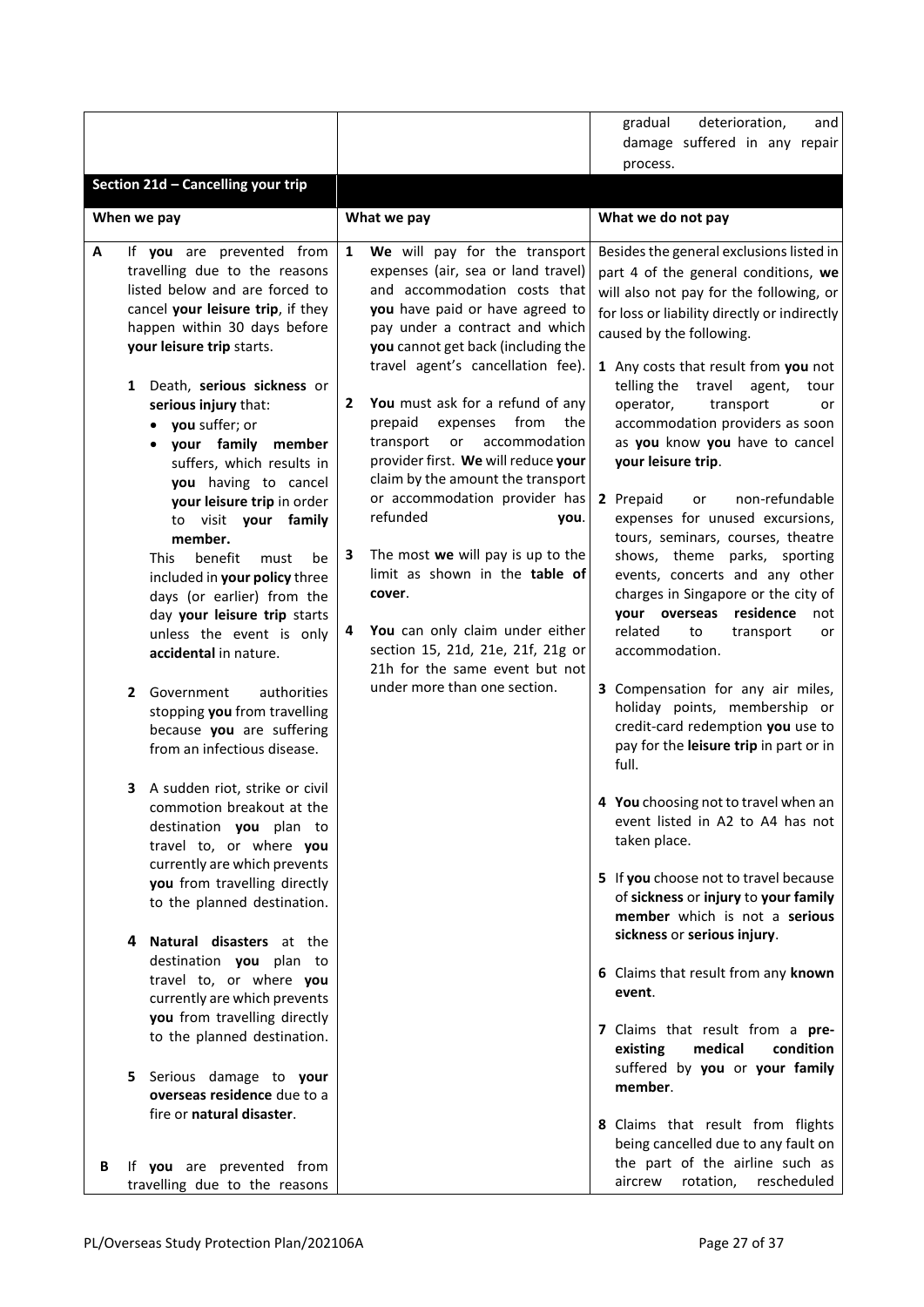|   | listed below and are forced to<br>cancel your leisure trip, if any of<br>the following happens at any<br>time before your leisure trip<br>starts.<br>If your flight is cancelled by<br>1<br>the airline due to closing the<br>airport, runway or airspace,<br>or poor weather conditions,<br>which forces airplanes to be<br>grounded.                                                                                                                                                                                                                                                                                                                             |                                                                                                                                                                                                                                                                                                                                                                                                                                                                                                                                                                                                                                                                                                                                   | flights<br>operational<br>or<br>mechanical<br>requirements,<br>or<br>breakdown of the airplane in which<br>you have a pre-booked flight.                                                                                                                                                                                                                                                                                                                                                                                                                                                                                                                                                                                                                                                           |
|---|--------------------------------------------------------------------------------------------------------------------------------------------------------------------------------------------------------------------------------------------------------------------------------------------------------------------------------------------------------------------------------------------------------------------------------------------------------------------------------------------------------------------------------------------------------------------------------------------------------------------------------------------------------------------|-----------------------------------------------------------------------------------------------------------------------------------------------------------------------------------------------------------------------------------------------------------------------------------------------------------------------------------------------------------------------------------------------------------------------------------------------------------------------------------------------------------------------------------------------------------------------------------------------------------------------------------------------------------------------------------------------------------------------------------|----------------------------------------------------------------------------------------------------------------------------------------------------------------------------------------------------------------------------------------------------------------------------------------------------------------------------------------------------------------------------------------------------------------------------------------------------------------------------------------------------------------------------------------------------------------------------------------------------------------------------------------------------------------------------------------------------------------------------------------------------------------------------------------------------|
|   | If you have to appear in<br>2<br>court as a witness during<br>your leisure trip and you<br>were not aware of this when<br>you included this benefit in<br>your policy.                                                                                                                                                                                                                                                                                                                                                                                                                                                                                             |                                                                                                                                                                                                                                                                                                                                                                                                                                                                                                                                                                                                                                                                                                                                   |                                                                                                                                                                                                                                                                                                                                                                                                                                                                                                                                                                                                                                                                                                                                                                                                    |
|   | Section 21e - Trip disruption                                                                                                                                                                                                                                                                                                                                                                                                                                                                                                                                                                                                                                      |                                                                                                                                                                                                                                                                                                                                                                                                                                                                                                                                                                                                                                                                                                                                   |                                                                                                                                                                                                                                                                                                                                                                                                                                                                                                                                                                                                                                                                                                                                                                                                    |
|   | When we pay                                                                                                                                                                                                                                                                                                                                                                                                                                                                                                                                                                                                                                                        | What we pay                                                                                                                                                                                                                                                                                                                                                                                                                                                                                                                                                                                                                                                                                                                       | What we do not pay                                                                                                                                                                                                                                                                                                                                                                                                                                                                                                                                                                                                                                                                                                                                                                                 |
| A | If your leisure trip is disrupted<br>due to any of the reasons listed<br>below and you are forced to<br>change any part of your<br>itinerary.<br>Serious sickness or serious<br>1<br>injury suffered by you. You<br>must provide a written<br>report of your medical<br>condition from the general<br>practitioner<br>medical<br>or<br>practitioner confirming the<br>serious sickness or serious<br>injury you suffered.<br>A sudden riot, strike or civil<br>$\mathbf{2}$<br>commotion<br>at<br>the<br>destination you are in or<br>plan to travel to.<br>3<br><b>Natural</b><br>which<br>disasters<br>happen at the destination<br>you are in or plan to travel | 1 We will pay for extra economy-<br>class transport expenses (air, sea<br>land<br>travel)<br>and<br>or<br>accommodation<br>expenses<br>of a standard room so you can<br>continue with<br>your<br>original<br>scheduled leisure trip.<br>2 You must ask for a refund of<br>from<br>prepaid<br>expenses<br>the<br>accommodation<br>transport<br>or<br>provider first. We will reduce your<br>claim by the amount the transport<br>or accommodation provider has<br>refunded you.<br>The most we will pay is up to the<br>3<br>sub-limit and limit as shown in the<br>table of cover.<br>You can only claim under either<br>4<br>section 15, 21d, 21e, 21f, 21g or<br>21h for the same event but not<br>under more than one section. | Besides the general exclusions listed in<br>part 4 of the general conditions, we<br>will also not pay for the following, or<br>for loss or liability directly or indirectly<br>caused by the following.<br>You choosing not to continue with<br>$\mathbf{1}$<br>the rest of the leisure trip when<br>an event listed in A2 to A3 has not<br>taken place before or during your<br>leisure trip.<br>Extra expenses to extend your<br>$\mathbf{2}$<br>leisure trip beyond what was<br>scheduled,<br>originally<br>unless<br>medically necessary and asked for<br>in writing<br>by the<br>medical<br>practitioner.<br>Extra costs that result from you<br>3<br>upgrading to a better class or<br>of transport<br>category<br>or<br>accommodation from that in your<br>original itinerary. For example, |
|   | to.<br>If your flight is cancelled by<br>4<br>the airline due to closing the<br>airport, runway or airspace,<br>or poor weather conditions,                                                                                                                                                                                                                                                                                                                                                                                                                                                                                                                        |                                                                                                                                                                                                                                                                                                                                                                                                                                                                                                                                                                                                                                                                                                                                   | changing flight from budget<br>airline to commercial airline.<br>Any extra costs that result from<br>4<br>you not telling the travel agent,<br>operator,<br>transport<br>tour<br>or<br>accommodation<br>providers<br>as                                                                                                                                                                                                                                                                                                                                                                                                                                                                                                                                                                            |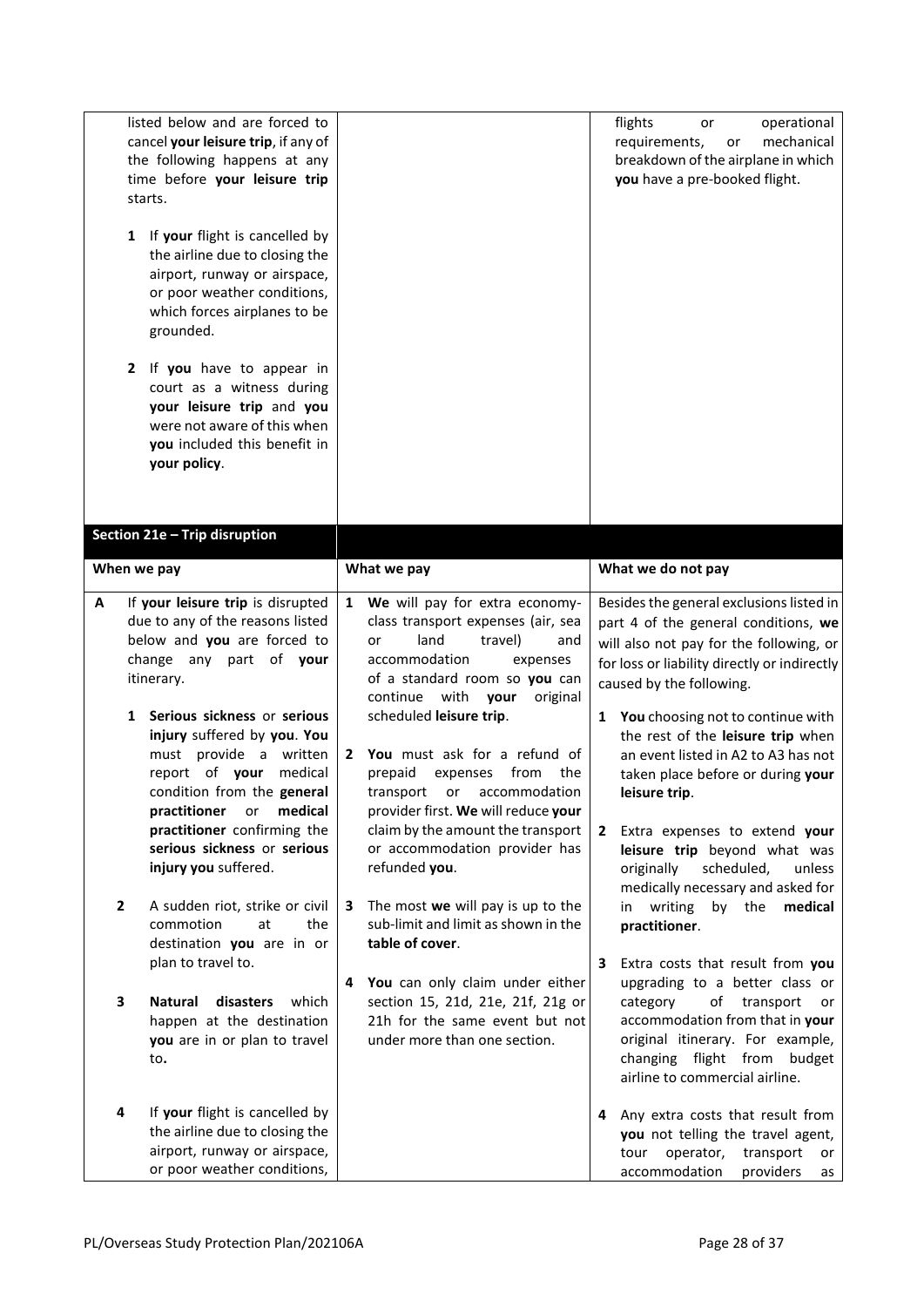|   | which forces airplanes to be<br>grounded.                                                                                                                                                                          |              |                                                                                                                                                               |    | soon as you know you have to<br>change your leisure trip.                                                                                                                                                                                                                                             |
|---|--------------------------------------------------------------------------------------------------------------------------------------------------------------------------------------------------------------------|--------------|---------------------------------------------------------------------------------------------------------------------------------------------------------------|----|-------------------------------------------------------------------------------------------------------------------------------------------------------------------------------------------------------------------------------------------------------------------------------------------------------|
| В | We will only pay your claim after<br>you have provided us with<br>written or documentary proof<br>that your claim has been denied,<br>rejected or partially paid by the<br>transport or accommodation<br>provider. |              |                                                                                                                                                               |    | 5 Prepaid<br>non-refundable<br>or<br>expenses for unused excursions,<br>tours, seminars, courses, theatre<br>shows, theme parks, sporting<br>events, concerts and any other<br>charges not related to transport<br>or accommodation.                                                                  |
|   |                                                                                                                                                                                                                    |              |                                                                                                                                                               | 6. | The part of the leisure trip which<br>have consumed<br>before<br>you<br>changing your leisure trip.                                                                                                                                                                                                   |
|   |                                                                                                                                                                                                                    |              |                                                                                                                                                               |    | 7 Compensation for any air miles,<br>holiday<br>points,<br>membership<br>credit-card<br>or<br>redemption you use to pay for all<br>or part of the leisure trip.                                                                                                                                       |
|   |                                                                                                                                                                                                                    |              |                                                                                                                                                               |    | 8 Claims that result from any<br>known event.                                                                                                                                                                                                                                                         |
|   |                                                                                                                                                                                                                    |              |                                                                                                                                                               |    | 9 Claims that result from a pre-<br>medical<br>condition<br>existing<br>suffered by you or your family<br>member.                                                                                                                                                                                     |
|   |                                                                                                                                                                                                                    |              |                                                                                                                                                               |    | 10 The cost of your unused portion<br>of the original transport ticket<br>back to the city of your overseas<br>residence which you have already<br>paid for.                                                                                                                                          |
|   |                                                                                                                                                                                                                    |              |                                                                                                                                                               |    | 11 Claims that result from flights<br>being cancelled due to any fault<br>on the part of the airline such as<br>rescheduled<br>aircrew<br>rotation,<br>flights<br>operational<br>or<br>mechanical<br>requirements,<br>or<br>breakdown of the<br>airplane in<br>which you have a pre-booked<br>flight. |
|   | Section 21f - Unused entertainment ticket                                                                                                                                                                          |              |                                                                                                                                                               |    |                                                                                                                                                                                                                                                                                                       |
|   | When we pay                                                                                                                                                                                                        |              | What we pay                                                                                                                                                   |    | What we do not pay                                                                                                                                                                                                                                                                                    |
| Α | If you are prevented from using<br>prepaid<br>entertainment<br>your<br>ticket while you are on a leisure<br>trip due to the reasons listed<br>below and if they happen on the<br>day of the entertainment event or | $\mathbf{1}$ | We will pay for the unused<br>entertainment ticket expenses<br>that you have paid or have agreed<br>to pay under a contract and which<br>you cannot get back. |    | Besides the general exclusions listed in<br>part 4 of the general conditions, we<br>will not pay for the following, or for<br>loss or liability directly or indirectly<br>caused by the following.                                                                                                    |
|   | on the date of expiry of the $2$                                                                                                                                                                                   |              | You must ask for a refund of any<br>prepaid<br>expenses<br>from<br>the                                                                                        | 1  | You choosing not to use the<br>entertainment ticket when an                                                                                                                                                                                                                                           |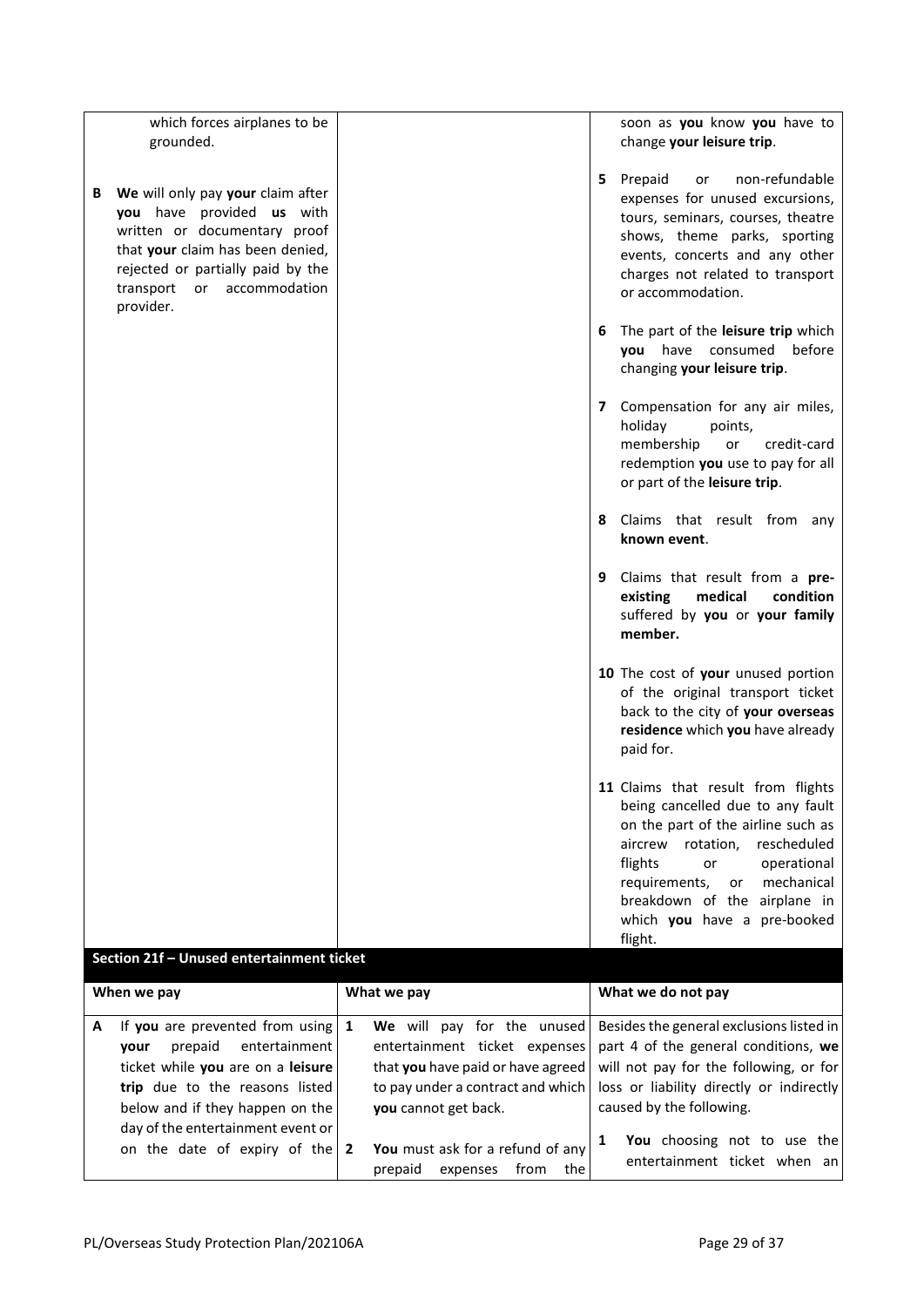|   | entertainment ticket, whichever<br>is later:<br>Your serious sickness or<br>1<br>serious injury resulting in<br>your hospitalization. You<br>must provide a written report<br>of your medical condition<br>from the general practitioner                                                                                                                                             | 3                 | entertainment<br>provider<br>or<br>booking agency first. We will<br>reduce your claim by the amount<br>the entertainment provider has $2$<br>refunded you.<br>The most we will pay is up to the<br>limit as shown in in the table of | event listed in A2 or B has not<br>taken place.<br>If you choose not to use the<br>entertainment ticket because of<br>sickness or injury to you or your<br>family member which is not a<br>serious sickness or serious injury. |
|---|--------------------------------------------------------------------------------------------------------------------------------------------------------------------------------------------------------------------------------------------------------------------------------------------------------------------------------------------------------------------------------------|-------------------|--------------------------------------------------------------------------------------------------------------------------------------------------------------------------------------------------------------------------------------|--------------------------------------------------------------------------------------------------------------------------------------------------------------------------------------------------------------------------------|
|   | medical<br>practitioner<br>or<br>confirming<br>the<br>serious<br>sickness or serious injury you<br>suffered.<br>A sudden riot, strike or civil<br>$\overline{2}$<br>commotion breakout at the<br>destination you plan to travel<br>to.                                                                                                                                               | 4                 | cover.<br>You can only claim under either<br>section 15, 21f, 21g or 21h for the<br>same event but not under more<br>than one section.                                                                                               | 3<br>Claims that result from any<br>known event.                                                                                                                                                                               |
| В | If you are prevented from using<br>entertainment<br>prepaid<br>your<br>ticket while on a leisure trip due<br>natural<br>disasters<br>which<br>to<br>happen at the destination where<br>the entertainment event is held; if<br>they happen within 7 days before<br>the day of the entertainment<br>event or the date of expiry of the<br>entertainment ticket, whichever<br>is later. |                   |                                                                                                                                                                                                                                      |                                                                                                                                                                                                                                |
| C | If you are prevented from using<br>entertainment<br>prepaid<br>your<br>ticket while on a leisure trip<br>because your leisure trip is<br>cancelled or disrupted for which<br>we will pay a claim under section<br>21d or 21e.                                                                                                                                                        |                   |                                                                                                                                                                                                                                      |                                                                                                                                                                                                                                |
|   | We will only pay your claim after you<br>have provided us with written or<br>documentary proof that your claim<br>has been denied, rejected or partially<br>paid by the entertainment provider or<br>booking agency.                                                                                                                                                                 |                   |                                                                                                                                                                                                                                      |                                                                                                                                                                                                                                |
|   | Section 21g - Missed connections                                                                                                                                                                                                                                                                                                                                                     |                   |                                                                                                                                                                                                                                      |                                                                                                                                                                                                                                |
|   | When we pay                                                                                                                                                                                                                                                                                                                                                                          |                   | What we pay                                                                                                                                                                                                                          | What we do not pay                                                                                                                                                                                                             |
|   | A If you miss your travel connection<br>while you are on a leisure trip; and<br>because of a delay in the arrival of<br>the scheduled public transport<br>which you took (where you have<br>received a confirmed reservation                                                                                                                                                         | $\mathbf{1}$<br>2 | We will pay you the cash benefit<br>as shown in the table of cover.<br>We will only pay this benefit once<br>for each leisure trip.                                                                                                  | Besides the general exclusions listed in<br>part 4 of the general conditions, we<br>will also not pay for the following, or<br>for loss or liability directly or indirectly<br>caused by the following.                        |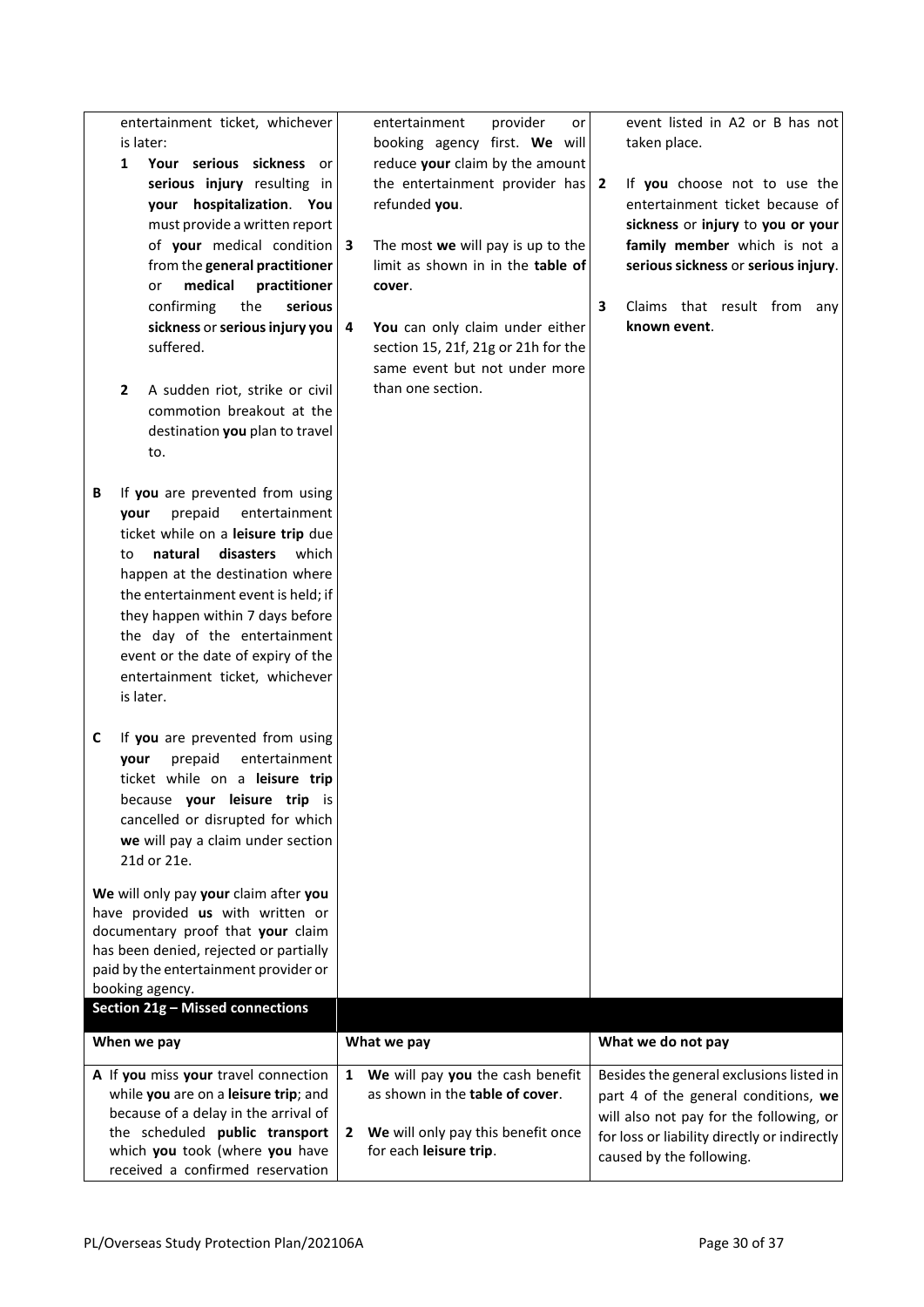| on) and there is no other travel<br>arrangement made available to<br>you within six hours of the<br>departure of your<br>scheduled<br>travel<br>connection.<br>onward<br>B You must get written proof of your<br>missed connection<br>from<br>the<br>transport operator (flight, rail,<br>coach or ferry with fixed itinerary)<br>or their handling agents.<br>Section 21h - Overbooked public transport | You can only claim under either 1<br>3<br>section 15, 21d, 21e, 21f, 21g or<br>21h for the same event but not<br>under more than one section.                                                                                                                                                      | Travels that form part of your<br>regular commute.                                                                                                                                                                                                                 |
|----------------------------------------------------------------------------------------------------------------------------------------------------------------------------------------------------------------------------------------------------------------------------------------------------------------------------------------------------------------------------------------------------------|----------------------------------------------------------------------------------------------------------------------------------------------------------------------------------------------------------------------------------------------------------------------------------------------------|--------------------------------------------------------------------------------------------------------------------------------------------------------------------------------------------------------------------------------------------------------------------|
| When we pay                                                                                                                                                                                                                                                                                                                                                                                              | What we pay                                                                                                                                                                                                                                                                                        | What we do not pay                                                                                                                                                                                                                                                 |
| A If you are not allowed to get on a<br>form of public transport for which<br>you have previously received<br>confirmation on for your leisure<br>trip because it was overbooked<br>and no compensation or no other<br>transport was made available to<br>you within six hours of the<br>scheduled departure time.                                                                                       | 1 We will pay you the cash benefit as<br>shown in the <b>table of cover</b> .<br>2 We will only pay this benefit once<br>for each leisure trip.<br><b>3 You</b> can only claim under either<br>section 15, 21d, 21e, 21f, 21g or<br>21h for the same event but not<br>under more than one section. | Besides the general exclusions listed in<br>part 4 of the general conditions, we<br>will also not pay for the following, or<br>for loss or liability directly or indirectly<br>caused by the following.<br>Travels that form part of your<br>1<br>regular commute. |
| B You must get written proof of<br>being denied boarding from the<br>transport operator of the public<br>transport (whichever applies) or<br>their handling agents.                                                                                                                                                                                                                                      |                                                                                                                                                                                                                                                                                                    |                                                                                                                                                                                                                                                                    |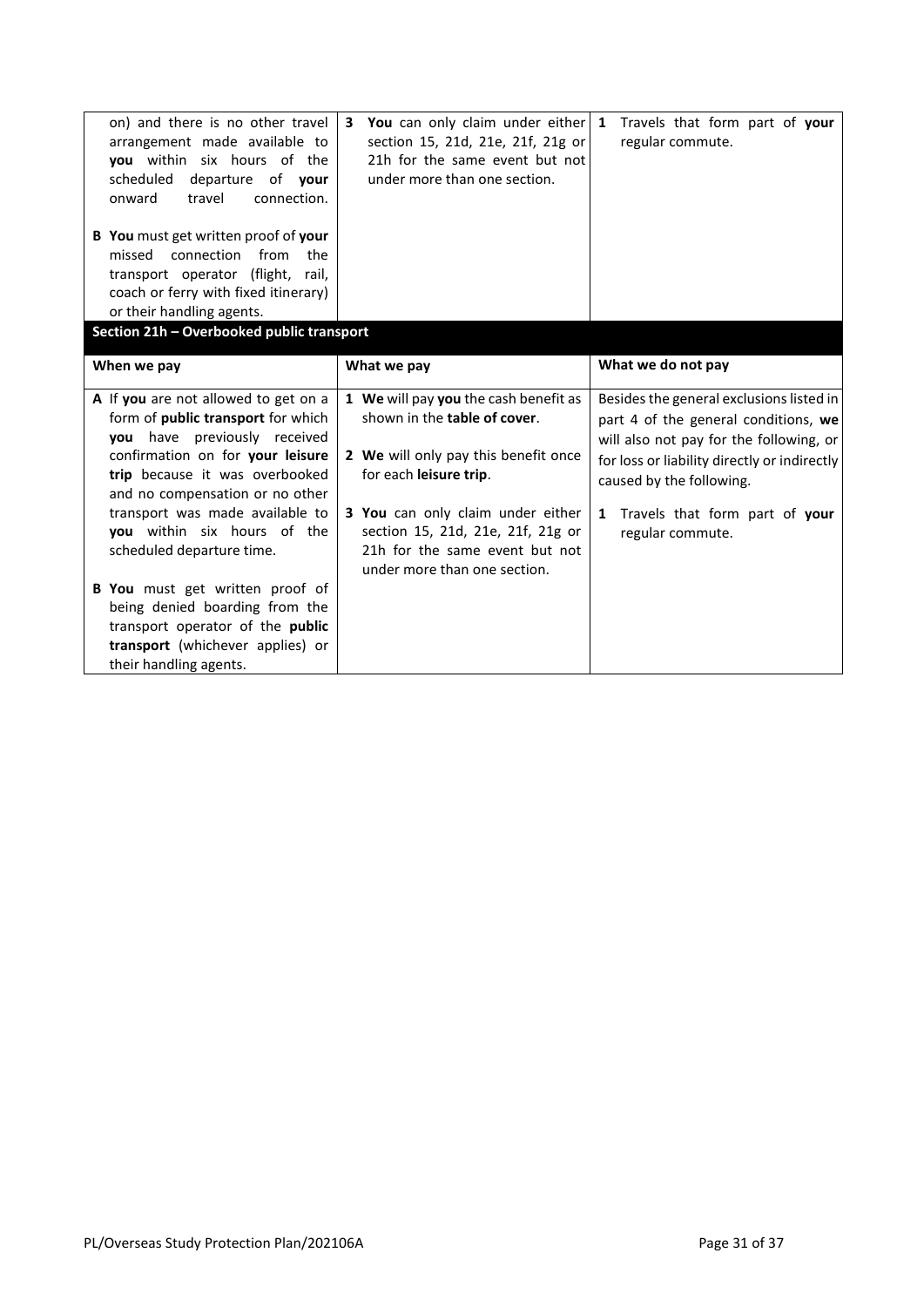## **General conditions which apply to the whole policy**

### **1 Cover**

For section  $1 -$  Accidental death and permanent disability, **your** cover starts at the later of:

- **a** the time when **you** leave the place **you** usually live in Singapore to start **your** travel to commence or continue **your** course of **overseas** study; or
- **b** three hours before the **start date** shown on **your schedule**.

Cover ends at the earliest of:

- **a your** arrival at the place that **you** usually live in Singapore;
- **b** three hours after **you** return to Singapore; or
- **c** three hours after the end of the period shown on **your schedule**.

## **2 Terrorism extension**

The **policy** is extended to cover **you** against events which occur as a result of **act of terrorism**. **We** will pay up to the overall section limits or sub-limits shown in the **table of cover** of **your** plan. The terms, conditions, limits, exclusions and qualifications of this **policy** apply.

## **3 Worldwide 24-hour emergency assistance**

**We** have arranged with **our assistance company** to give **you** various 24-hour emergency assistance services. The services they provide include medical advice, referral to doctors, **specialists**, hospitals, lawyers and interpreters, arrangement for bail bonds, travel help if **you** have lost **your** passport, embassy referral, emergency medical evacuation, sending home **your** body or ashes, providing doctors and medicine, compassionate visits, and **hospital** deposit guarantees.

**You** must pay for the costs and expenses of these services except for emergency medical evacuation, sending a body or ashes home, hospital visitation and compassionate visit; if they are covered under sections 5, 6, 7, 8 and 20c of **your** plan as shown in the **table of cover**.

## **4 General Exclusions**

This **policy** does not cover claims for loss or liability directly or indirectly caused by or arising from the following.

- **a You** living **overseas** or travelling on **a leisure trip**  against medical advice or for the purpose of getting medical treatment.
- **b You** travelling against a travel advisory issued by any public authority.
- **c You** deliberately injuring yourself, committing suicide or attempted suicide while sane or insane, **your** criminal act, provoked assault, deliberate acts or putting yourself in danger (unless **you** are trying to save human life).
- **d** The effect or influence of alcohol or drugs.
- **e** Pregnancy, childbirth, abortion, miscarriage or all complications arising from these conditions.
- **f** Mental and nervous or sleep disorders, including but not limited to insanity or any diagnosed psychological or psychiatric disorder, anxiety or depression.
- **g** Sexually transmitted infections, human immunodeficiency virus (HIV) or any HIV-related illness including acquired immunity deficiency syndrome (AIDS) or any mutant derivatives or variations of this however they are caused.
- **h Pre-existing medical conditions** or physical problems that existed before the **start date** of the **policy** or start of **your leisure trip** (whichever is applicable).
- **i Your** physical disabilities.
- **j** Claims for treatment of an optional nature, for example, plastic surgery or cosmetic surgery which is not medically necessary.
- **k** Claims for nursing care that is not provided by the **hospital**.
- **l** Claims for routine medical treatment, physical examinations, health check-ups or tests which do not form part of the treatment or diagnosis of the actual **injury** or **sickness**.
- **m** Any treatment which is not considered medically necessary by the **medical practitioner**.
- **n** Conditions arising from surgical, mechanical or chemical contraceptive methods of birth control or treatments relating to infertility.
- **o** Taking part in flying or other aerial activities except as a fare-paying passenger in a licensed passengercarrying aircraft.
- **p** Taking part in any kind of speed contest or racing (other than on foot).
- **q** An **accident** while **you** are driving or riding on a motor race track.
- **r** Taking part in any professional sports or in any sports which **you** could receive any form of prize money, donation, sponsorship, award or certificate of any kind.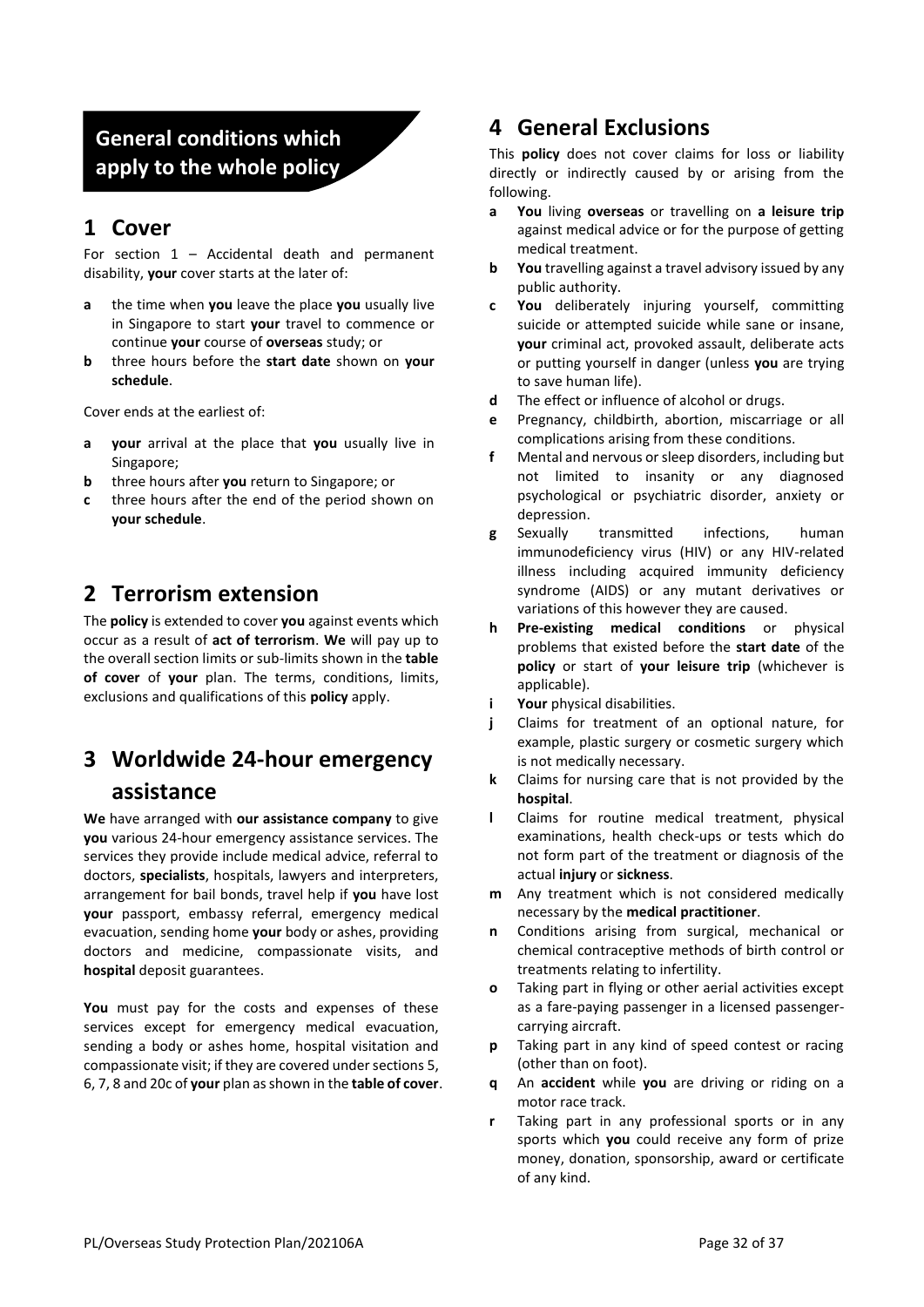- **s You** taking part in the following activities.
	- i. Any sports or activity which is against the advice of a **medical practitioner** or against the health and safety rules given by the activity operator.
	- ii. Scuba diving unless it is for leisure purposes and:
		- **you** hold a PADI certification (or similar recognised qualification) and are diving with a buddy who holds a PADI certification (or similar recognised qualification); or
		- **you** are diving with a qualified instructor.
		- the maximum depth **we** will cover is as shown under **your** PADI certification (or similar recognised qualification) but no deeper than 30 metres.
	- iii. Mountaineering or outdoor rock climbing, except rock climbing on man-made walls.
	- iv. Trekking, unless it is done for leisure purposes and **you** are trekking below 4,000 metres, and as long as the trekking **you** are taking part in is:
		- in a place which is open to the general public without restriction;
		- organized by a recognised commercial local tour operator or activity provider; or
		- under the guidance and supervision of licensed guides or instructors of the tour operator or activity provider and **you**  wear the recommended safety equipment and follow the safety procedures, rules and regulations of the licensed guides or instructors.
	- v. Expeditions (unless on a recreational or leisure tour organized by a recognized and licensed commercial tour operator):
		- to generally inaccessible and remote areas of a country or areas previously unexplored;
		- carried out for scientific, research or political purposes to those places; or
		- to Antarctica or similar remote places.
	- vi. Extreme sports which involve speed, height, danger, a high level of physical exertion, highly specialised gear or spectacular stunts, whether they are played competitively or noncompetitively, in a team or individually. This includes, but is not limited to, hunting, caving, potholing, paragliding or parachuting, hanggliding, skydiving, abseiling, aerobatics, BASE jumping, cave diving, free flying, ice climbing and wingsuit flying.
- **t** Taking part in any naval, military or air forces services or training or taking part in operations of an

offensive nature planned or carried out by the civil or military authorities.

- **u** The consequences of war, riot (except where the claim for loss or liability is directly caused by or arising from a sudden riot, strike or civil commotion at the destination **you** are in or plan to travel to as described in sections 21d, 21e, 21f), revolution or any similar event.
- **v** Radioactivity, or damage from any nuclear fuel, material or waste.
- **w** Breaking government regulation or **you** failing to take reasonable precautions to avoid a claim under this **policy** after receiving a warning through the media of any intended strike, riot or civil commotion.
- **x You** failing to take reasonable precautions to protect **your** property or to avoid **injury** or minimize claims under this **policy**.
- **y You** living in or travelling to or through Afghanistan, Iraq, Liberia, Sudan or Syria.
- **z** Being employed on merchant vessels, taking part in manual or dangerous work or using machinery or tools or taking part in any offshore work (for example on an oil rig), testing of any kind of conveyance, mining, aerial photography or handling explosives, professional divers or people who are working outdoor at the heights above 15 meters, unless **we** agree in writing or it is required by **your educational institution**.
- **aa** Any **known event** unless the claim is expressly covered under section 20b and section 20c (where applicable).
- **bb** An item being lost or damaged when left **unattended** in any **public place** or which is not in the custody of an authorised person including transport and accommodation providers such as the airline, train, ferry, hotel and resort.
- **cc** Claims which are covered by other insurance or which would be paid for by the carrier, hotel, tour operator, travel agency or other providers.
- **dd Your** deliberate act, failure to act, negligence or carelessness.
- **ee** Expenses or charges for food and beverages, local and international phone calls (apart from phone charges which are due under section 9), laundry and hotel entertainment or pay-per-view TV programmes.

If **we** refuse to pay a claim as a result of any of the exclusions listed above and **you** disagree with **our**  decision, **you** are responsible for proving that **we** are legally responsible for the claim. If any part of any exclusion is found to be invalid or **we** cannot enforce it, it will not affect the rest of the exclusions.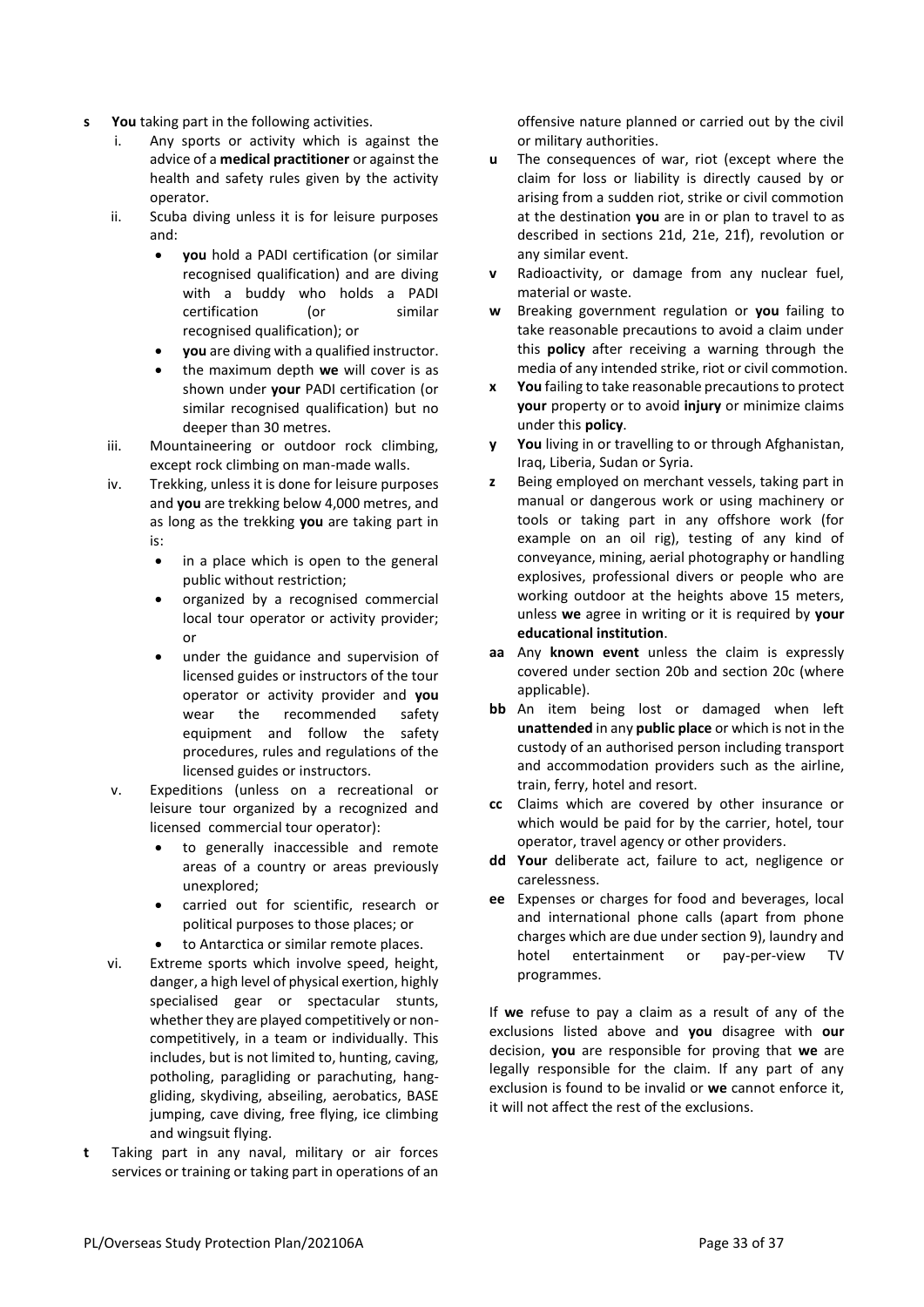## **5 Changing your plan**

If no changes have been made to the plan of this **policy** and we have not paid out any claim under this **policy** during the period of insurance, the **policyholder** may write and ask to upgrade, downgrade or include optional benefits to the plan for **our** approval, but removal of optional benefits from **your** plan will not be allowed. For sections 21a to 21h, only **leisure trips** that start after the Trip Protect rider has been included in **your policy** will be covered.

## **6 Payment before cover**

#### **warranty**

**We** (or **our** intermediary) must receive the premium due on or before:

- **a** the start of this **policy;** or
- **b** the start date of next policy year, if this **policy** is renewed (only applicable to **policy** with 12 month **period of insurance**).

If **we** or the intermediary do not receive the premium due on the dates as described above, this **policy** will not be valid and renewed and **we** will not pay any benefits.

#### **7 Renewal**

**We** will only renew **your policy** if it has a **period of insurance** of 12 months. When **your policy** is renewed, **we** will issue the new policy terms and conditions for the next **policy year** before the start date of the next **policy year**.

The renewal policy will only start if the premium is received by **us** or the intermediary before the premium due date.

# **8 Cancellation and refund**

**a** If **we** cancel the **policy**

- i. **We** can cancel this **policy** by giving the **policyholder** seven days' notice by post to the **policyholder's** last-known address. **We** will consider that the **policyholder** has received this cancellation notice on the same day if **we** deliver the notice by hand, mail, fax or email.
- ii. **We** will cancel this **policy** on the date the premium is due if **we** do not receive the premium due.

If **we** cancel this **policy** because the premium has not been paid, **you** may apply for a new **policy**. However,

**your** application will depend on **us** accepting it and on **your** latest physical or medical conditions.

- **b** If the **policyholder** cancels the **policy**
	- i. The **policyholder** may cancel this **policy** by calling **us** or writing to **us** and cancellation will be effective from the date **we** receive the notice of cancellation.
	- ii. **We** will work out and refund the premium as follows if no claim has been made under this **policy**.

| Period of insurance (in                        |   | 85% of          |
|------------------------------------------------|---|-----------------|
| days) still left to run                        |   | the             |
| Original period of<br>insurance of this policy | × | premium<br>paid |

- iii. **We** will not refund any premium if a claim has been made under this **policy**.
- iv. **We** will not refund any premium below \$37.45 (after GST).

If **we** refund premiums, **we** will do so by cheque to the **policyholder**.

## **9 Paying benefits**

**We** will pay the benefits listed in this **policy** only if **you**  have:

- **a** met general condition 6; and
- **b** given **us** satisfactory proof of the claim.

**We** will pay all benefits shown in the **table of cover** of **your** plan to the **policyholder** except if:

- **a you** die as described in sections 1 and 2 (in this case, **we** will pay **your** legal personal representative if **you**  are also the **policyholder**);
- **b you** are evacuated as the result of a medical emergency or sent home as described in sections 5, 6 and 20c in which case **we** will pay **our assistance company** the expenses they pay in transporting **you**; or
- **c you** suffer a claim for personal liability as described in section 13, in which case **we** will pay the person **you** are legally responsible to.

When **we** pay the benefits as described above, **we** will have no further legal responsibility to **you** or the **policyholder** under this **policy** for the claim.

Despite anything **we** have stated to the contrary, **we** will not pay any claim if the laws of Singapore or of **your home country** prevent **us** from doing so.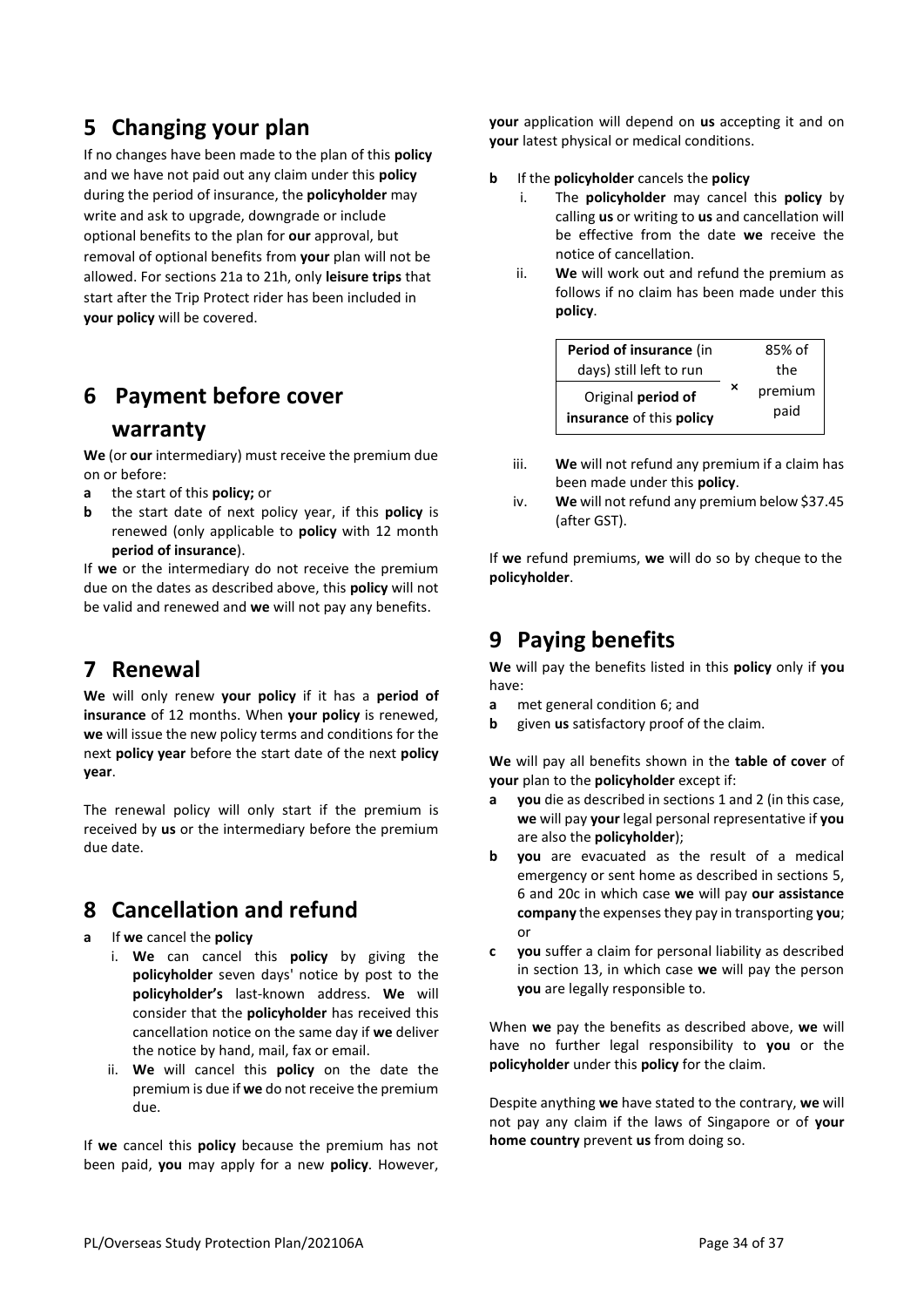### **10Misrepresentation**

**We** will treat this **policy** as void if **you** or the **policyholder**  misrepresents or misdescribes any information which may affect **our** decision to accept the application.

## **11 Fraud**

**You** or the **policyholder** must not act in a fraudulent way. **We** will take the action shown below if **you** or the **policyholder** or anyone acting for **you**:

- **a** makes a claim under this **policy** knowing the claim to be false or fraudulently exaggerated in any way;
- **b** makes a statement to support a claim knowing the statement to be false in any way;
- **c** sends **us** a document to support a claim knowing the document to be forged or false in any way; or
- **d** makes a claim for any loss or damage caused by **your** deliberate act or with **your** knowledge.

**We** can do any or all of the following.

- **a We** will not pay the claim.
- **b We** will not pay any other claim which has been or will be made under this **policy**.
- **c We** may declare this **policy** invalid.
- **d We** can recover from **you** or the **policyholder** the amount of any claim **we** have already paid under this **policy**.
- **e We** will not refund the premium.
- **f We** may not allow **you** or the **policyholder** to buy other policies from **us**.
- **g We** may report **you** or the **policyholder** to the police.
- **h We** may cancel this **policy**.

#### **12 Reasonable care**

**You** must take all reasonable precautions to avoid **injury, sickness**, loss, theft or damage and take all practical stepsto protect **your** property from loss and damage and to recover the property lost or stolen.

## **13 Other insurance**

If at the time of any incident which results in a claim under this **policy you** have any other insurance covering the same loss, damage, expense or liability, **we** will not pay more than **our** share. (This does not apply to section 1 – accidental death and permanent disability, section 2 – criminal assault, section 10 – sponsor protection, section 14 – kidnap and hostage, section 15 – travel delay, section  $16$  – baggage delay, section  $21g$  – missed connections and section 21h – overbooked public transport).

# **14 Taking over the policyholder's or your rights**

**We** can take over any rights to defend or settle any claim and to take proceedings in the **policyholder's** or **your** name to enforce their, **your** or **our** rights against any other person.

### **15 Claims conditions**

- **a You** must be medically fit to reside **overseas or**  travel and not be aware of any circumstances which may lead to **your overseas** studies or travel being cancelled or disrupted. If not, **we** may not pay the claim.
- **b You** must tell **us** as soon as possible and in any case within 30 days following any **injury, sickness**, incident, event, or discovery of any loss, theft or damage which may give rise to a claim under this **policy**.
- **c** If **you** can recover all or part of any expenses from other sources, **we** will only pay **you** the amount that cannot be recovered.
- **d We** pay all claims in Singapore dollars. If **you** suffer a loss which is in a foreign currency, **we** will convert the amount into Singapore dollars at the exchange rate which **we** will decide on the date of the loss.
- **e We** pay all property claims based on the value of the items at the time **you** lose them and this means **you**  will not get back the full price.
- **f** If **you** lose **your** items while **overseas** and they are payable by **us** as described under section 17, 18 or 21a, **we** will apply the reduction factor as shown in the table below when **we** pay **your** claim.

| <b>Baggage and</b><br>personal<br>belongings                                | <b>Reduction factor to be</b><br>applied to the value of item |                                                      |  |  |
|-----------------------------------------------------------------------------|---------------------------------------------------------------|------------------------------------------------------|--|--|
| (not including<br>watches,<br>jewellery or<br>valuables)                    | With<br>receipt or<br>credit<br>card<br>statement             | Without<br>receipt or<br>credit<br>card<br>statement |  |  |
| Less than<br>or<br>equal to 1 year                                          | 0%                                                            | 50% of same<br>model (or<br>closest but not          |  |  |
| More than<br>$\overline{1}$<br>year and less<br>than or equal<br>to 2 years | 10%                                                           | better)<br>available in the<br>market,               |  |  |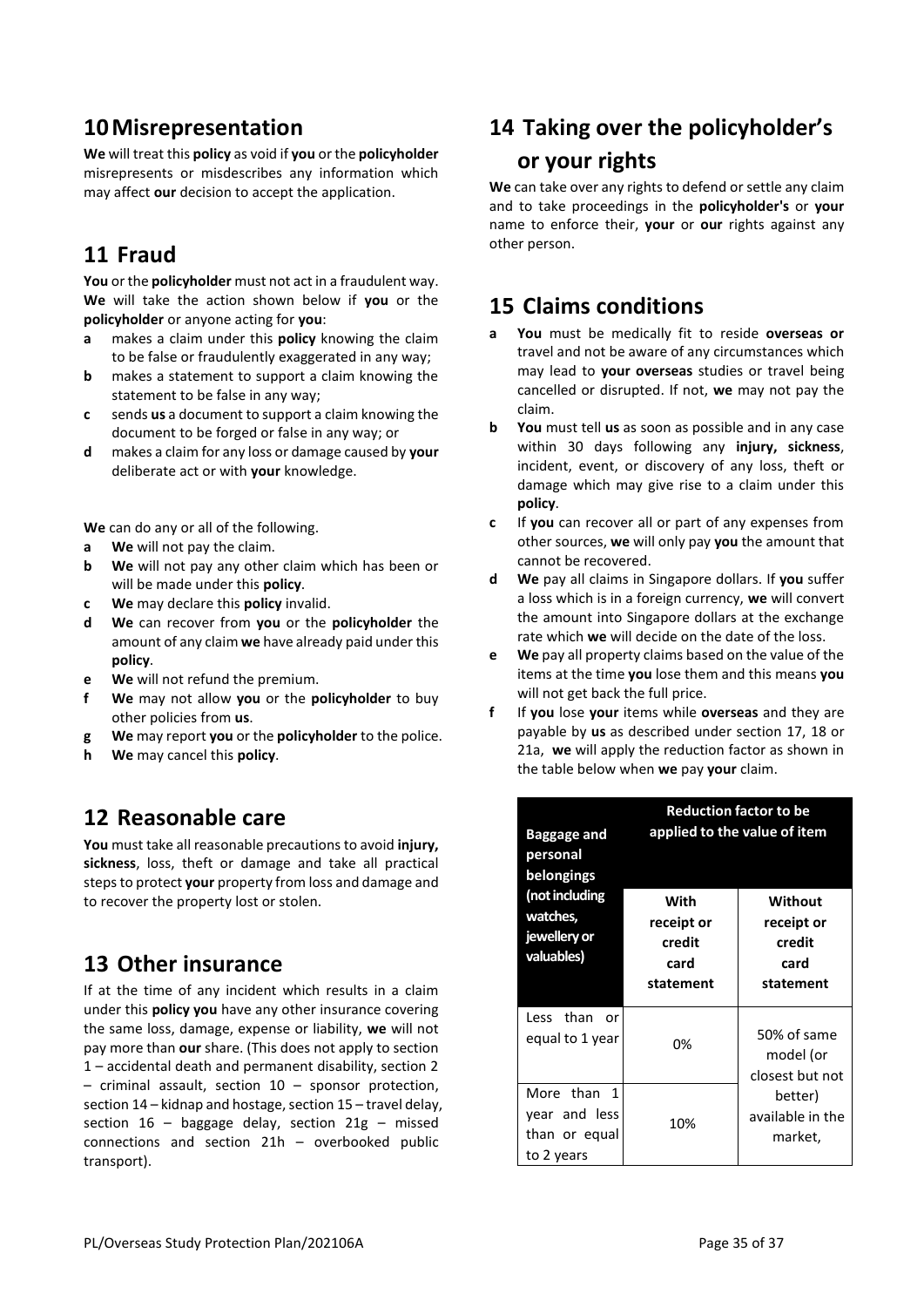|                                                                 | <b>Reduction factor to be</b>                     |                                                               |
|-----------------------------------------------------------------|---------------------------------------------------|---------------------------------------------------------------|
| <b>Baggage and</b><br>personal<br>belongings                    |                                                   | applied to the value of item                                  |
| (not including<br>watches,<br>jewellery or<br>valuables)        | With<br>receipt or<br>credit<br>card<br>statement | Without<br>receipt or<br>credit<br>card<br>statement          |
| More than<br>2<br>years and less<br>than or equal<br>to 3 years | 20%                                               | up to \$100 per<br>item for each<br>set or pair and<br>up to  |
| More than 3<br>years and less<br>than or equal<br>to 4 years    | 30%                                               | \$500 in total.<br>50% of same<br>model (or                   |
| More than<br>Δ<br>years and less<br>than or equal<br>to 5 years | 40%                                               | closest but not<br>better)<br>available in the<br>market, for |
| More than<br>5<br>years                                         | 50%                                               | each <b>laptop</b> or<br>mobile phone.                        |
| Watches,<br>jewellery<br>or<br>valuables                        | 0%                                                | 50%                                                           |

**g** If **your** items are damaged and payable by **us** as described under section 17, 18 or 21a **we** will apply the following reduction factor when **we** pay **your**  claim.

| With proof of<br>damaged<br>baggage and<br>personal<br>belongings | <b>Reduction factor to be</b><br>applied to the value of item<br>With<br>Without |                                           |
|-------------------------------------------------------------------|----------------------------------------------------------------------------------|-------------------------------------------|
| (not including<br>watches,<br>jewellery or<br>valuables)          | receipt or<br>credit<br>card<br>statement                                        | receipt or<br>credit<br>card<br>statement |
| Less than<br>or<br>equal to 1 year                                | 0%                                                                               |                                           |
| More than 1<br>year and less<br>than or equal<br>to 2 years       | 10%                                                                              | 50%                                       |
| More than 2<br>years and less                                     | 20%                                                                              |                                           |

| With proof of<br>damaged<br>baggage and<br>personal                    |                                                   | <b>Reduction factor to be</b><br>applied to the value of item |  |
|------------------------------------------------------------------------|---------------------------------------------------|---------------------------------------------------------------|--|
| belongings<br>(not including<br>watches,<br>jewellery or<br>valuables) | With<br>receipt or<br>credit<br>card<br>statement | Without<br>receipt or<br>credit<br>card<br>statement          |  |
| than or equal<br>to 3 years                                            |                                                   |                                                               |  |
| More than 3<br>years and less<br>than or equal<br>to 4 years           | 30%                                               |                                                               |  |
| More than 4<br>years and less<br>than or equal<br>to 5 years           | 40%                                               |                                                               |  |
| More than<br>5<br>vears                                                | 50%                                               |                                                               |  |

**h We** may request for the damaged property to be sent to **us** and the cost involved will be borne by **you**. If **we** pay a claim for the property and it is then recovered or it has a salvage value, it will become **our** property.

# **16What you need to provide when you send us your claim**

- **a** The **policyholder, you** or **your** legal representatives must supply all information, reports, original invoices and receipts, proof of ownership, evidence, medical certificates, documents (such as a translation of a foreign-language document into English), confirmed by oath if necessary, **we** may need before **we** assess **your** claim. **We** may refuse to reimburse the **policyholder** or **you** any expense which **you** cannot provide original receipts or invoices for.
- **b** The **policyholder** or **you** must give **us your** travel booking form, invoice, e-ticket confirmation, boarding pass and photocopy of passport as part of **your** claim to prove **your** travel.

# **17 Ending the policy**

This **policy** will end immediately when:

**a we** have paid 100% of the benefit limit under section 1 – accidental death and permanent disability and/or section 2 – criminal assault;